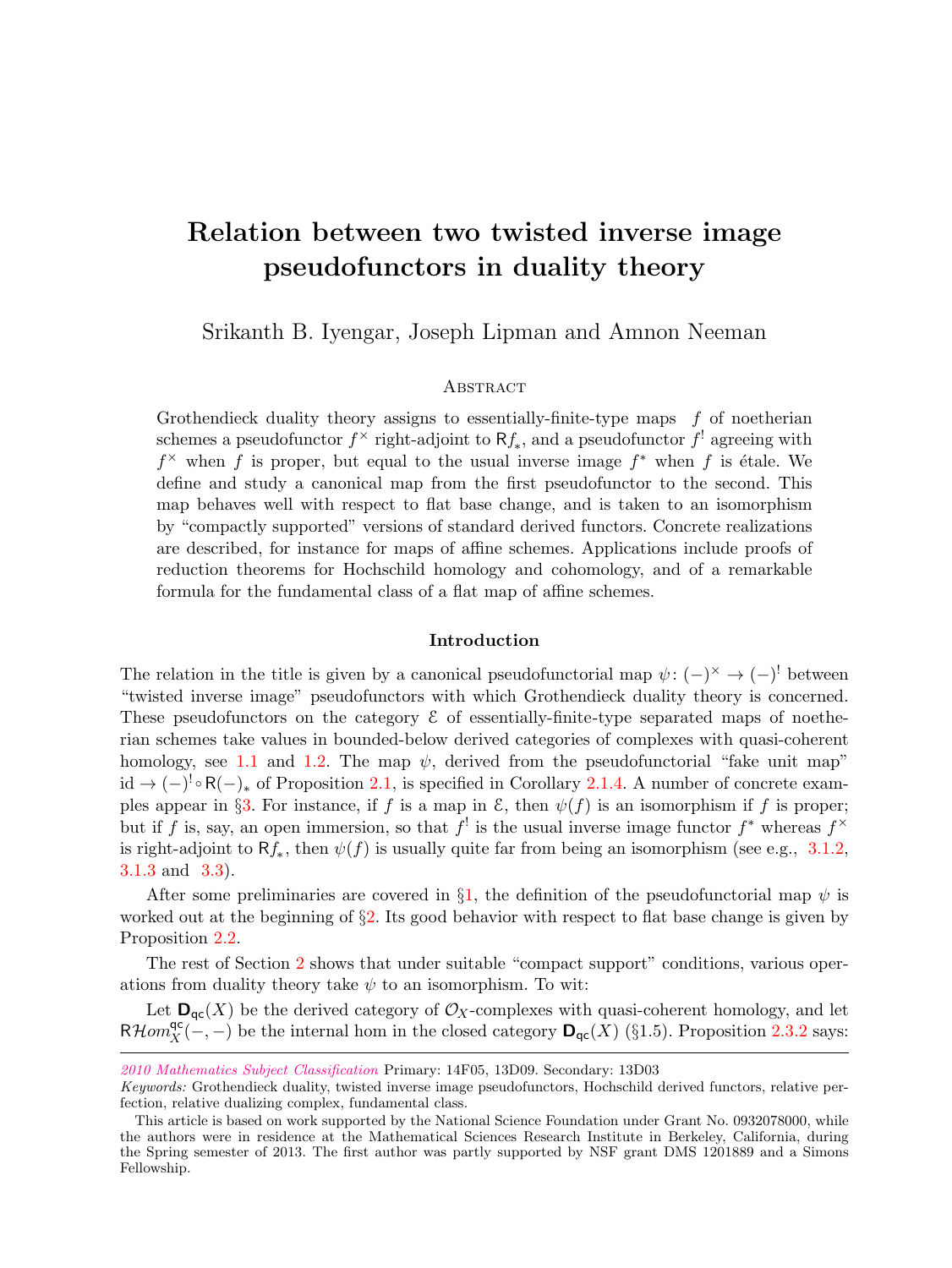<span id="page-1-1"></span>If  $f: X \to Y$  is a map in  $\mathcal{E}$ , if W is a union of closed subsets of X to each of which the restriction of f is proper, and if  $E \in \mathbf{D}_{\text{qc}}(X)$  has support contained in W, then each of the functors  $\mathsf{R}\Gamma_W(-)$ ,  $E \otimes_X^{\mathsf{L}} (-)$  and  $R\mathcal{H}om_X^{\mathsf{qc}}(E,-)$  takes the map  $\psi(f) \colon f^{\times} \to f^!$  to an isomorphism.

The proof uses properties of a bijection between subsets of  $X$  and "localizing tensor ideals" in  $\mathbf{D}_{\mathsf{qc}}(X)$ , reviewed in Appendix [A.](#page-24-0) A consequence is that even for nonproper f, f still has dualizing properties for complexes having support in such a  $W$  (Corollary [2.3.3\)](#page-11-0); and there results, for  $d = \sup \{ \ell \mid H^{\ell} f^! \mathcal{O}_Y \neq 0 \}$  and  $\omega_f$  a relative dualizing sheaf, a "generalized residue map"

$$
\int_W : H^d \mathsf{R} f_* \mathsf{R} \Gamma_W(\omega_f) \to \mathcal{O}_Y.
$$

Proposition [2.3.5](#page-12-0) says that for  $\mathcal{E}\text{-maps }W \stackrel{g}{\rightarrow} X \stackrel{f}{\rightarrow} Y$  of noetherian schemes such that fg is proper, and any  $F \in \mathbf{D}_{\mathsf{qc}}(X)$ ,  $G \in \mathbf{D}_{\mathsf{qc}}^{\dagger}(Y)$ , the functors  $\mathsf{L}g^*R\mathcal{H}om_X^{\mathsf{qc}}(F,-)$  and  $g^\times R\mathcal{H}om_X^{\mathsf{qc}}(F,-)$ both take the map  $\psi(f)G: f^{\times}G \to f^!G$  to an isomorphism.

Section 3 gives some concrete realizations of  $\psi$ . Besides the examples mentioned above, one has that if R is a noetherian ring, S a flat essentially-finite-type R-algebra,  $f: Spec S \rightarrow Spec R$  the corresponding scheme-map, and M an R-module, with sheafification M, then with  $S^{\mathsf{e}} := S \otimes_R S$ , the map  $\psi(f)(\mathcal{M}) : f^{\times} \mathcal{M} \to f^{!} \mathcal{M}$  is the sheafification of a simple  $\mathbf{D}(S)$ -map

<span id="page-1-0"></span>
$$
\mathsf{R}\operatorname{Hom}_R(S,M) \to S \otimes_{S^e}^{\mathsf{L}} \mathsf{R}\operatorname{Hom}_R(S, S \otimes_R M),\tag{0.0.1}
$$

described in Proposition [3.2.9.](#page-18-1) So if  $S \to T$  is an R-algebra map with T module-finite over R, then, as above, the functors  $T \otimes_S^{\mathsf{L}}$  – and  $\mathsf{R}\text{Hom}_S(T, -)$  take  $(0.0.1)$  to an isomorphism.

In the case where R is a field, more information about the map  $(0.0.1)$  appears in Proposition [3.3:](#page-18-0) the map is represented by a split S-module surjection with an enormous kernel.

In §4, there are two applications of the map  $\psi$ . The first is to a "reduction theorem" for the Hochschild homology of flat  $\mathcal{E}$ -maps that was stated in [\[AILN10,](#page-28-0) Theorem 4.6] in algebraic terms (see [\(4.1.1\)](#page-19-0) below), with only an indication of proof. The scheme-theoretic version appears here in [4.1.8.](#page-21-0)

The paper  $[ALN10]$  also treats the nonflat algebraic case, where  $S<sup>e</sup>$  becomes a derived tensor product. In fact, we conjecture that the natural home of the reduction theorems is in a more general derived-algebraic-geometry setting.

The special case  $(4.1.1)'$  $(4.1.1)'$  of  $(4.1.1)$  gives a canonical description of the relative dualizing sheaf  $f^! \mathcal{O}_Y$  of a flat E-map  $f: X \to Y$  between affine schemes. The proof is based on the known theory of  $f^!$ , which is constructed using arbitrary choices, such as a compactification of f or a factorization of f as smooth∘finite; but the choice-free formula  $(4.1.1)'$  $(4.1.1)'$  might be a jumping-off point for a choice-free redevelopment of the underlying theory.

The second application is to a simple formula for the *fundamental class* of a flat map f of affine schemes. The fundamental class of a flat  $\mathcal{E}$ -map  $g: X \to Y$ —a globalization of the Grothendieck residue map—goes from the Hochschild complex of g to the relative dualizing complex  $g^{!}\mathcal{O}_{Y}$ . This map is defined in terms of sophisticated abstract notions from duality theory (see [\(4.2.1\)](#page-22-0)). But for maps f: Spec  $S \to \text{Spec } R$  as above, Theorem [4.2.4](#page-24-1) says that, with  $\mu: S \to \text{Hom}_R(S, S)$ the  $S^e$ -homomorphism taking  $s \in S$  to multiplication by s, the fundamental class is isomorphic to the sheafification of the natural composite map

$$
S\otimes^{\mathsf{L}}_{S^{\mathsf{e}}} S \xrightarrow{\operatorname{id}\otimes\mu} S\otimes^{\mathsf{L}}_{S^{\mathsf{e}}} \operatorname{Hom}_R(S,S) \longrightarrow S\otimes^{\mathsf{L}}_{S^{\mathsf{e}}} \operatorname{RHom}_R(S,S).
$$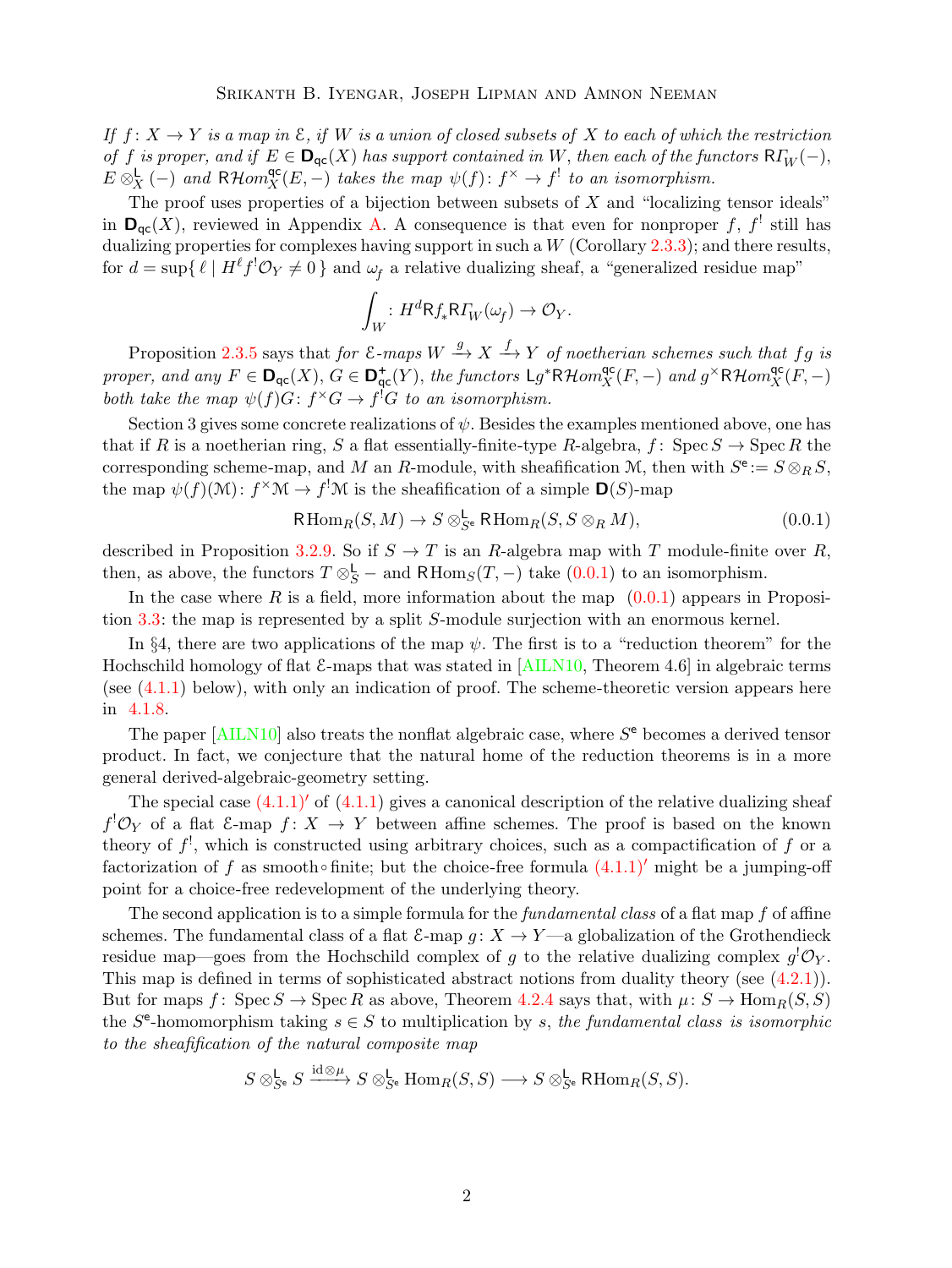# <span id="page-2-5"></span><span id="page-2-1"></span>1. Preliminaries: twisted inverse image functors, essentially finite-type compactification, conjugate maps

<span id="page-2-0"></span>1.1. For a scheme X,  $\mathbf{D}(X)$  is the derived category of  $\mathcal{O}_X$ -modules, and  $\mathbf{D}_{\text{qc}}(X)$   $(\mathbf{D}_{\text{qc}}^+(X))$  is the full subcategory spanned by the complexes with quasi-coherent cohomology modules (vanishing in all but finitely many negative degrees). We will use freely some standard functorial maps, for instance the projection isomorphism associated to a map  $f: X \to Y$  of noetherian schemes (see, e.g.,  $[L09, 3.9.4]$ :

$$
\mathsf{R} f_* E \otimes_Y^{\mathsf{L}} F \xrightarrow{\sim} \mathsf{R} f_*(E \otimes_X^{\mathsf{L}} \mathsf{L} f^* F) \quad \big( E \in \mathsf{D}_{\mathsf{qc}}(X), \, F \in \mathsf{D}_{\mathsf{qc}}(Y) \big).
$$

Denote by  $\mathcal E$  the category of separated essentially-finite-type maps of noetherian schemes. By [\[Nk09,](#page-28-2) 5.2 and 5.3], there is a contravariant  $\mathbf{D}_{qc}^+$ -valued pseudofunctor  $(-)$ <sup>!</sup> over  $\mathcal{E}$ , determined up to isomorphism by the properties:

(i) The pseudofunctor  $(-)^!$  restricts over the subcategory of proper maps in  $\mathcal E$  to a right adjoint of the derived direct-image pseudofunctor.

(ii) The pseudofunctor  $(-)^!$  restricts over the subcategory of formally étale maps in  $\mathcal E$  to the usual inverse-image pseudofunctor  $(-)^*$ .

(iii) For any fiber square in  $\mathcal{E}$ :

$$
\begin{array}{c}\n\bullet \quad \xrightarrow{v} \quad \bullet \\
g \downarrow \quad \Xi \quad \downarrow f \\
\bullet \quad \xrightarrow{u} \quad \bullet\n\end{array}
$$

with f, g proper and u, v formally étale, the base-change map  $\beta_{\Xi}$ , defined to be the adjoint of the natural composition

<span id="page-2-2"></span>
$$
\mathsf{R}g_* v^* f^! \xrightarrow{\sim} u^* \mathsf{R}f_* f^! \longrightarrow u^*,\tag{1.1.1}
$$

is equal to the natural composite isomorphism

<span id="page-2-3"></span>
$$
v^*f^! = v^!f^! \xrightarrow{\sim} (fv)^! = (ug)^! \xrightarrow{\sim} g^!u^! = g^!u^*.
$$
 (1.1.2)

There is in fact a family of base-change isomorphisms

<span id="page-2-4"></span>
$$
\beta \equiv : v^* f^! \xrightarrow{\sim} g^! u^*, \tag{1.1.3}
$$

indexed by *all* commutative  $\mathcal{E}$ -squares

$$
\begin{array}{c}\n\bullet \quad \xrightarrow{v} \quad \bullet \\
g \downarrow \quad \Xi \quad \downarrow f \\
\bullet \quad \xrightarrow{u} \quad \bullet\n\end{array}
$$

that are such that in the associated diagram (which exists in  $\mathcal{E}$ , see [\[Nk09,](#page-28-2) §2.2])

$$
\begin{array}{ccccccc}\n\bullet & \xrightarrow{\quad i\quad} & \bullet & \xrightarrow{\quad w\quad} & \bullet \\
& & & h & \xrightarrow{\quad \Xi' & \downarrow f} \\
& & & & \bullet & \xrightarrow{\quad u\quad} & \bullet\n\end{array}
$$

it holds that  $\Xi'$  is a fiber square,  $wi = v$  and  $hi = g$ , the map u is flat and i is formally étale,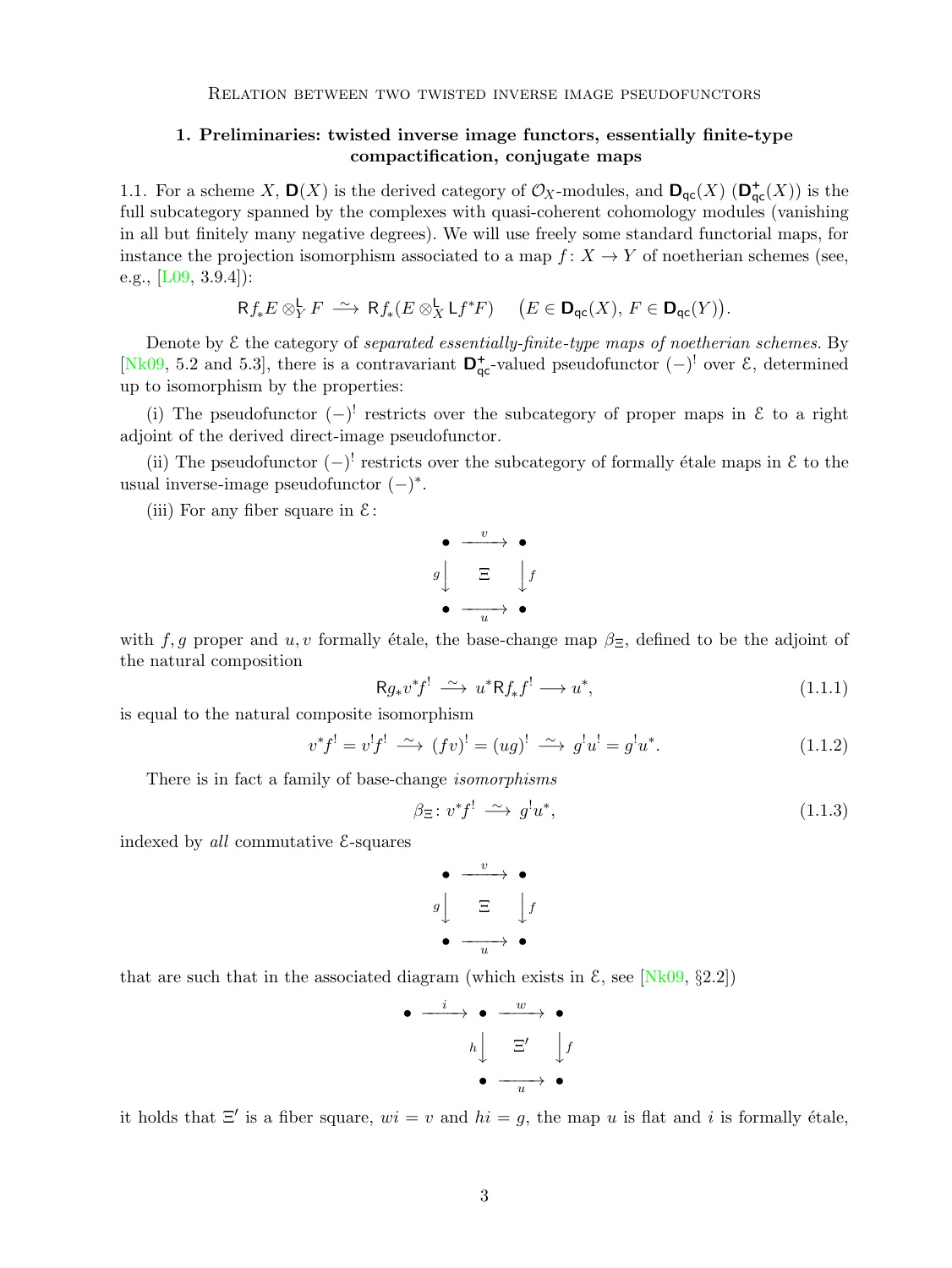<span id="page-3-3"></span>a family that is the unique such one that behaves transitively with respect to vertical and horizontal composition of such  $E$  (cf. [\[L09,](#page-28-1) (4.8.2)(3)]), and satisfies:

(iv) if  $\Xi$  is a fiber square with f proper then the map  $\beta_{\Xi}$  is adjoint to the composite map  $(1.1.1);$  $(1.1.1);$ 

(v) if f—hence g—is formally étale, so that  $f' = f^*$  and  $g' = g^*$ , then  $\beta_{\Xi}$  is the natural isomorphism  $v^*f^* \longrightarrow g^*u^*$ ; and

(vi) if u—hence v—is formally étale, so that  $u^* = u^!$  and  $v^* = v^!$ , then  $\beta_{\Xi}$  is the natural isomorphism  $(1.1.2)$ .

(For further explanation see [\[L09,](#page-28-1) Thm. 4.8.3] and  $[Nk09, §5.2]$ .)

Remark. With regard to (vi), if  $\Xi$  is any commutative  $\mathcal{E}\text{-diagram with }u$  and v formally étale, then in the associated diagram i is necessarily formally étale ( $[\text{GrD67}, (17.1.3(iii) \text{ and } 17.1.4]),$ so that  $\beta_{\Xi}$  exists (and can be identified with the canonical isomorphism  $v'f' \longrightarrow g'u'$ ).

<span id="page-3-0"></span>1.2. For any E-map  $f: X \to Y$ , there exists a functor  $f^{\times} \colon \mathbf{D}(Y) \to \mathbf{D}_{\mathsf{qc}}(X)$  that is bounded below and right-adjoint to R $f_*$ . There results a  $\mathbf{D}_{qc}$ -valued pseudofunctor  $(-)^{\times}$  on  $\mathcal{E}$ , for which the said adjunction is pseudofunctorial [\[L09,](#page-28-1) Corollary (4.1.2)]. Obviously, the restriction of  $(-)^{\times}$ to  $\mathbf{D}_{\mathsf{qc}}^+$  over proper maps in  $\mathcal E$  is isomorphic to that of  $(-)^!$ . Accordingly, we will identify these two restricted pseudofunctors.

<span id="page-3-2"></span>1.3. Nayak's construction of  $(-)^!$  is based on his extension [\[Nk09,](#page-28-2) p. 536, Thm. 4.1] of Nagata's compactification theorem, to wit, that any map f in  $\mathcal E$  factors as pu where p is proper and u is a localizing immersion (see below). Such a factorization is called a *compactification of*  $f$ .

A localizing immersion is an  $\mathcal{E}$ -map  $u: X \to Y$  for which every  $y \in u(X)$  has a neighborhood  $V = \text{Spec } A$  such that  $u^{-1}V = \text{Spec } A_M$  for some multiplicatively closed subset  $M \subseteq A$ , see [\[Nk09,](#page-28-2) p. 532, 2.8.8]. For example, finite-type localizing immersions are just open immersions [\[Nk09,](#page-28-2) p. 531, 2.8.3].

Any localizing immersion u is formally étale, so that  $u' = u^*$ .

<span id="page-3-1"></span>1.4. Any localizing immersion  $u: X \to Y$  is a flat monomorphism, whence the natural map  $\epsilon_1$ : u<sup>\*</sup>Ru<sub>\*</sub>  $\longrightarrow$  id<sub>X</sub> is an isomorphism: associated to the fiber square

$$
\begin{array}{ccc}\nX \times_Y X & \xrightarrow{p_1} & X \\
\downarrow^{p_2} & & \downarrow^{u} \\
X & \xrightarrow{u} & Y\n\end{array}
$$

there is the flat base-change isomorphism  $u^*Ru_* \longrightarrow Rp_{2*}p_1^*$ , and since u is a monomorphism,  $p_1$  and  $p_2$  are equal isomorphisms, so that  $Rp_{2*}p_1^* = id_X$ .

That  $\epsilon_1$  is an isomorphism means that the natural map is an isomorphism

$$
\operatorname{Hom}_{\mathbf{D}(X)}(E,F) \xrightarrow{\sim} \operatorname{Hom}_{\mathbf{D}(Y)}(\mathsf{R}u_*E,\mathsf{R}u_*F) \qquad (E,F \in \mathbf{D}(X)),
$$

which implies that the natural map  $\eta_2$ : id<sub>X</sub>  $\rightarrow$  u<sup>×</sup>Ru<sub>\*</sub> is an isomorphism.

Conversely, any flat monomorphism f in  $\mathcal E$  is a localizing immersion, which can be seen as follows. Using  $[Nk09, 2.7]$  and  $[GrD67, 8.11.5.1$  and 17.6.1 one reduces to where f is a map of affine schemes, corresponding to a composite ring map  $A \to B \to B_M$  with  $A \to B$  étale and M a multiplicative submonoid of B. The kernel of multiplication  $B \otimes_A B \to B$  is generated by an idempotent e, and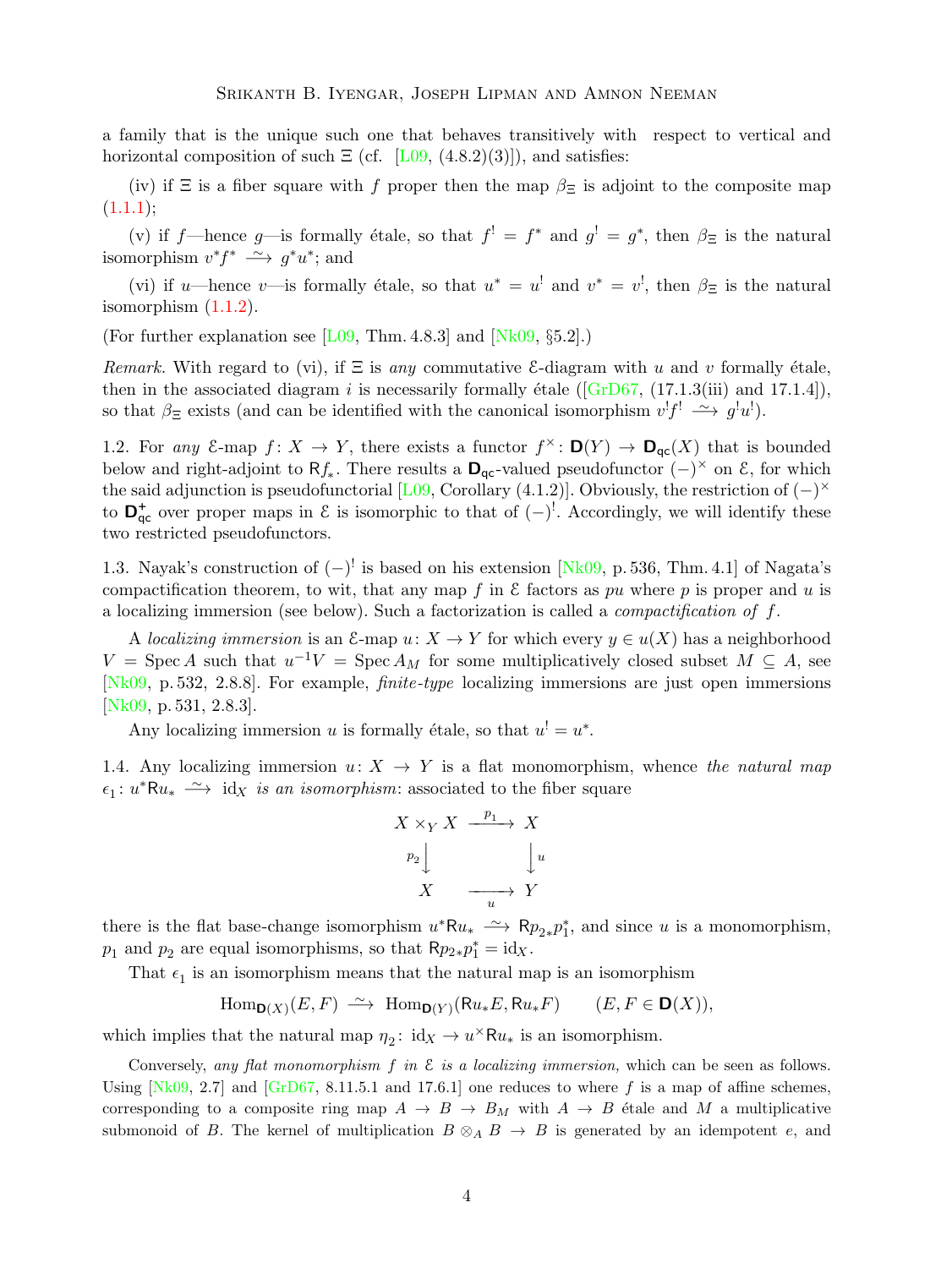<span id="page-4-4"></span> $B_M \otimes_A B_M \to B_M$  is an isomorphism, so e is annihilated by an element of the form  $m \otimes m$   $(m \in M)$ . Consequently,  $B[1/m] \otimes B[1/m] \rightarrow B[1/m]$  is an isomorphism, and so replacing  $B_M$  by  $B[1/m]$  reduces the problem further to the case where  $A \rightarrow B_M$  is a finite-type algebra. Finally, localizing A with respect to its submonoid of elements that are sent to units in  $B_M$ , one may assume further that f is surjective, in which case  $[GrD67, 17.9.1]$  gives that f is an isomorphism.

<span id="page-4-3"></span>1.5. For a noetherian scheme X, the functor  $\mathrm{id}_X^{\times}$  specified in §[1.2](#page-3-0) is right-adjoint to the inclusion  $\mathbf{D}_{\mathrm{qc}}(X) \hookrightarrow \mathbf{D}(X)$ . It is sometimes called the *derived quasi-coherator*.

For any  $C \in \mathbf{D}_{\mathsf{qc}}(X)$ , the unit map is an isomorphism  $C \longrightarrow \mathrm{id}_X^{\times} C$ .

For any complexes A and B in  $\mathbf{D}_{\text{qc}}(X)$ , set

$$
\mathsf{R}\mathcal{H}om_X^{\mathsf{qc}}(A,B) := \mathrm{id}_X^{\times} \mathsf{R}\mathcal{H}om_X(A,B) \in \mathbf{D}_{\mathsf{qc}}(X). \tag{1.5.1}
$$

Then for A in  $\mathbf{D}_{\mathsf{qc}}(X)$ , the functor  $\mathsf{R}\mathcal{H}om_X^{\mathsf{qc}}(A,-)$  is right-adjoint to the endofunctor  $-\otimes^{\mathsf{L}}_X A$ of  $\mathbf{D}_{\mathsf{qc}}(X)$ . Thus,  $\mathbf{D}_{\mathsf{qc}}(X)$  is a closed category with multiplication given by  $\otimes_X^{\mathsf{L}}$  and internal hom given by  $R\mathcal{H}om_X^{\text{qc}}$ .

As above, the canonical  $\mathbf{D}(X)$ -map  $R\mathcal{H}om_X^{\mathsf{qc}}(A, B) \to R\mathcal{H}om_X(A, B)$  is an *isomorphism* whenever  $R\mathcal{H}om_X(A, B) \in \mathbf{D}_{\mathsf{qc}}(X)$ —for example, whenever  $B \in \mathbf{D}_{\mathsf{qc}}^+(X)$  and the cohomology sheaves  $H^iA$  are coherent for all i, vanishing for  $i \gg 0$  [\[H66,](#page-28-4) p. 92, 3.3].

1.6. For categories P and Q, let  $Fun(P,Q)$  be the category of functors from P to Q, and let  $Fun<sup>L</sup>(P,Q)$  (resp. Fun<sup>R</sup> $(P,Q)$ ) be the full subcategory spanned by the objects that have right (resp. left) adjoints. There is a contravariant isomorphism of categories

$$
\xi \colon \text{Fun}^{\mathcal{L}}(P,Q) \xrightarrow{\sim} \text{Fun}^{\mathcal{R}}(P,Q)
$$

that takes any map of functors to the right-conjugate map between the respective right adjoints (see e.g., [\[L09,](#page-28-1) 3.3.5–3.3.7]). The image under  $\xi^{-1}$  of a map of functors is its *left-conjugate* map. The functor  $\xi$  (resp.  $\xi^{-1}$ ) takes isomorphisms of functors to isomorphisms.

For instance, for any  $\mathcal{E}$ -map  $f: X \to Z$  there is a bifunctorial sheafified duality isomorphism, with  $E \in \mathbf{D}_{\mathrm{qc}}(X)$  and  $F \in \mathbf{D}_{\mathrm{qc}}(Z)$ :

<span id="page-4-1"></span>
$$
Rf_*\mathsf{R}\mathcal{H}om_X^{\mathsf{qc}}(E, f^{\times}F) \xrightarrow{\sim} \mathsf{R}\mathcal{H}om_Z^{\mathsf{qc}}(\mathsf{R}f_*E, F),\tag{1.6.1}
$$

right-conjugate, for each fixed  $E$ , to the projection isomorphism

$$
Rf_*(Lf^*G \otimes^{\mathbf{L}}_X E) \stackrel{\sim}{\longleftarrow} G \otimes^{\mathbf{L}}_Z Rf_*E.
$$

Likewise, there is a functorial isomorphism

<span id="page-4-2"></span>
$$
\mathsf{R}\mathcal{H}\mathit{om}_{W}^{\mathsf{qc}}(\mathsf{L}f^*G, f^{\times}H) \xrightarrow{\sim} f^{\times}\mathsf{R}\mathcal{H}\mathit{om}_{X}^{\mathsf{qc}}(G,H) \tag{1.6.2}
$$

right-conjugate to the projection isomorphism  $Rf_*(E \otimes_X^{\mathsf{L}} \mathsf{L}f^*G) \leftarrow Rf_*E \otimes_Z^{\mathsf{L}} G$ .

## 2. The basic map

<span id="page-4-0"></span>In this section we construct a pseudofunctorial map  $\psi: (-)^{\times} \to (-)^{!}$ . The construction is based on the following "fake unit" map.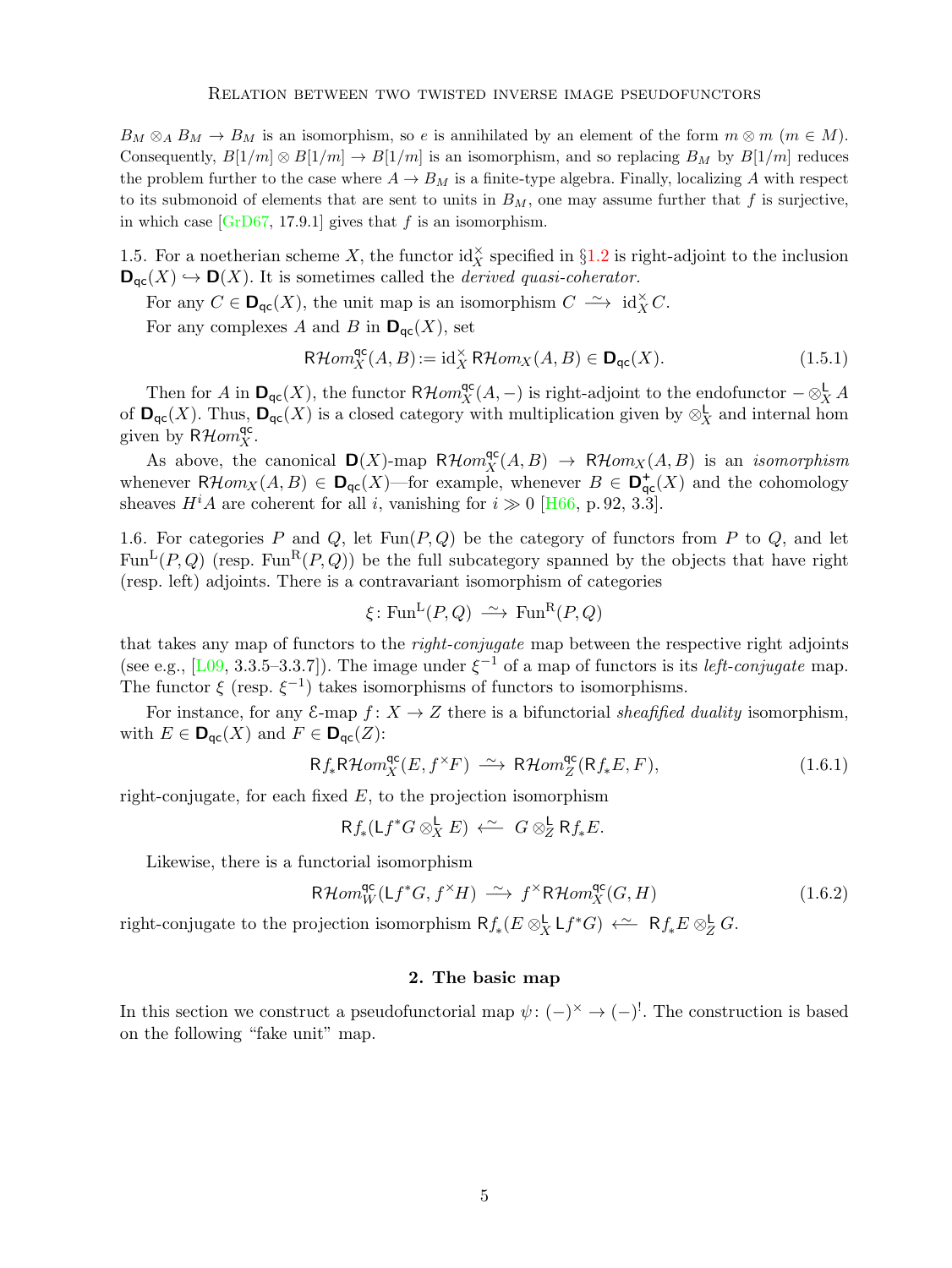<span id="page-5-2"></span><span id="page-5-0"></span>PROPOSITION 2.1. Over  $\epsilon$  there is a unique pseudofunctorial map

$$
\eta\colon\operatorname{id}\to (-)^!\circ\mathsf{R}(-)_*
$$

whose restriction to the subcategory of proper maps in  $\mathcal E$  is the unit of the adjunction between  $R(-)_*$  and  $(-)^!$ , and such that if u is a localizing immersion then  $\eta(u)$  is inverse to the isomorphism  $u^{\dagger} \mathsf{R} u_* = u^* \mathsf{R} u_* \stackrel{\sim}{\longrightarrow}$  id in [1.4.](#page-3-1)

The proof uses the next result—in which the occurrence of  $\beta_{\Xi}$  is justified by the remark at the end of §[1.1.](#page-2-0) As we are dealing only with functors between derived categories, we will reduce clutter by writing  $h_*$  for  $Rh_*$  (h any map in  $\mathcal{E}$ ).

<span id="page-5-1"></span>LEMMA 2.1.1. Let  $\Xi$  be a commutative square in  $\mathcal{E}$ :



with f, g proper and u, v localizing immersions. Let  $\phi_{\Xi}: v_*g' \to f' u_*$  be the functorial map adjoint to the natural composite map  $f_* v_* g^! \longrightarrow u_* g_* g^! \longrightarrow u_*$ . Then the following natural diagram commutes.



*Proof.* Commutativity of subdiagram  $(1)$  is clear.

For commutativity of subdiagram  $(2)$ , drop  $v^*$  and note the obvious commutativity of the following adjoint of the resulting diagram:



Showing commutativity of subdiagram  $(3)$  is similar to working out [\[L09,](#page-28-1) Exercise 3.10.4(b)]. (Details are left to the reader.)

Commutativity of subdiagram  $\ddot{q}$  is given by (vi) in section [1.1.](#page-2-0)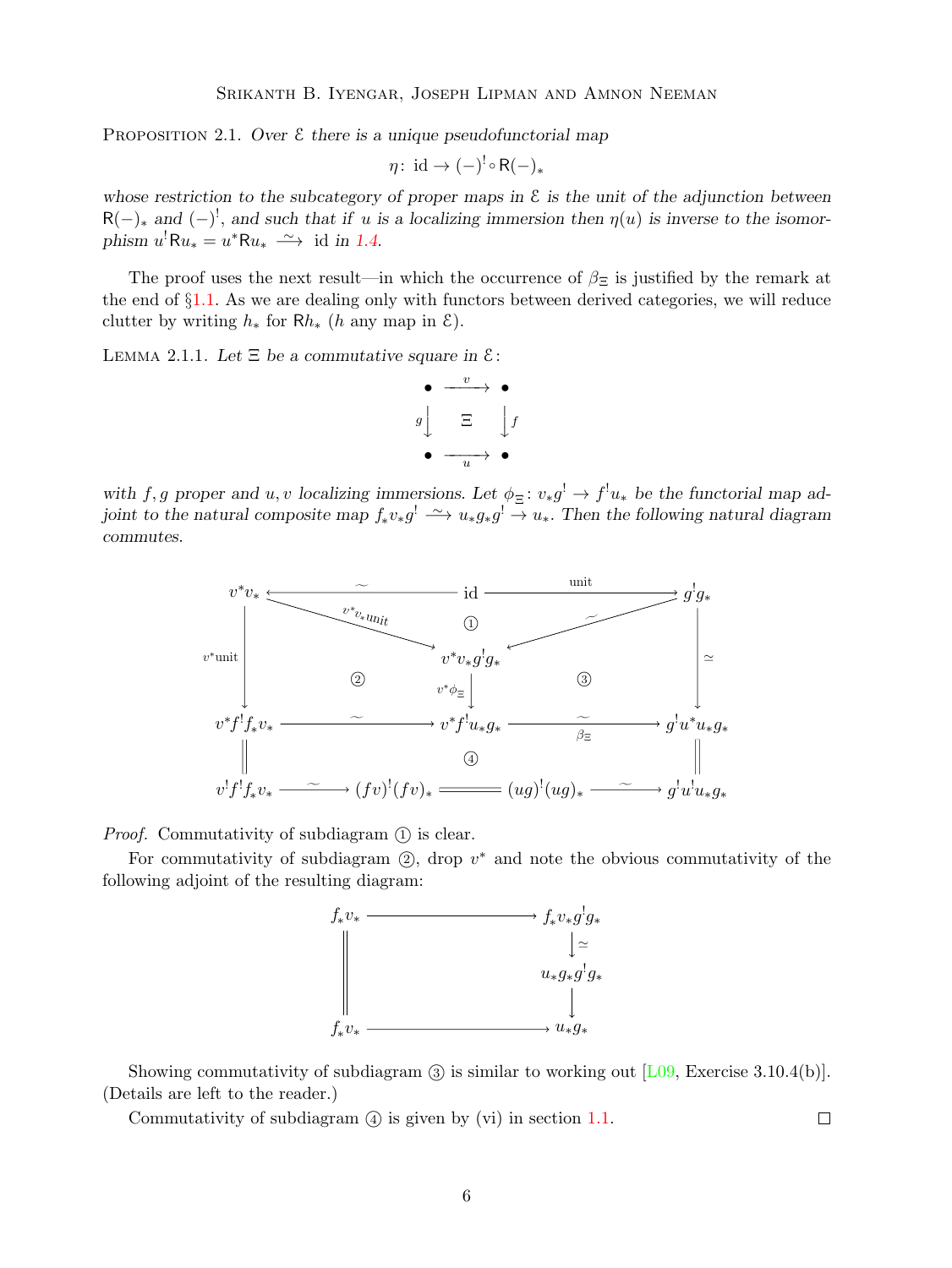<span id="page-6-2"></span>*Proof of Proposition [2.1.](#page-5-0)* As before, for any map h in  $\mathcal E$  we abbreviate Rh<sub>∗</sub> to h<sub>∗</sub>. Let f be a map in  $\mathcal{E}$ , and  $f = pu$  a compactification. If  $\eta$  exists, then  $\eta(f)$ : id  $\rightarrow f'_{*}$  must be given by the natural composition

<span id="page-6-0"></span>
$$
\text{id} \stackrel{\sim}{\longrightarrow} u^* u_* \xrightarrow{\text{via unit}} u^* p^! p_* u_* \stackrel{\sim}{\longrightarrow} f^! f_*, \tag{2.1.2}
$$

so that uniqueness holds.

Let us show now that this composite map does not depend on the choice of compactification.

A morphism  $r: (f = qv) \rightarrow (f = pu)$  from one compactification of f to another is a commutative diagram of scheme-maps

<span id="page-6-1"></span>

If such a map r—necessarily proper—exists, we say that the compactification  $f = qv$  dominates  $f = pu.$ 

Any two compactifications  $X \xrightarrow{u_1} Z_1 \xrightarrow{p_1} Y$ ,  $X \xrightarrow{u_2} Z_2 \xrightarrow{p_2} Y$  of a given  $f: X \to Y$  are dominated by a third one. Indeed, let  $v: X \to Z_1 \times_Y Z_2$  be the map corresponding to the pair  $(u_1, u_2)$ , let  $Z \subseteq Z_1 \times_Y Z_2$  be the schematic closure of v—so that  $v \colon X \to Z$  has schematically dense image—and let  $r_i: Z \to Z_i$   $(i = 1, 2)$  be the maps induced by the two canonical projections. Since  $u = r_i v$  is a localizing immersion, therefore, by [\[Nk09,](#page-28-2) p. 533, 3.2], so is v. Thus  $f = (p_i r_i)v$ is a compactification, not depending on i, mapped by  $r_i$  to the compactification  $f = p_i u_i$ .

So to show that  $(2.1.2)$  gives the same result for any two compactifications of f, it suffices to do so when one of the compactifications dominates the other. Thus with reference to the diagram  $(2.1.3)$ , and keeping in mind that  $u^* = u^!$  and  $v^* = v^!,$  one need only show that the following natural diagram commutes.



Commutativity of subdiagram (1) is given by Lemma [2.1.1,](#page-5-1) with  $f := r$  and  $q := id_X$ . Commutativity of  $(2)$  is clear.

Commutativity of  $\circled{3}$  holds because over proper maps,  $(-)^{!}$  and  $(-)_*$  are *pseudofunctorially* adjoint (see  $[L09, Corollary (4.1.2)].$ 

Commutativity of  $\textcircled{4}$  and  $\textcircled{5}$  results from the pseudofunctoriality of  $(-)^!$  and  $(-)_*.$ 

Thus [\(2.1.2\)](#page-6-0) is indeed independent of choice of compactification, so that  $\eta(f)$  is well-defined.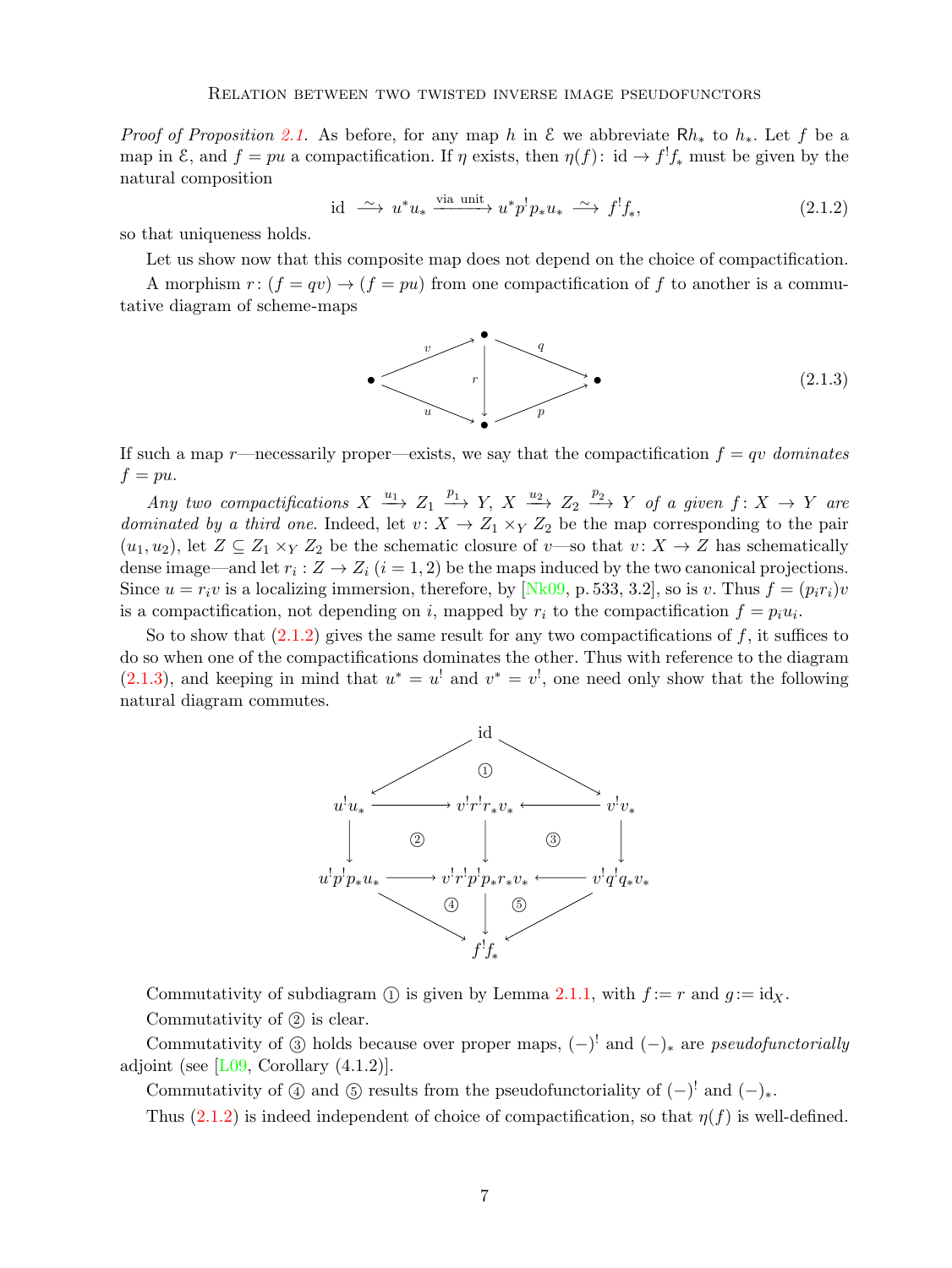<span id="page-7-0"></span>Finally, it must be shown that  $\eta$  is pseudofunctorial, i.e., for any composition  $X \xrightarrow{f} Y \xrightarrow{g} Z$ in  $\mathcal{E}$ , the next diagram commutes:

id 
$$
\xrightarrow{\eta(gf)} (gf)^!(gf)_*
$$
  
\n
$$
\eta(f) \downarrow \qquad \qquad \downarrow \simeq
$$
\n
$$
f^! f_* \xrightarrow{f^! \eta(g)} f^! g^! g_* f_*
$$

Consider therefore a diagram



where pu is a compactification of f, qv of g, and rw of vp—so that  $(qr)(wu)$  is a compactification of gf. The problem then is to show commutativity of (the border of) the following natural diagram.

id  
\n
$$
u^* u_* \longrightarrow (wu)^*(wu)_* \longrightarrow (wu)^*(qr)^!(qr)_*(wu)_*
$$
\n*u^\* u\_\* \longrightarrow u^\* w^\* w\_\* u\_\* \circled{S}*\n*u^\*(rw)^!(rw)\_\* u\_\* \longleftarrow u^\* w^\* r^! r\_\* w\_\* u\_\* \longrightarrow u^\* w^\* r^! q^! q\_\* r\_\* w\_\* u\_\*\n*u^\*(rw)^!(rw)\_\* u\_\* \longrightarrow u^\* w^\* r^! r\_\* w\_\* u\_\* \longrightarrow u^\* p^! v^\* q^! q\_\* v\_\* p\_\* u\_\**\n*u^\* p^! p\_\* u\_\* \longrightarrow u^\* p^! p\_\* u\_\* \longrightarrow u^\* p^! p^! q^! q\_\* v\_\* p\_\* u\_\* \longrightarrow f^! g^! g\_\* f\_\**\n*u^\* p^! p\_\* u\_\* \longrightarrow u^\* p^! g^! g\_\* p\_\* u\_\* \longrightarrow f^! g^! g\_\* f\_\**\n*u^\* p^! p\_\* u\_\* \longrightarrow f^! v^\* q^! q\_\* v\_\* f\_\**\n*u^\* p^! q\_\* v\_\* f\_\**\n*u^\* p^! q\_\* v\_\* f\_\**\n*u^\* p^! q\_\* v\_\* f\_\**\n*u^\* q^! q\_\* v\_\* f\_\**\n*u^\* q^! q\_\* v\_\* f\_\**\n*u^\* q^! q\_\* v\_\* f\_\**\n*u^\* q^! q\_\* v\_\* f\_\**\n*u^\* q^! q\_\* v\_\* f\_\**\n*u^\* q^! q\_\* v\_\* f\_\**\n*u^\* q^! q\_\* v\_\* f\_\**\n*u^\* q^! q\_\* v\_\* f\_\**\n*u^\* q^! q\_\* v\_\* f\_\**\n*u^\* q^! q\_\* v\_\* f\_\**\n*u^\* q^! q\_\* v\_\* f\_\**\n*u^\* q^! q\_\* v\_\* f\_\**\n*u^\* q^! q\_\* v\_\* f\_\**\n*u^\* q^! q\_\* v\_\* f\_\**\n*u^\* q^! q\_\* v\_\* f\_\**\n*u^\* q^! q\_\* v\_\* f\_\**\n*u^\* q^! q\_\* v\_\* f\_\**\n*u^\* q^! q\_\* v\_\* f\_\**\n*u^\* q^! q\_\* v\_\* f\_\**\n*u^\* q^! q\_\* v\_\* f\_\**\n*u^\* q^! q\_\* v\_\* f\_\**\n*u^\* q^! q**

That subdiagram  $(1)$  commutes is shown, e.g., in [\[L09,](#page-28-1) §3.6, up to  $(3.6.5)$ ]. (In other words, the adjunction between  $(-)^*$  and  $(-)_*$  is pseudofunctorial, see *ibid.*,  $(3.6.7)(d)$ .)

Commutativity of  $(2)$  is the definition of  $\eta(vp)$  via the compactification rw.

Commutativity of 3 holds by definition of the vertical arrow on its right.

Commutativity of  $\textcircled{4}$  (omitting  $u^*$  and  $u_*$ ) is the case  $(f, g, u, v) := (r, p, v, w)$  of Lemma [2.1.1.](#page-5-1)

Commutativity of  $(\overline{5})$  holds because of pseudofunctoriality of the adjunction between  $(-)_*$ and  $(-)$ <sup>!</sup> over *proper* maps (see §[1.2\)](#page-3-0).

Commutativity of  $(6)$  is clear.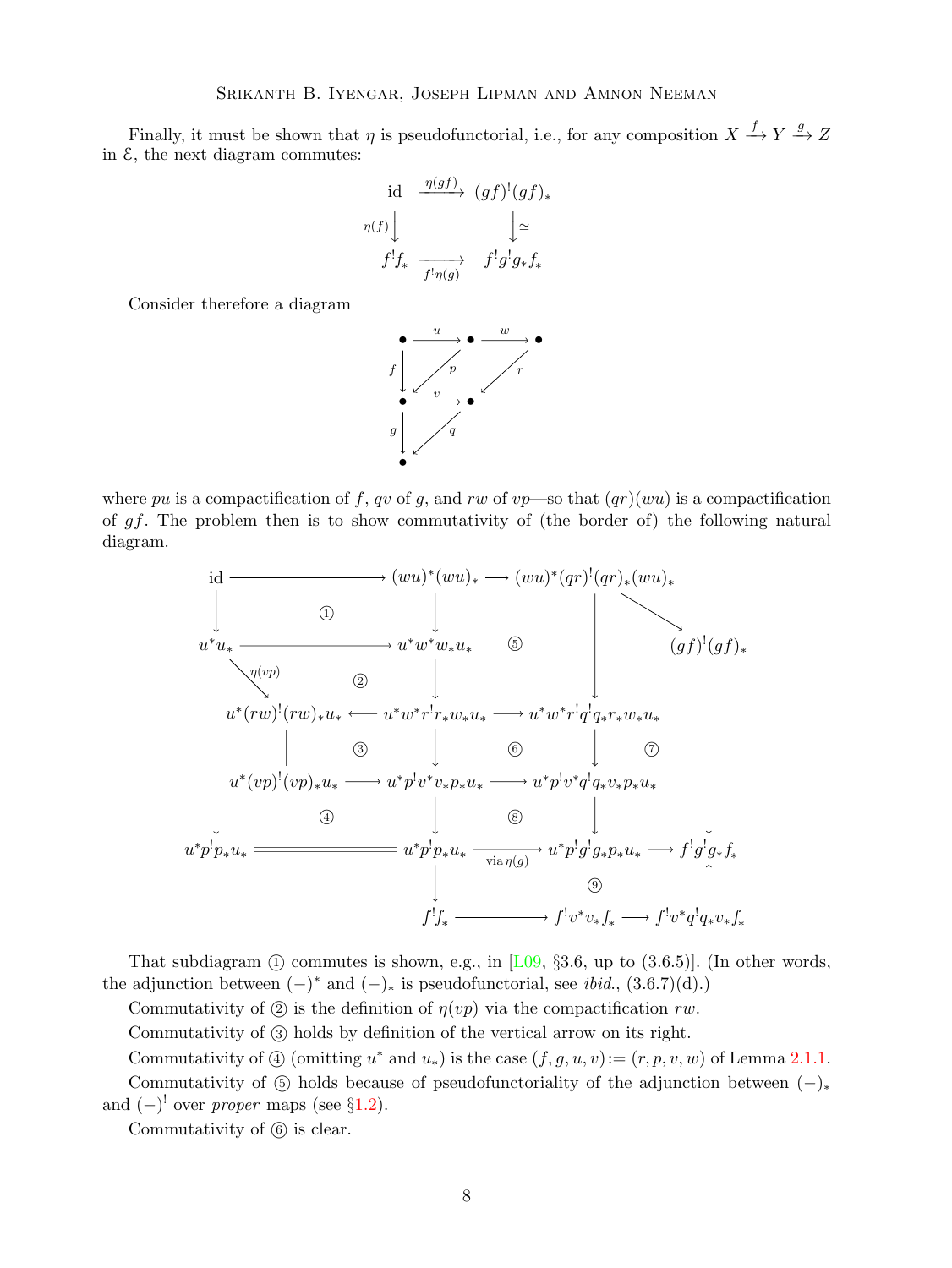Commutativity of  $\circled{7}$  results from pseudofunctoriality of  $(-)^{!}$  and  $(-)_{*}$ .

Commutativity of  $\mathcal{B}$  is the definition of  $\eta(q)$  via the compactification qv.

Commutativity of  $\circled{9}$  is simple to verify.

This completes the proof of Proposition [2.1.](#page-5-0)

<span id="page-8-0"></span>THEOREM 2.1.4. There is a unique pseudofunctorial map  $\psi: (-)^{\times} \to (-)^{!}$  whose restriction over the subcategory of proper maps in  $\mathcal E$  is the identity, and such that for every localizing immersion  $u, \psi(u): u^{\times} \to u^!$  is the natural composition

$$
u^{\times} \xrightarrow{\sim} u^* \mathsf{R} u_* u^{\times} \longrightarrow u^* = u^!.
$$

*Proof.* Let f be an E-map, and  $f = pu$  a compactification. If  $\psi$  exists, then  $\psi(f) : f^{\times} \to f^{\perp}$  must be given by the natural composition

$$
f^{\times} \xrightarrow{\sim} u^{\times} p^{\times} = u^{\times} p^{!} \to u^{!} p^{!} \xrightarrow{\sim} f^{!}, \qquad (2.1.4.1)
$$

so that uniqueness holds.

As for existence, using [2.1](#page-5-0) we can take  $\psi(f)$  to be the natural composition

<span id="page-8-2"></span>
$$
f^{\times} \xrightarrow{\text{via } \eta} f^! R f_* f^{\times} \longrightarrow f^!.
$$

This is as required when  $f$  is proper or a localizing immersion, and it behaves pseudofunctorially, because both  $\eta$  and the counit map  $Rf_* f^{\times} \to id$  do.  $\Box$ 

<span id="page-8-1"></span>Remark 2.1.5. Conversely, one can recover  $\eta$  from  $\psi$ : it is simple to show that for any E-map  $f: X \to Y$  and  $E \in \mathbf{D}_{\mathsf{qc}}(X)$ , and with  $\eta_2: \text{id}_X \to f^\times \mathsf{R} f_*$  the unit map of the adjunction  $f^\times \dashv \mathsf{R} f_*$ , one has

<span id="page-8-4"></span>
$$
\eta(E) = \psi(f)(Rf_*E) \circ \eta_2(E). \tag{2.1.5.1}
$$

(*Notation*:  $F \dashv G$  signifies that the functor F is left-adjoint to the functor G.)

Remark 2.1.6. If  $u: X \to Y$  is a localizing immersion, then the map

$$
u^{\times} \mathsf{R} u_* \xrightarrow{\psi(u)} u^* \mathsf{R} u_* \xrightarrow{\sim} \text{ id}.
$$

is an *isomorphism*, inverse to the isomorphism  $\eta_2$  in §[1.4.](#page-3-1) (A proof is left to the reader.)

<span id="page-8-3"></span>Remark 2.1.7. The map  $Ru_*\psi(u)$ :  $Ru_*u^* \to Ru_*u^*$  is equal to the composite

$$
\mathsf{R}u_*u^\times \xrightarrow{\epsilon_2} \mathrm{id} \xrightarrow{\eta_1} \mathsf{R}u_*u^*,
$$

where  $\epsilon_2$  is the counit of the adjunction  $Ru_* \dashv u^\times$  and  $\eta_1$  is the unit of the adjunction  $u^* \dashv Ru_*$ .

Indeed, by §[1.4](#page-3-1) the counit  $\epsilon_1$  of the adjunction  $u^*$  +  $\mathsf{R}u_*$  is an isomorphism; and since the composite

$$
\mathsf{R}u_* \xrightarrow{\eta_1 \mathsf{R}u_*} \mathsf{R}u_* u^* \mathsf{R}u_* \xrightarrow{\mathsf{R}u_* \epsilon_1} \mathsf{R}u_*
$$

is the identity map, therefore  $Ru_*\epsilon_1^{-1} = \eta_1 Ru_*$ , as both are the (unique) inverse of  $Ru_*\epsilon_1$ ; so the next diagram commutes, giving the assertion:

$$
\begin{array}{ccc}\n\mathsf{R}u_{*}u^{\times} & \xrightarrow{\mathsf{R}u_{*}\epsilon_{1}^{-1}u^{\times}=\eta_{1}\mathsf{R}u_{*}u^{\times}} \\
\downarrow^{\epsilon_{2}} & & \downarrow^{\mathsf{R}u_{*}u^{*}\epsilon_{2}} \\
\downarrow^{\epsilon_{3}} & & \downarrow^{\mathsf{R}u_{*}u^{*}\epsilon_{2}} \\
\downarrow^{\epsilon_{4}} & & & \downarrow^{\epsilon_{5}} \\
\downarrow^{\epsilon_{6}} & & & \downarrow^{\epsilon_{7}} \\
\downarrow^{\epsilon_{8}} & & & \downarrow^{\epsilon_{8}} \\
\downarrow^{\epsilon_{9}} & & & \downarrow^{\epsilon_{9}} \\
\downarrow^{\epsilon_{1}} & & & \downarrow^{\epsilon_{1}} \\
\downarrow^{\epsilon_{1}} & & & \downarrow^{\epsilon_{1}} \\
\downarrow^{\epsilon_{2}} & & & \downarrow^{\epsilon_{1}} \\
\downarrow^{\epsilon_{1}} & & & \downarrow^{\epsilon_{2}} \\
\downarrow^{\epsilon_{1}} & & & & \downarrow^{\epsilon_{1}} \\
\downarrow^{\epsilon_{2}} & & & & \downarrow^{\epsilon_{2}} \\
\downarrow^{\epsilon_{3}} & & & & \downarrow^{\epsilon_{3}} \\
\downarrow^{\epsilon_{4}} & & & & \downarrow^{\epsilon_{5}} \\
\downarrow^{\epsilon_{5}} & & & & \downarrow^{\epsilon_{6}} \\
\downarrow^{\epsilon_{6}} & & & & \downarrow^{\epsilon_{7}} \\
\downarrow^{\epsilon_{7}} & & & & \downarrow^{\epsilon_{8}} \\
\downarrow^{\epsilon_{8}} & & & & \downarrow^{\epsilon_{1}} \\
\downarrow^{\epsilon_{9}} & & & & \downarrow^{\epsilon_{1}} \\
\downarrow^{\epsilon_{1}} & & & & \downarrow^{\epsilon_{1}} \\
\downarrow^{\epsilon_{1}} & & & & \downarrow^{\epsilon_{1}} \\
\downarrow^{\epsilon_{1}} & & & & \downarrow^{\epsilon_{1}} \\
\downarrow^{\epsilon_{2}} & & & & \downarrow^{\epsilon_{1}} \\
\downarrow^{\epsilon_{1}} & & & & \downarrow^{\epsilon_{1}} \\
\downarrow^{\epsilon_{2}} & & & & \downarrow^{\epsilon_{2}} \\
\downarrow^{\epsilon_{3}} & & & & \downarrow^{\epsilon_{3}} \\
\downarrow^{\epsilon_{4}} & & & & \downarrow^{\epsilon_{5}} \\
\downarrow^{\epsilon_{5}} & & & & \downarrow^{\epsilon_{6}} \\
\downarrow^{\epsilon_{6}} & & & & \downarrow^{\epsilon_{1}} \\
\downarrow^{\epsilon_{1}} &
$$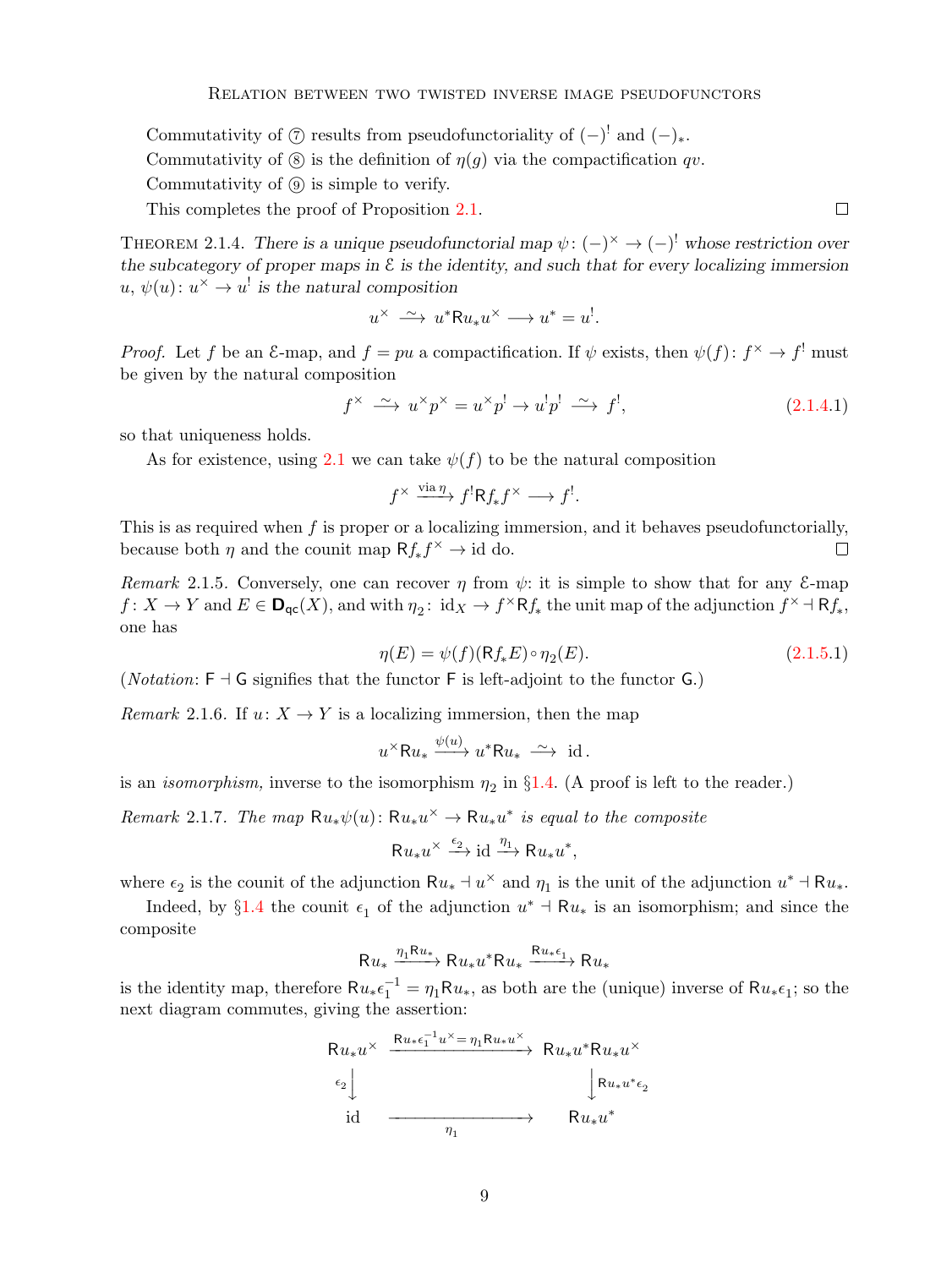<span id="page-9-1"></span>Also, using the isomorphism  $\epsilon_1: u^* \mathsf{R} u_* \longrightarrow \text{ id } (\text{resp., its right conjugate } \eta_2: \text{ id } \longrightarrow u^* \mathsf{R} u_*),$ one can recover  $\psi(u)$  from  $Ru_*\psi(u)$  by applying the functor  $u^*$  (resp.  $u^*$ ), thereby obtaining alternate definitions of  $\psi(u)$ .

The next Proposition asserts compatibility of  $\psi$  with the flat base-change maps for  $(-)^{!}$  (see  $(1.1.3)$  and for  $(-)^{\times}$ .

<span id="page-9-0"></span>PROPOSITION 2.2. Let  $f: X \to Z$  and  $g: Y \to Z$  be maps in  $\mathcal{E}$ , with g flat. Let  $p: X \times_Z Y \to X$ and  $q: X \times_Z Y \to Y$  be the projections. Let  $\beta: p^* f^* \to q^* g^*$  be the map adjoint to the natural composite map

$$
\mathsf{R} q_*p^*f^\times \xrightarrow{\sim} g^*\mathsf{R} f_*f^\times \to g^*.
$$

Then the following diagram commutes.

$$
p^* f^{\times} \xrightarrow{p^* \psi(f)} p^* f^!
$$
  

$$
\beta \downarrow \qquad \qquad \downarrow (1.1.3)
$$
  

$$
q^{\times} g^* \xrightarrow{\psi(q)} q^! g^*
$$

*Proof.* Let  $f = \bar{f}u$  be a compactification, so that there is a composite cartesian diagram (with h flat and with  $\bar{q}v$  a compactification of q):

$$
X \times_Z Y \xrightarrow{p} X
$$
  
\n
$$
v \downarrow \qquad \qquad \downarrow u
$$
  
\n
$$
W \times_Z Y \xrightarrow{h} W
$$
  
\n
$$
\bar{q} \downarrow \qquad \qquad \downarrow \bar{f}
$$
  
\n
$$
Y \xrightarrow{g} Z
$$

In view of the pseudofunctoriality of  $\psi$ , what needs to be shown is commutativity of the following natural diagram.



Commutativity of each of the unlabeled subdiagrams is an instance of transitivity of the appropriate base-change map (see e.g.,  $[L09, Thm. (4.8.3)]$ ).

Commutativity of  $(2)$  is straightforward to verify.

Subdiagram ①, without  $\bar{f}^{\bullet}$ , expands naturally as follows (where we have written  $u_*$  (resp.  $v_*$ )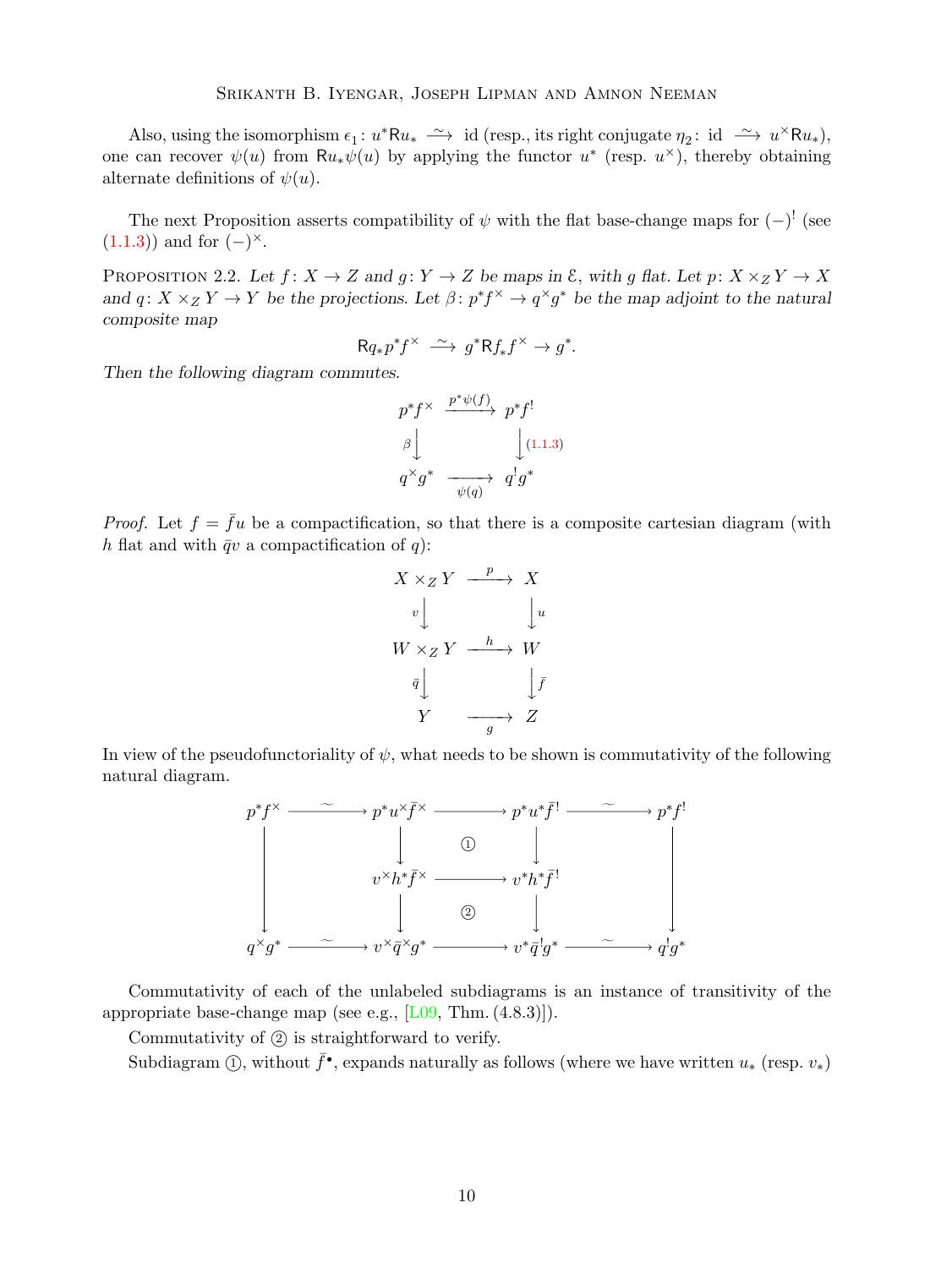<span id="page-10-3"></span>for  $Ru_*$  (resp.  $Rv_*)$ ):



Here the unlabeled diagrams clearly commute.

Commutativity of ① results from the fact that the natural isomorphism  $h^*u_* \to v_*p^*$  is adjoint to the natural composition  $v^*h^*u_* \longrightarrow p^*u^*u_* \longrightarrow p^*$  (see [\[L09,](#page-28-1) 3.7.2(c)]).

Commutativity of ① results from the fact that the base-change map  $p^*u^* \to v^*h^*$  is adjoint to  $v_*p^* \longrightarrow h^*u_*u^* \longrightarrow h^*$ .

Thus  $(1)$  commutes; and Proposition [2.2](#page-9-0) is proved.

<span id="page-10-2"></span>2.3. Next we treat the interaction of the map  $\psi$  with standard derived functors. Our approach involves the notion of support, reviewed in Appendix [A.](#page-24-0)

 $\Box$ 

<span id="page-10-1"></span>LEMMA 2.3.1. Let  $u: X \to Z$  be a localizing immersion,  $\epsilon_2: Ru_*u^{\times} \to id$  the counit of the adjunction  $Ru_* + u^{\times}$ , and  $\eta_1: id \to Ru_*u^*$  the unit of the adjunction  $u^* + Ru_*$ . For all  $E \in$  $\mathbf{D}_{\mathsf{qc}}(X)$  and  $F \in \mathbf{D}_{\mathsf{qc}}(Z)$ , the maps  $\mathsf{R}u_*E \otimes_Z^{\mathsf{L}} \eta_1(F)$  and  $\mathsf{R}\mathcal{H}om_Z^{\mathsf{qc}}$  $C_Z^{\mathsf{qc}}(\mathsf{R} u_*E,\epsilon_2(F))$  are isomorphisms.

*Proof.* Projection isomorphisms make the map  $Ru_*E \otimes_Z^{\mathsf{L}} \eta_1$  isomorphic to

$$
\mathsf{R} u_*(E \otimes_X^{\mathsf{L}} u^*) \xrightarrow{\text{via } u^*\eta_1} \mathsf{R} u_*(E \otimes_X^{\mathsf{L}} u^*\mathsf{R} u_* u^*).
$$

Since  $u^*\eta_1$  is an isomorphism (with inverse the isomorphism  $u^*Ru_*u^* \longrightarrow u^*$  from [1.4\)](#page-3-1), therefore so is  $Ru_*E \otimes_Z^{\mathsf{L}} \eta_1$ .

Similarly, to show that  $R\mathcal{H}om_{Z}^{\text{qc}}$  $Z_Z^{\text{qc}}(\mathsf{R}u_*E,\epsilon_2)$  is an isomorphism, one can use the duality iso-morphism [\(1.6.1\)](#page-4-1) to reduce to noting that  $u^{\times} \epsilon_2$  is an isomorphism because it is right-conjugate to the inverse of the isomorphism  $Ru_*\eta_1 : Ru_*u^*Ru_* \longrightarrow Ru_*$ .  $\Box$ 

<span id="page-10-0"></span>PROPOSITION 2.3.2. Let  $f: X \to Y$  be a map in  $\mathcal{E}, W$  a union of closed subsets of X to each of which the restriction of f is proper, and  $E \in \mathbf{D}_{\text{qc}}(X)$  a complex with support supp $(E)$  contained in W. Then the functors  $R\Gamma_W(-)$ ,  $E \otimes_X^{\mathsf{L}} (-)$  and  $R\mathcal{H}om_X^{\mathsf{qc}}(E,-)$  take  $\psi(f): f^{\times} \to f^!$  to an isomorphism.

*Proof.* By [A.3\(](#page-26-0)ii), it is enough to prove that Proposition [2.3.2](#page-10-0) holds for one E with  $\text{supp}(E) = W$ , like  $E = R\Gamma_W \mathcal{O}_X$  (see [A.4\)](#page-27-0). For such an E, [A.3](#page-26-0) shows it enough to prove that  $R\mathcal{H}om_X^{\mathsf{qc}}(E, \psi(f))$ is an isomorphism.

Let  $X \xrightarrow{u} Z \xrightarrow{p} Y$  be a compactification of  $f (\S 1.3)$  $f (\S 1.3)$ . In view of  $(2.1.4.1)$ , we need only treat the case  $f = u$ . In this case it suffices to show, with  $\epsilon_2$  and  $\eta_1$  as in Remark [2.1.7,](#page-8-3) that

$$
\mathsf{R}\mathcal{H}om_{Z}^{\mathsf{qc}}(\mathsf{R}u_{*}E, \eta_{1}\epsilon_{2}) \cong \mathsf{R}\mathcal{H}om_{Z}^{\mathsf{qc}}(\mathsf{R}u_{*}E, \mathsf{R}u_{*}\psi(u))
$$
  
\n
$$
\cong \mathsf{R}u_{*}\mathsf{R}\mathcal{H}om_{X}^{\mathsf{qc}}(u^{*}\mathsf{R}u_{*}E, \psi(u))
$$
  
\n
$$
\cong \mathsf{R}u_{*}\mathsf{R}\mathcal{H}om_{X}^{\mathsf{qc}}(E, \psi(u))
$$

is an isomorphism.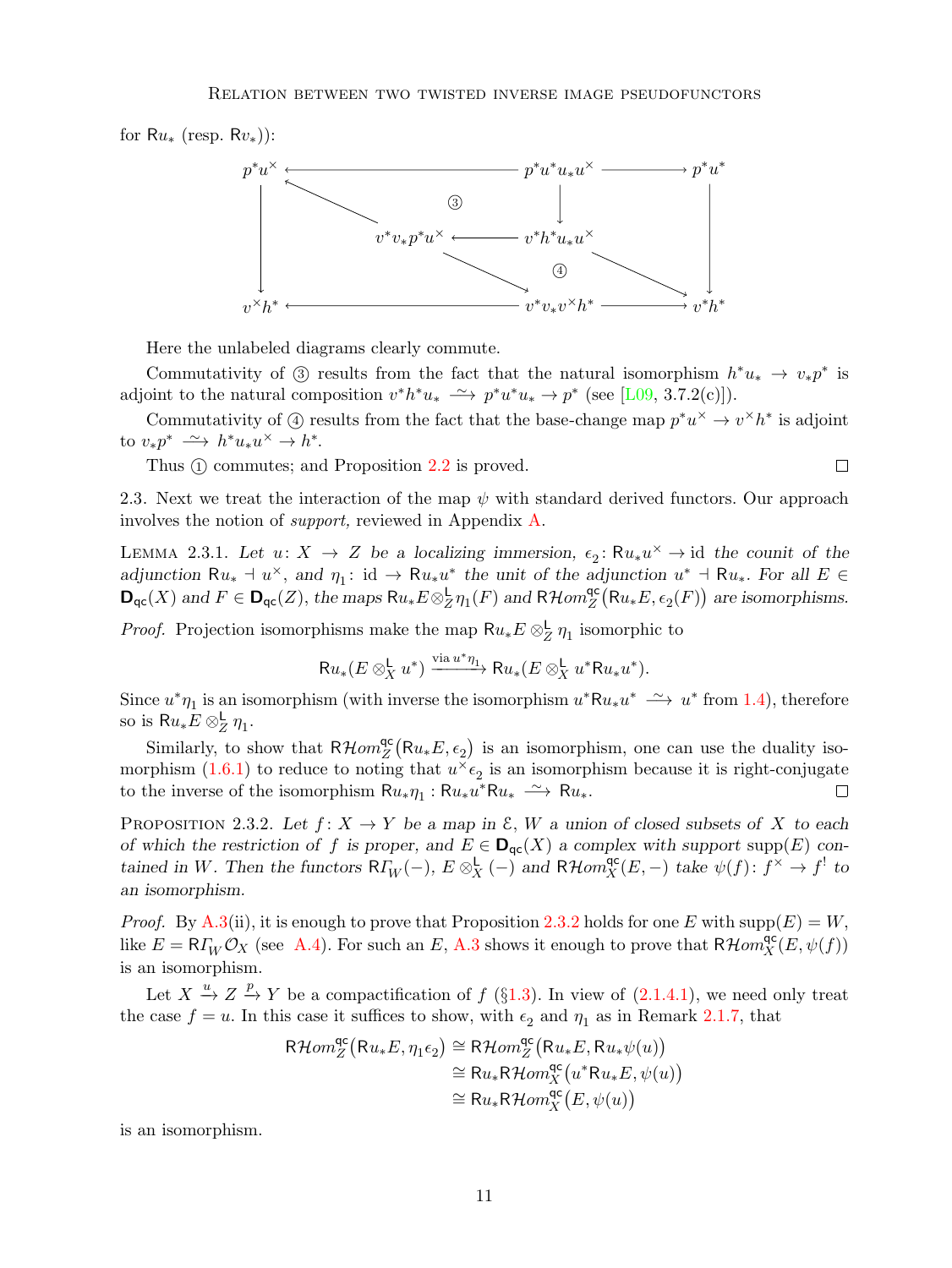<span id="page-11-2"></span>Lemma [2.3.1](#page-10-1) gives that  $R\mathcal{H}om_{Z}^{\text{qc}}$  $Z(Z(Ru_*E,\epsilon_2))$  is an isomorphism. It remains to be shown that  $R\mathcal{H}om_Z^{\mathsf{qc}}$  $Z(Z(Ru_*E, \eta_1)$  is an isomorphism.

The localizing immersion u maps X homeomorphically onto  $u(X)$  [\[Nk09,](#page-28-2) 2.8.2], so we can regard X as a topological subspace of Z. Let  $i: V \hookrightarrow X$  be the inclusion into X of a subscheme such that the restriction  $fi = pui$  is proper. Then ui is proper, and so V is a closed subset of Z. Thus  $W = \text{supp}_X(E) = \text{supp}_Z(\mathsf{R}u_*E)$  (see Remark [A.5.1\)](#page-27-1) is a union of subsets of X that are closed in Z. So Proposition [A.3](#page-26-0) can be applied to show that, since, by Lemma [2.3.1,](#page-10-1)  $Ru_*E \otimes_Z^{\mathsf{L}} \eta_1$ is an isomorphism, therefore  $R\mathcal{H}om_Z^{\text{qc}}$  $Z(Z(Ru_*E, \eta_1))$  is an isomorphism, as required.  $\Box$ 

Let  $W \subseteq X$  be as in Proposition [2.3.2.](#page-10-0) Let  $\mathbf{D}_{\text{qc}}(X)_W \subseteq \mathbf{D}_{\text{qc}}(X)$  be the essential image of  $R_{W}^{T}(X)$ —the full subcategory spanned by the complexes that are exact outside W. By Lemma [A.1,](#page-25-0) any  $E \in \mathbf{D}_{\mathsf{qc}}(X)_W$  satisfies supp  $E \subseteq W$ . Arguing as in [\[AJS04,](#page-28-5) §2.3] one finds that the two natural maps from  $R_{W}R_{W}$  to  $R_{W}$  are *equal isomorphisms*; and deduces that the natural map is an isomorphism

$$
\operatorname{Hom}\nolimits_{{\mathbf D}(X)}(E,\mathsf{R}\varGamma_W F) \ \stackrel{\sim}{\longrightarrow}\ \operatorname{Hom}\nolimits_{{\mathbf D}(X)}(E,F) \quad \bigl(E\in {\mathbf D}_{{\mathsf q}{\mathsf c}}(X)_W, \ F\in {\mathbf D}_{{\mathsf q}{\mathsf c}}(Y)\bigr),
$$

with inverse the natural composition

$$
\text{Hom}_{\text{D}(X)}(E,F) \to \text{Hom}_{\text{D}(X)}(\text{R}\Gamma_W E, \text{R}\Gamma_W F) \stackrel{\sim}{\longrightarrow} \text{Hom}_{\text{D}(X)}(E, \text{R}\Gamma_W F).
$$

<span id="page-11-0"></span>COROLLARY 2.3.3. With the preceding notation,  $Rf_*: \mathbf{D}_{\text{qc}}(X)_W \to \mathbf{D}_{\text{qc}}(Y)$  has as right adjoint the functor  $R\Gamma_W f^{\times}$ . When restricted to  $\mathbf{D}_{\mathsf{qc}}^+(Y)$ , this right adjoint is isomorphic to  $R\Gamma_W f^!$ .

*Proof.* For  $E \in \mathbf{D}_{\text{qc}}(X)_W$  and  $G \in \mathbf{D}_{\text{qc}}(Y)$ , there are natural isomorphisms

$$
\begin{aligned} \mathrm{Hom}_{\mathbf{D}(Y)}(\mathrm{R}f_*E,G)&\cong \mathrm{Hom}_{\mathbf{D}(X)}(E,f^\times G)\\ &\cong \mathrm{Hom}_{\mathbf{D}(X)}(E,\mathrm{R}f_Wf^\times G)\underset{2.3.2}{\xrightarrow{\sim}}\ \mathrm{Hom}_{\mathbf{D}(X)}(E,\mathrm{R}f_Wf^!G).\end{aligned}
$$

<span id="page-11-1"></span>Remark 2.3.4. The preceding Corollary entails the existence of a counit map

$$
\bar{\int}_W \colon \mathsf{R} f_* \mathsf{R} \varGamma_W f^! \mathcal{O}_Y \to \mathcal{O}_Y.
$$

Factoring f over suitable affine open subsets U as  $U \stackrel{i_U}{\longrightarrow} Z \stackrel{h_U}{\longrightarrow} Y$  where  $i_U$  is finite and  $h_U$  is essentially smooth, one gets that  $i_{U*} f^! \mathcal{O}_Y|_U$  is of the form  $R\mathcal{H}om_Z(Ri_{U*}\mathcal{O}_X, \Omega^n_{h_U}[n])$  for some  $n = n_U$  such that the sheaf  $\Omega_{h_U}^n$  of relative *n*-forms is free of rank 1; and hence local depth considerations imply that there is an integer d such that  $H^{-e}f^{\dagger}\mathcal{O}_Y = 0$  for all  $e > d$ , while  $\omega_f := H^{-d} f^! \mathcal{O}_Y \neq 0$ . This  $\omega_f$ , determined up to isomorphism by f, is a relative dualizing sheaf (or relative canonical sheaf) of  $f$ .

There results a natural composite map of  $\mathcal{O}_Y$ -modules

$$
\int_W : H^d \mathsf{R} f_* \mathsf{R} \Gamma_W(\omega_f) = H^0 \mathsf{R} f_* \mathsf{R} \Gamma_W(\omega_f[d])
$$
  

$$
\longrightarrow H^0(\mathsf{R} f_* \mathsf{R} \Gamma_W f^! \mathcal{O}_Y) \xrightarrow{\text{via } \bar{f}_W} H^0 \mathcal{O}_Y = \mathcal{O}_Y,
$$

that generalizes the map denoted " $res_{Z}$ " in [\[S04,](#page-29-0) §3.1].

A deeper study of this map involves the realization of  $\omega_f$ , for certain f, in terms of regular differential forms, and the resulting relation of  $\int_W$  with residues of differential forms, cf. [\[HK90a\]](#page-28-6) and [\[HK90b\]](#page-28-7). See also §[4.2](#page-22-1) below.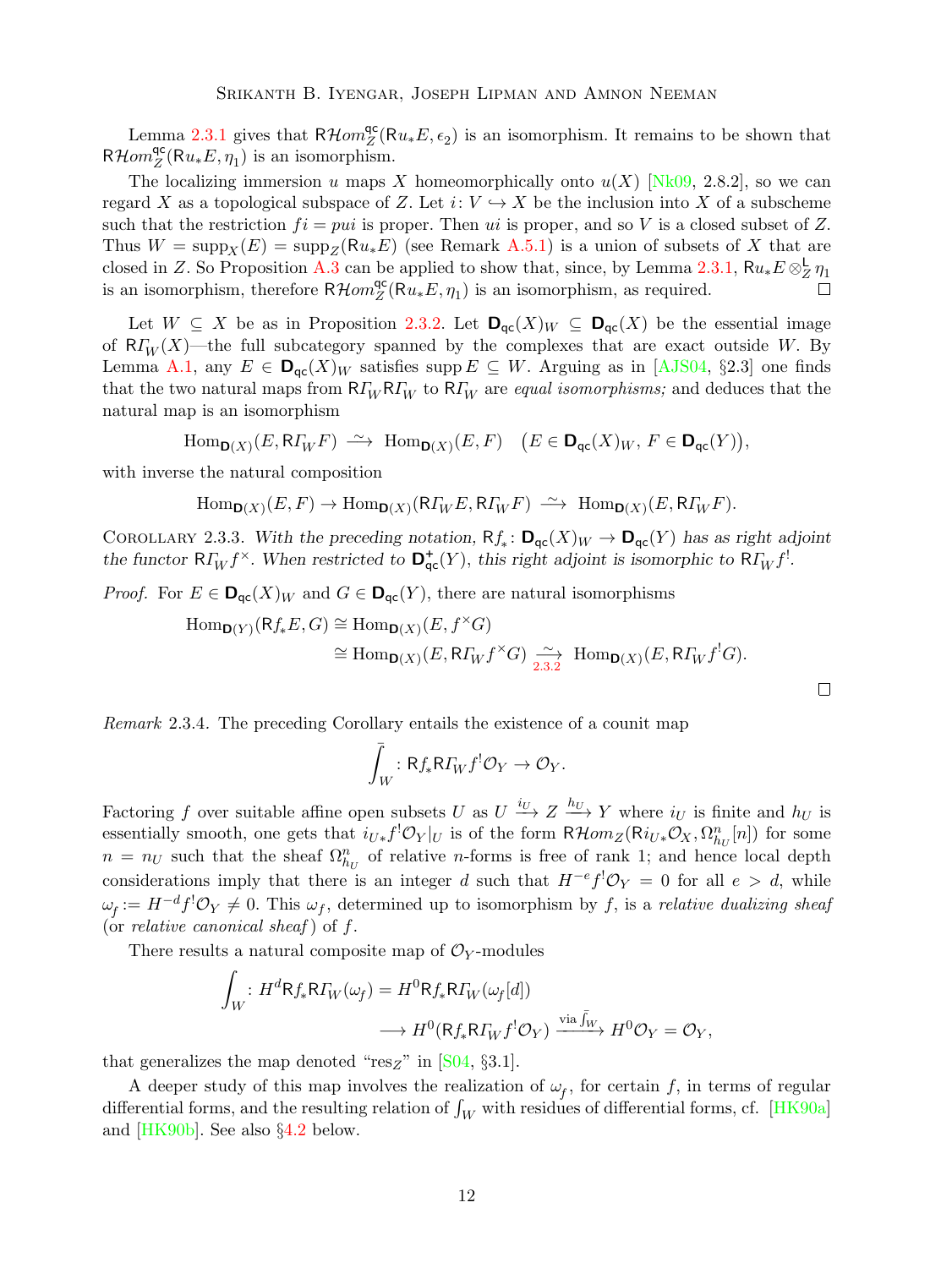<span id="page-12-7"></span><span id="page-12-0"></span>PROPOSITION 2.3.5. Let  $W \stackrel{g}{\longrightarrow} X \stackrel{f}{\longrightarrow} Y$  be  $\mathcal{E}\text{-maps such that } fg$  is proper. For any  $F \in \mathbf{D}_{\mathsf{qc}}(X)$ and  $G \in \mathbf{D}_{\mathrm{qc}}^+(Y)$ , the maps

$$
Lg^*R\mathcal{H}om_X^{\mathsf{qc}}(F, f^{\times}G) \xrightarrow{\text{via }\psi} Lg^*R\mathcal{H}om_X^{\mathsf{qc}}(F, f^!G) \tag{2.3.5.1}
$$

<span id="page-12-3"></span><span id="page-12-1"></span>
$$
g^{\times} \mathsf{R}\mathcal{H}om_{X}^{\mathsf{qc}}(F, f^{\times}G) \xrightarrow{\text{via }\psi} g^{\times} \mathsf{R}\mathcal{H}om_{X}^{\mathsf{qc}}(F, f^!G) \tag{2.3.5.2}
$$

<span id="page-12-2"></span>
$$
g^{\times}R\mathcal{H}om_X(F, f^{\times}G) \xrightarrow{\text{via }\psi} g^{\times}R\mathcal{H}om_X(F, f^!G) \tag{2.3.5.2}'
$$

are isomorphisms.

*Proof.* Since  $g^{\times}$  id $\chi^{\times} \cong (id_X \circ g)^{\times} = g^{\times}$ , therefore  $(2.3.5.2)$  is an isomorphism if and only if so is  $(2.3.5.2)'$  $(2.3.5.2)'$ . (Recall that  $R\mathcal{H}om_X^{\mathsf{qc}} = \mathrm{id}_X^{\times} R\mathcal{H}om_X$ .)

As for  $(2.3.5.2)$  and  $(2.3.5.1)$ , note first that the proper map g induces a surjection  $g_2$  of W onto a closed subscheme V of X; so  $g = g_1 g_2$  with  $g_1$  a closed immersion and  $g_2$  surjective.

Let  $X \xrightarrow{u} Z \xrightarrow{p} Y$  be a compactification of f. Since  $pug_1g_2$  is proper, so is  $ug_1g_2$ , whence ug<sub>1</sub> maps  $V = g_2(g_2^{-1}V)$  homeomorphically onto a closed subset of Z, and for each  $x \in V$  the natural map  $\mathcal{O}_{Z,ug_1x} \to \mathcal{O}_{V,x}$  is a surjection (see [\[Nk09,](#page-28-2) 2.8.2]); thus  $ug_1$  is a closed immersion, and therefore  $fg_1 = pug_1$  is of finite type, hence, by [\[GrD61,](#page-28-8) 5.4.3], proper (since  $fg_1g_2$  is).

Since  $\mathsf{L}g^* = \mathsf{L}g_2^*\mathsf{L}g_1^*$  and  $g^\times = g_2^\times g_1^\times$ , it suffices that the Proposition hold when  $g = g_1$ , i.e., we may assume that  $g: W \to X$  is a closed immersion. It's enough then to show that  $(2.3.5.1)$ and  $(2.3.5.2)$  become isomorphisms after application of the functor  $g_*$ .

Via projection isomorphisms, the map

<span id="page-12-6"></span>
$$
g_* \mathsf{L} g^* \mathsf{R} \mathcal{H} om_X^{\mathsf{qc}}(F, f^{\times} G) \xrightarrow{g_*(2.3.5.1)} g_* \mathsf{L} g^* \mathsf{R} \mathcal{H} om_X^{\mathsf{qc}}(F, f^! G)
$$

is isomorphic to the map

$$
g_*\mathcal{O}_W \otimes_X^{\mathsf{L}} \mathsf{R}\mathcal{H}om_X^{\mathsf{qc}}(F, f^{\times}G) \xrightarrow{\text{via }\psi} g_*\mathcal{O}_W \otimes_X^{\mathsf{L}} \mathsf{R}\mathcal{H}om_X^{\mathsf{qc}}(F, f^!G);
$$
(2.3.5.3)

and making the substitution

$$
(f\colon X\to Z,E,F)\mapsto \bigl(g\colon W\to X,\mathcal{O}_W,\mathsf{R}\mathcal{H}\mathit{om}^{\mathsf{qc}}_X(F,f^\times G)\bigr)
$$

in the isomorphism  $(1.6.1)$  leads to an isomorphism between the map

$$
g_*g^{\times}R\mathcal{H}om_X^{\text{qc}}(F, f^{\times}G) \xrightarrow{g_*(2.3.5.2)} g_*g^{\times}R\mathcal{H}om_X^{\text{qc}}(F, f^!G)
$$

and the map

$$
\mathsf{R}\mathcal{H}om_X^{\mathsf{qc}}(g_*\mathcal{O}_W, \mathsf{R}\mathcal{H}om_X^{\mathsf{qc}}(F, f^{\times}G)) \xrightarrow{\text{via }\psi} \mathsf{R}\mathcal{H}om_X^{\mathsf{qc}}(g_*\mathcal{O}_W, \mathsf{R}\mathcal{H}om_X^{\mathsf{qc}}(F, f^!G)).\tag{2.3.5.4}
$$

Via adjunction and projection isomorphisms, [\(2.3.5.4\)](#page-12-4) is isomorphic to

<span id="page-12-5"></span><span id="page-12-4"></span>
$$
\mathsf{R}\mathcal{H}om_X^{\mathsf{qc}}(g_*\mathsf{L}g^*F, f^{\times}G) \xrightarrow{\text{via }\psi} \mathsf{R}\mathcal{H}om_X^{\mathsf{qc}}(g_*\mathsf{L}g^*F, f^!G). \tag{2.3.5.5}
$$

By Lemma [A.1,](#page-25-0)  $\text{supp}(g_* L g^* F) \subseteq \text{Supp}(g_* L g^* F) \subseteq W$ , so [2.3.2](#page-10-0) gives that  $(2.3.5.5)$  is an isomorphism, whence so is  $(2.3.5.4)$ .

Thus [\(2.3.5.2\)](#page-12-1) is an isomorphism. Also,  $\text{supp}(q_*\mathcal{O}_W) = \text{Supp}(\mathcal{O}_W) = W$ , so [A.3](#page-26-0) shows that  $(2.3.5.3)$  is an isomorphism, whence so is  $(2.3.5.1)$ .  $\Box$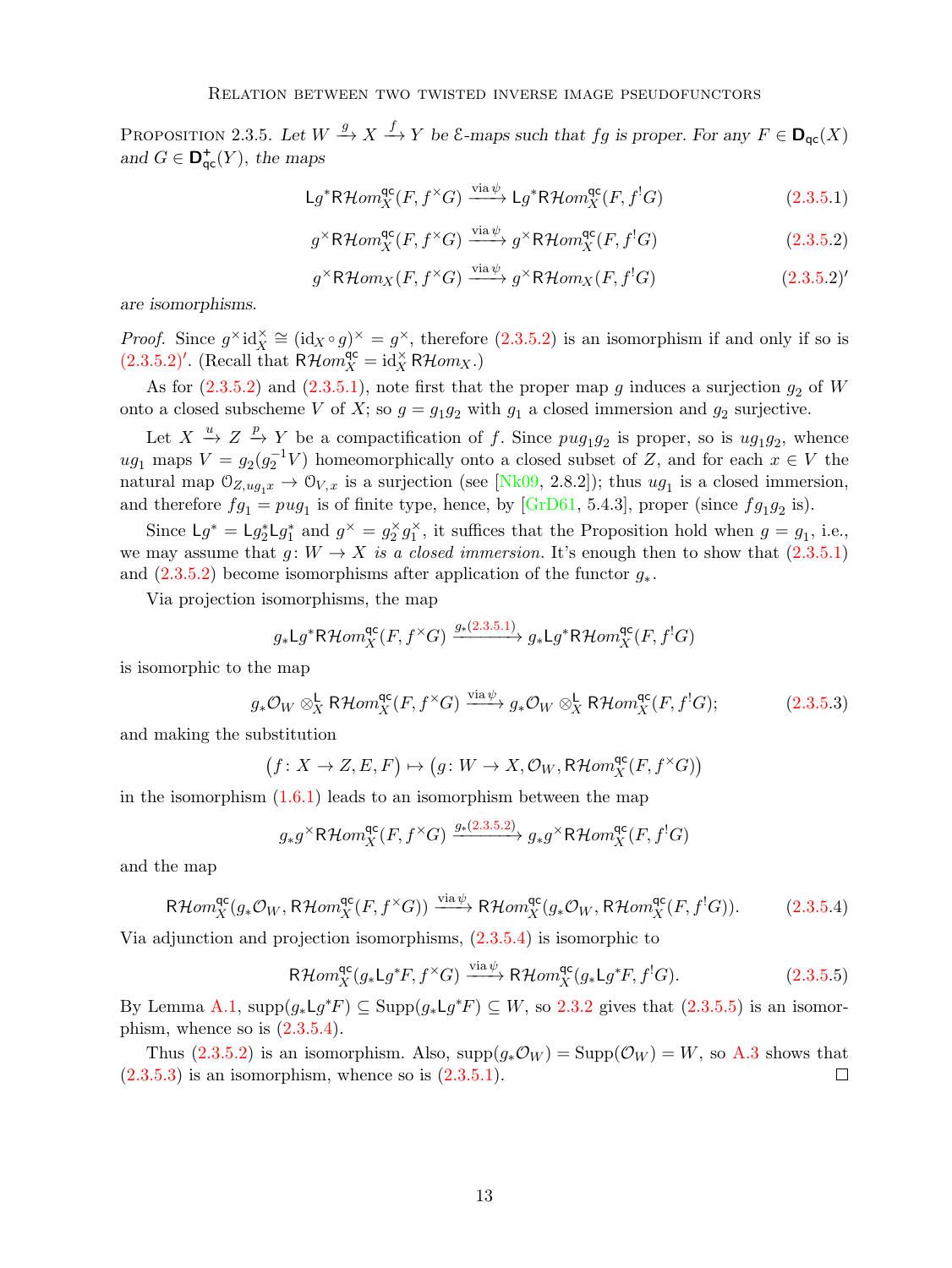<span id="page-13-4"></span><span id="page-13-3"></span>Remark 2.3.6. (Added in proof.) For an  $\mathcal{E}$ -map f, with compactification  $f = pu$ , set

$$
(p, u)^! G := u^! p^! G \qquad (G \in \mathbf{D}_{\mathsf{qc}}(Y)).
$$

It is shown in  $[Nm14b, Section 4]$  that  $(p, u)$ <sup>!</sup> depends only on f, in the sense that up to canonical isomorphism  $(p, u)$  is independent of the factorization  $f = pu$ . (When this paper was written it was known only that  $(p, u)^{!}G$  is canonically isomorphic to  $f^{!}G$  when  $G \in \mathbf{D}_{\mathsf{qc}}^{+}(Y)$ .) Likewise, for all  $G \in \mathbf{D}_{\text{qc}}(Y)$  the functorial map

$$
\psi(p, u)(G) \colon f^{\times}G \longrightarrow u^{\times}p^{\times}G = u^{\times}p^!G \xrightarrow{\psi(u)p^!} u^!p^!G = (p, u)^!G
$$

depends only on f [\[Nm14b,](#page-29-1) Section 8]. So one may set  $f' := (p, u)$ <sup>!</sup> and  $\psi(f) := \psi(p, u)$ ; and then the preceding proof of Proposition [2.3.5](#page-12-0) works for all  $G \in \mathbf{D}_{\text{ac}}(Y)$ .

#### 3. Examples

<span id="page-13-0"></span>Corollaries [3.1.1](#page-13-1)[–3.1.3](#page-14-1) provide concrete interpretations of the map  $\psi(u)$  for certain localizing immersions u.

Proposition [3.2.9](#page-18-1) gives a purely algebraic expression for  $\psi(f)$  when f is a flat E-map between affine schemes. An elaboration for when the target of  $f$  is the Spec of a field is given in Proposition [3.3.](#page-18-0) The scheme-theoretic results [2.1.4,](#page-8-0) [2.2](#page-9-0) and [2.3.5](#page-12-0) tell us some facts about the pseudofunctorial behavior of  $\psi(f)$ ; but how to prove these facts by purely algebraic arguments is left open.

<span id="page-13-2"></span>LEMMA 3.1. Let  $f: X \to Z$  be an  $\mathcal{E}\text{-map}$ , and let  $F \in \mathbf{D}_{\text{qc}}(Z)$ . The functorial isomorphism  $\zeta(F)$ inverse to that gotten by setting  $E = \mathcal{O}_X$  in [\(1.6.1\)](#page-4-1) makes the following, otherwise natural, functorial diagram commute:



*Proof.* Abbreviating  $Rf_*$  to  $f_*$  and  $Lf^*$  to  $f^*$ , one checks that the diagram in question is rightconjugate to the natural diagram, functorial in  $G \in \mathbf{D}_{\text{qc}}(Z)$ ,



whose commutativity is given by  $[L09, 3.4.7(ii)].$ 

<span id="page-13-1"></span>COROLLARY 3.1.1. For any localizing immersion  $u: X \to Z$  and  $F \in \mathbf{D}_{\text{qc}}(Z)$ , the map  $\psi(u)(F)$ from [2.1.4](#page-8-0) is isomorphic to the natural composite map

$$
u^*{\mathsf R}{\mathcal H}om^{{\mathsf{qc}}}_Z({\mathsf R} u_*{\mathcal O}_X,F)\longrightarrow u^*{\mathsf R}{\mathcal H}om^{{\mathsf{qc}}}_Z({\mathcal O}_Z,F)\;\stackrel{\sim}{\longrightarrow}\; u^*F.
$$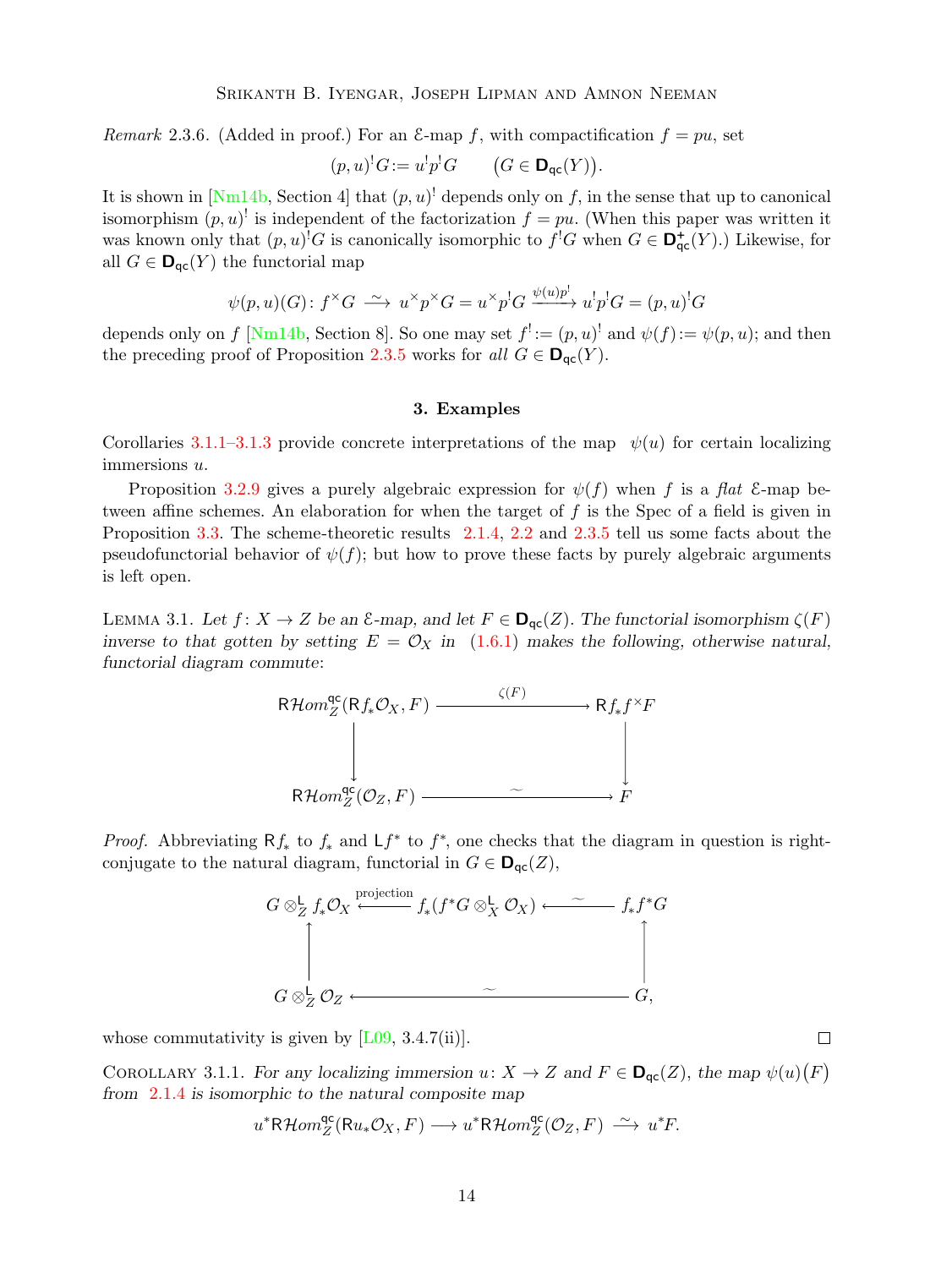<span id="page-14-2"></span>*Proof.* This is immediate from [3.1](#page-13-2) (with  $f = u$ ).

For the next Corollary recall that, when  $Z = \text{Spec } R$ , the sheafification functor  $\gamma = \gamma R$  is an isomorphism from  $\mathbf{D}(R)$  to the derived category of quasi-coherent  $\mathcal{O}_Z$ -modules, whose inclusion into  $\mathbf{D}_{\text{qc}}(Z)$  is an equivalence of categories [\[BN93,](#page-28-9) p. 230, 5.5].

<span id="page-14-0"></span>COROLLARY 3.1.2. In [3.1.1,](#page-13-1) if  $X = \text{Spec } S$  and  $Z = \text{Spec } R$  are affine—so that u corresponds to a flat epimorphic ring homomorphism  $R \to S$ —and  $M \in D(R)$ , then  $\psi(u)(M^{\sim})$  is the sheafification of the natural  $\mathbf{D}(S)$ -map

$$
\mathrm{RHom}_R(S, M) \cong S \otimes_R \mathrm{RHom}_R(S, M) \to S \otimes_R (\mathrm{RHom}_R(R, M)) = S \otimes_R M.
$$

Proof. Use the following well-known facts:

1. R $\mathcal{H}om_Z^{\mathsf{qc}}$  $_{Z}^{\mathsf{qc}}(A^{\sim}, B^{\sim}) \cong \mathsf{R}\mathrm{Hom}_{R}(A, B)^{\sim}$  $(A, B \in \mathbf{D}(R)).$ 

This results from the sequence of natural isomorphisms, for any  $C \in \mathbf{D}(R)$ :

 $\text{Hom}_{\mathbf{D}(Z)}(C^{\sim}, \text{RHom}_R(A, B)^{\sim}) \cong \text{Hom}_{\mathbf{D}(R)}(C, \text{RHom}_R(A, B))$  $\cong \text{Hom}_{\mathbf{D}(R)}(C\otimes_R^{\mathsf{L}} A,B)$  $\cong \text{Hom}_{\mathbf{D}(Z)}((C\otimes_R^{\mathsf{L}} A)^{\sim}, B^{\sim})$  $\cong \text{Hom}_{\mathbf{D}(Z)}(C^{\infty} \otimes_{Z}^{L} A^{\sim}, B^{\sim})$  $\cong \text{Hom}_{\mathbf{D}(Z)}(C^{\sim}, \text{R}\mathcal{H}om_{Z}^{\text{qc}}(A^{\sim}, B^{\sim})).$ 

2. RHom<sub>R</sub> $(S, M)^{\sim R} = u_*$ RHom<sub>R</sub> $(S, M)^{\sim S}$ .

3.  $u^*(A^{\sim_R}) = (S \otimes_R A)^{\sim_S}$   $(A \in \mathbf{D}(R)).$ 

4. For any  $N \in \mathbf{D}(S)$ , the natural  $\mathbf{D}(Z)$ -map  $u^*Ru_*N^{\sim_S} \to N^{\sim_S}$  is the sheafification of the natural  $\mathbf{D}(S)$ -map  $S \otimes_R N \to N$ .  $\Box$ 

<span id="page-14-1"></span>COROLLARY 3.1.3. Let  $R$  be a noetherian ring that is complete with respect to the topology defined by an ideal I, let  $p: Z \to \text{Spec } R$  be a proper map, and let  $X := (Z \setminus p^{-1} \text{Spec } R/I) \stackrel{u}{\hookrightarrow} Z$ be the inclusion. For any  $F \in \mathbf{D}_{\mathsf{qc}}(Z)$  whose cohomology modules are all coherent,  $u^{\times}F = 0$ .

*Proof.* Since  $u^*Ru_*u^{\times}F \cong u^{\times}F$  (§[1.4\)](#page-3-1), it suffices that  $Ru_*u^{\times}F = 0$ , that is, by [3.1.1,](#page-13-1) that  $R\overline{\mathcal{H}om}^{\textsf{qc}}_{Z}$  ${}_{Z}^{qc}(\text{R}u_*\mathcal{O}_X,F)=0.$ 

Set  $W := p^{-1} \operatorname{Spec}(R/I)$ . There is a natural triangle

$$
\mathsf{R}\mathcal{H}om^{\mathsf{qc}}_Z(\mathsf{R} u_*\mathcal{O}_X,F)\rightarrow \mathsf{R}\mathcal{H}om^{\mathsf{qc}}_Z(\mathcal{O}_Z,F)\xrightarrow{\alpha}\mathsf{R}\mathcal{H}om^{\mathsf{qc}}_Z(\mathsf{R}\varGamma_W\mathcal{O}_Z,F)\xrightarrow{+}
$$

It is enough therefore to show that  $\alpha$  is an isomorphism.

Let  $\kappa: Z_{/W} \to Z$  be the formal completion of Z along W. For any  $\mathcal{O}_Z$ -module G let  $G_{/W}$  be the completion of G—an  $\mathcal{O}_{Z/W}$ -module; and let  $\Lambda_W$  be the functor given objectwise by  $\kappa_* G_W$ . The composition of  $\alpha$  with the "Greenlees-May" isomorphism

$$
\mathsf{R}\mathcal{H}om_Z^{\mathrm{qc}}(\mathsf{R}\varGamma_W\mathcal{O}_Z,F)\;\overset{\sim}{\longrightarrow}\; \mathrm{id}_Z^\times\mathsf{L}\Lambda_W F,
$$

given by  $[AJL97, 0.3]$  is, by *loc. cit.*, the map  $\mathrm{id}_{Z}^{\times}\lambda$ , where  $\lambda: F \to L\Lambda_W F$  is the unique map whose composition with the canonical map  $\mathsf{L}\Lambda_W F \to \Lambda_W F$  is the completion map  $F \to \Lambda_W F$ . So we need  $\mathrm{id}_{Z}^{\times} \lambda$  to be an isomorphism. Hence, the isomorphisms  $F = \mathrm{id}_{Z}^{\times} F \longrightarrow \mathrm{id}_{Z}^{\times} \kappa_{*} \kappa^{*} F$  in [\[AJL99,](#page-28-11) 3.3.1(2)] (where  $\mathrm{id}_{Z}^{\times}$  is denoted RQ) and  $\lambda^*_*\colon \kappa_* \kappa^* F \longrightarrow \mathrm{L}\Lambda_W F$  in [\[AJL97,](#page-28-10) 0.4.1] (which requires coherence of the cohomology of  $F$ ) reduce the problem to showing that the natural composite map

$$
F \to \kappa_* \kappa^* F \xrightarrow{\lambda^*} \mathsf{L} \Lambda_W F \to \Lambda_W F
$$

is the completion map.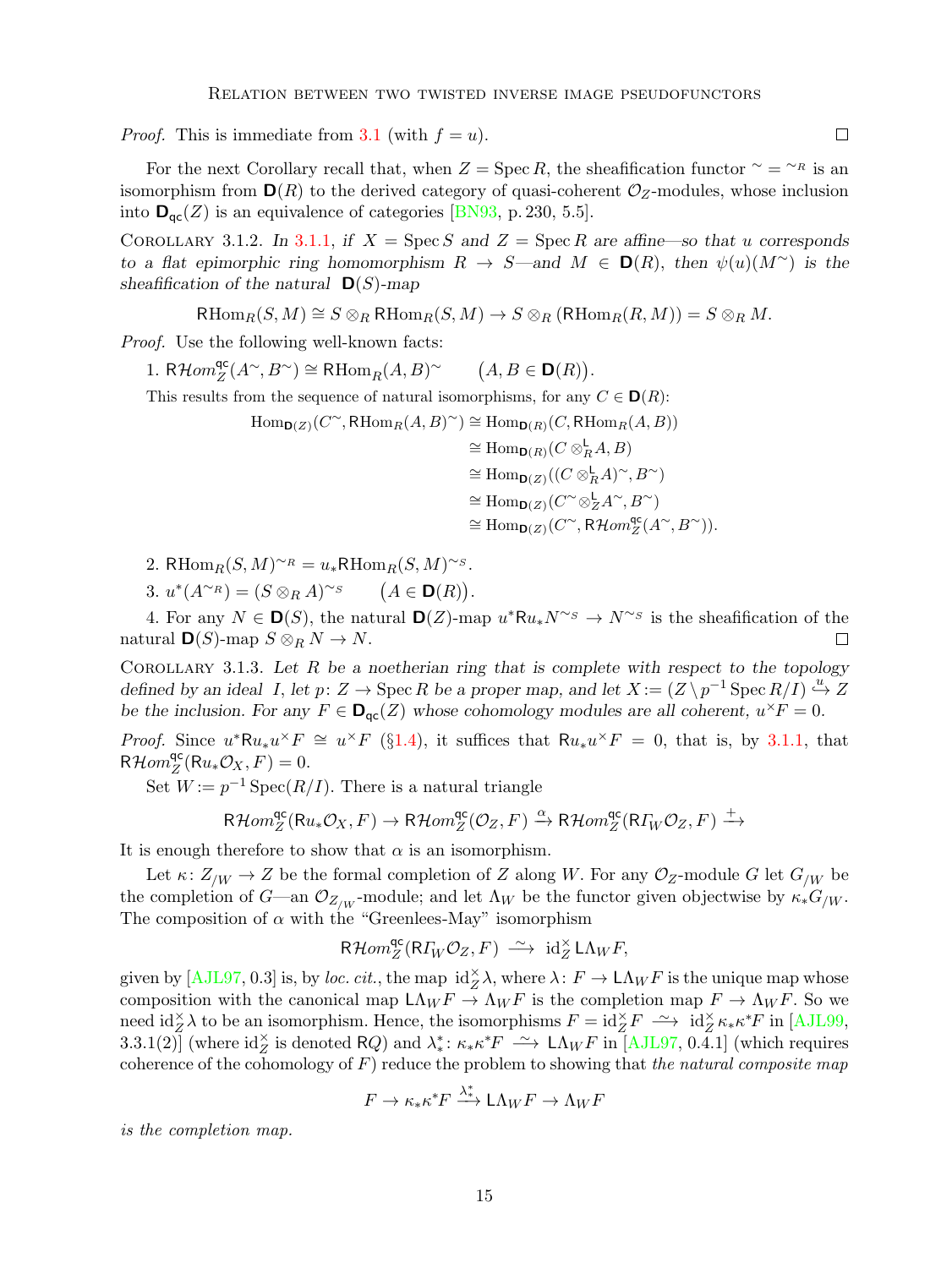<span id="page-15-3"></span>By the description of  $\lambda^*_*$  preceding [\[AJL97,](#page-28-10) 0.4.1], this amounts to commutativity of the border of the following natural diagram:



Verification of the commutativity is left to the reader.

<span id="page-15-2"></span>3.2. Next we generalize Corollary [3.1.2,](#page-14-0) replacing u by an arbitrary flat map  $f: X = \text{Spec}(S) \rightarrow$  $Spec(R) = Z$  in  $\mathcal{E}$ , corresponding to a flat ring-homomorphism  $\sigma: R \to S$ . Lemma [3.2.1](#page-15-0) gives an expression for  $\psi(f)$  for an *arbitrary* flat  $\mathcal{E}$ -map f, that in the foregoing affine case implies, as shown in Lemma [3.2.8,](#page-17-0) that for  $M \in \mathbf{D}(R)$ , and  $S^e := S \otimes_R S$ ,  $\psi(f)M$  is (naturally isomorphic to) the sheafification of the natural composite  $\mathbf{D}(S)$ -map

$$
\begin{aligned} \mathsf{R}\operatorname{Hom}_R(S,M) &\xrightarrow{\sim} S \otimes^{\mathsf{L}}_{S^{\mathsf{e}}}(S^{\mathsf{e}} \otimes_{S} \mathsf{R}\operatorname{Hom}_R(S,M)) \\ &\xrightarrow{\sim} S \otimes^{\mathsf{L}}_{S^{\mathsf{e}}}(S \otimes_{R} \mathsf{R}\operatorname{Hom}_R(S,M)) \longrightarrow S \otimes^{\mathsf{L}}_{S^{\mathsf{e}}} \mathsf{R}\operatorname{Hom}_R(S,S \otimes_{R} M), \end{aligned}
$$

or, more simply, (see Proposition [3.2.9\)](#page-18-1),

$$
\mathrm{RHom}_R(S, M) \to \mathrm{RHom}_R(S, S \otimes_R M) \to S \otimes^{\mathsf{L}}_{S^{\mathbf{e}}} \mathrm{RHom}_R(S, S \otimes_R M).
$$

(The expanded notation in [3.2.8](#page-17-0) and [3.2.9](#page-18-1) indicates the S-actions involved.)

So let  $f: X \to Z$  be a flat  $\mathcal{E}\text{-map}$ , let  $\delta: X \to X \times_Z X$  be the diagonal, and let  $\pi_1, \pi_2$  be the projections from  $X \times_Z X$  to X. There is a base-change isomorphism  $\beta' = \pi_2^* f^! \longrightarrow \pi_1^! f^*$ , as in [1.1.3.](#page-2-4) There is also a base-change map  $\beta: \pi_2^* f^\times \to \pi_1^* f^*$  as in Proposition [2.2](#page-9-0) (with  $g = f, p = \pi_2, q = \pi_1$ ; this  $\beta$  need not be an isomorphism.

The next Lemma concerns functors from  $\mathbf{D}^+_{\mathsf{qc}}(Z)$  to  $\mathbf{D}^+_{\mathsf{qc}}(X)$ .

<span id="page-15-0"></span>LEMMA 3.2.1. With preceding notation, there is an isomorphism of functors  $\nu: L\delta^* \pi_1^{\times} f^* \longrightarrow f^!$ such that the map  $\psi(f) : f^{\times} \to f^{!}$  from [2.1.4](#page-8-0) is the composite

$$
f^{\times} = \mathrm{id}_X^* f^{\times} \cong L \delta^* \pi_2^* f^{\times} \xrightarrow{L \delta^* \beta} L \delta^* \pi_1^{\times} f^* \xrightarrow{\nu} f^!.
$$

*Proof.* Consider the diagram, where  $\theta$  and  $\theta'$  are the natural isomorphisms,

$$
f^{\times} \xrightarrow{\sim} \mathsf{L}\delta^* \pi_2^* f^{\times} \xrightarrow{\mathsf{L}\delta^* \beta} \mathsf{L}\delta^* \pi_1^* f^*
$$
  

$$
\psi(f) \downarrow \qquad \mathsf{L}\delta^* \pi_2^* \psi(f) \downarrow \qquad \qquad \downarrow \mathsf{L}\delta^* \psi(\pi_1)
$$
  

$$
f^! \xrightarrow{\sim} \mathsf{L}\delta^* \pi_2^* f^! \xrightarrow{\sim} \mathsf{L}\delta^* \pi_1^! f^*
$$

The left square obviously commutes, and the right square commutes by Proposition [2.2.](#page-9-0) Since  $\pi_1\delta = \text{id}_X$  is proper, Proposition [2.3.5](#page-12-0) guarantees that  $\mathsf{L}\delta^*\psi(\pi_1)$  is an isomorphism, while  $\mathsf{L}\delta^*\beta'$ is an isomorphism since  $\beta'$  is.

The Lemma results, with  $\nu := (\theta')^{-1} \circ (L \delta^* \beta')^{-1} \circ L \delta^* \psi(\pi_1)$ .  $\Box$ 

<span id="page-15-1"></span>COROLLARY 3.2.2. The map  $\psi(f)$  in Lemma [3.2.1](#page-15-0) factors as

$$
f^{\times} \xrightarrow{\eta} \mathsf{R} \pi_{2*} \pi_{2}^{*} f^{\times} \xrightarrow{\mathsf{R} \pi_{2*} \beta} \mathsf{R} \pi_{2*} \pi_{1}^{*} f^{*} \xrightarrow{\eta} \mathsf{R} \pi_{2*} \mathsf{R} \delta_{*} \mathsf{L} \delta^{*} \pi_{1}^{*} f^{*} \xrightarrow{\sim} \mathsf{L} \delta^{*} \pi_{1}^{*} f^{*} \xrightarrow{\nu} f^{!},
$$

where the maps labeled  $\eta$  are induced by units of adjunction, and the isomorphism obtains because  $\pi_2 \delta = \mathrm{id}_X$ .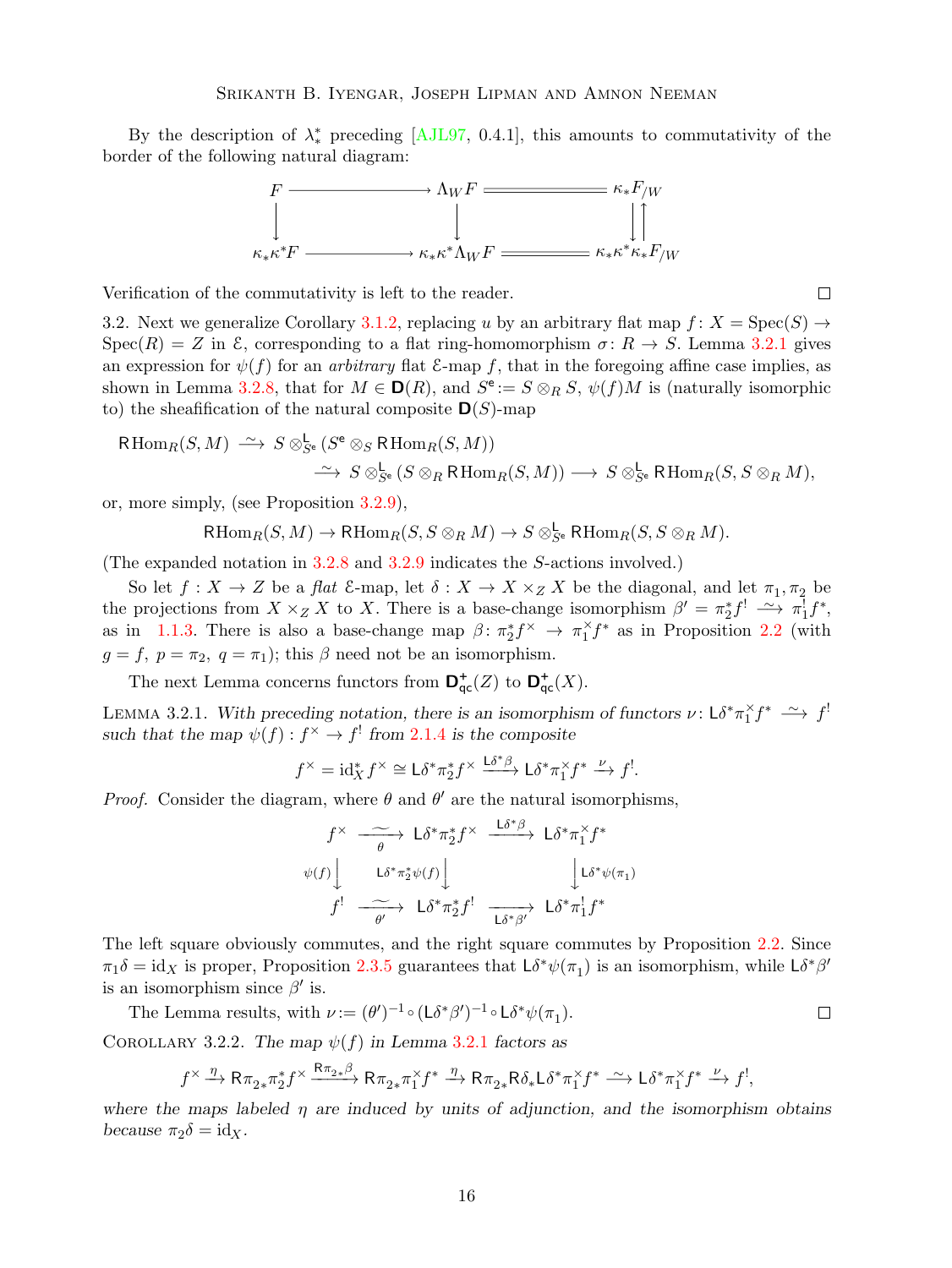<span id="page-16-2"></span>Proof. By Lemma [3.2.1](#page-15-0) it suffices that the following diagram commute.



Commutativity of the unlabeled subdiagrams is clear.

Subdiagram  $\textcircled{1}$  (without  $f^{\times}$ ) expands as



Commutativity of subdiagram  $(2)$  is given by [\[L09,](#page-28-1)  $(3.6.2)$ ]. Verification of commutativity of the remaining two subdiagrams is left to the reader.  $\Box$ 

<span id="page-16-1"></span>3.2.3. We now concretize the preceding results in case  $X = \text{Spec}(S)$  and  $Z = \text{Spec}(R)$  are affine, so that the flat map  $f: X \to Z$  corresponds to a flat homomorphism  $\sigma: R \to S$  of noetherian rings.

First, some notation. For a ring P,  $\mathbf{M}(P)$  will denote the category of P-modules. Forgetting for the moment that  $\sigma$  is flat, let  $\tau: R \to T$  be a flat ring-homomorphism. If

$$
\operatorname{Hom}_{\sigma,\tau}\colon \mathbf{M}(S)^{\mathrm{op}}\times \mathbf{M}(T)\to \mathbf{M}(T\otimes_R S)
$$

is the obvious functor such that

$$
\operatorname{Hom}_{\sigma,\tau}(A,B) := \operatorname{Hom}_R(A,B),
$$

then, since (by flatness of  $\tau$ ) any K-injective T-complex is K-injective over R, there is a derived functor

$$
\mathrm{RHom}_{\sigma,\tau} \colon \mathbf{D}(S)^{\mathrm{op}} \times \mathbf{D}(T) \to \mathbf{D}(T \otimes_R S)
$$

such that, with  $(F \to J_F)_{F \in \mathbf{D}(T)}$  a family of K-injective T-resolutions, and  $E \in \mathbf{D}(S)$ ,

 $RHom_{\sigma\tau}(E, F) := Hom_{\sigma\tau}(E, J_F).$ 

Set  $\text{Hom}_{\sigma} := \text{Hom}_{\sigma, \text{id}_R}$ .

Let  $p_1: T \to T \otimes_R S$  be the R-algebra homomorphism with  $p_1(t) = t \otimes 1$ . There is a natural functorial isomorphism in  $\mathbf{D}(T \otimes_R S)$ :

<span id="page-16-0"></span>
$$
\mathrm{RHom}_{\sigma,\tau}(E,F) \xrightarrow{\sim} \mathrm{RHom}_{p_1}(T \otimes_R E, F) \quad (F \in \mathbf{D}(T)). \tag{3.2.4}
$$

(For this, just replace  $F$  by a K-injective T-resolution.)

Let  $p_2: S \to T \otimes_R S$  be the R-algebra map with  $p_2(s) = 1 \otimes s$ . Let  $\rho_{\tau} \colon \mathbf{D}(T) \to \mathbf{D}(R)$  be the restriction-of-scalars functor induced by  $\tau$ ; and define  $\rho_{p_2}$  analogously. Then, in  $\mathbf{D}(S)$ ,

$$
\mathrm{RHom}_{\sigma}(E, \rho_{\tau} F) = \rho_{p_2} \mathrm{RHom}_{\sigma, \tau}(E, F) \qquad (E \in \mathbf{D}(S), F \in \mathbf{D}(T)).
$$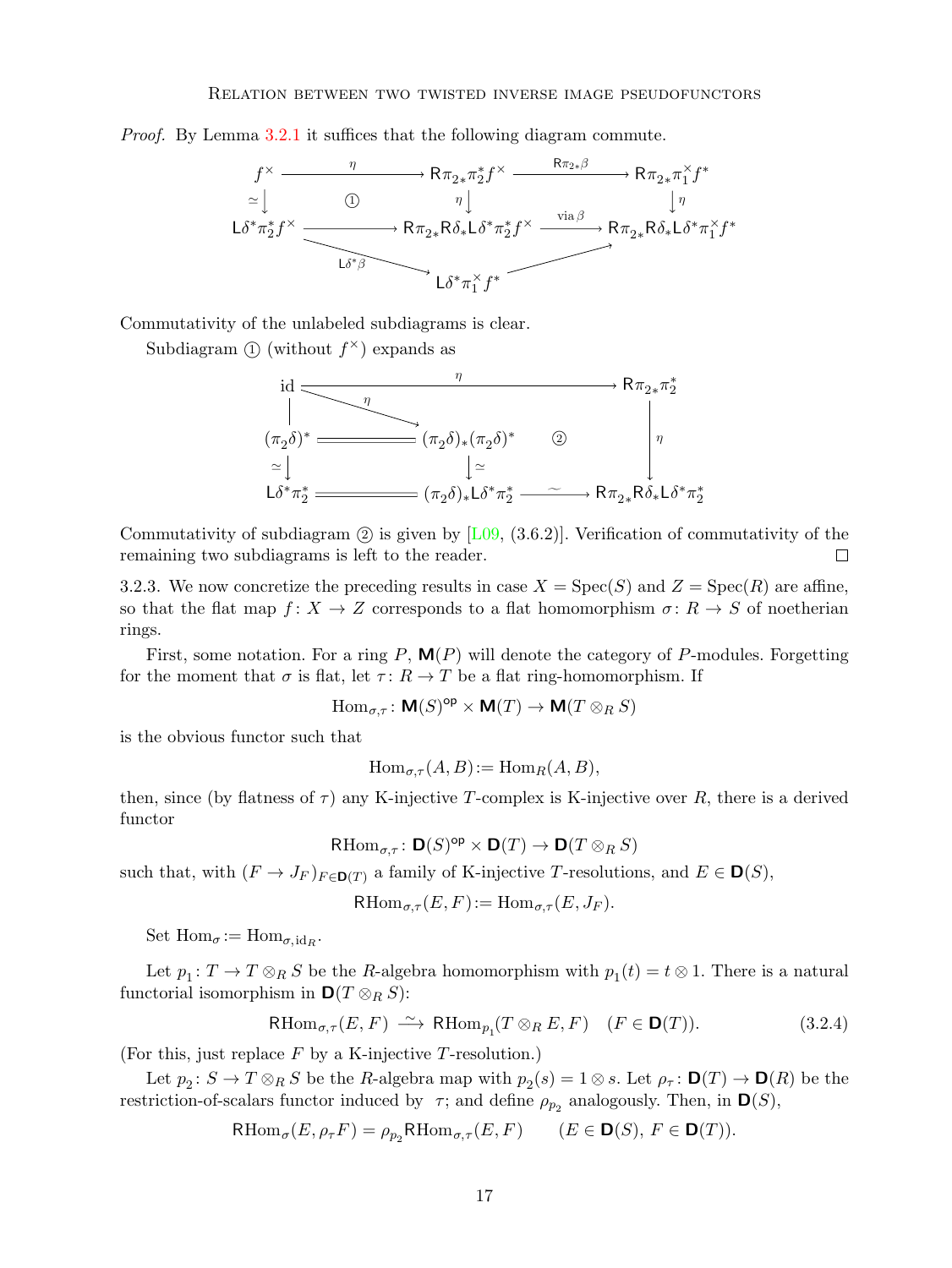<span id="page-17-4"></span>There results a "multiplication" map in  $\mathbf{D}(T \otimes_R S)$ :

$$
\mu\colon (T\otimes_R S)\otimes_S \text{RHom}_{\sigma}(E,\rho_{\tau}F)\to \text{RHom}_{\sigma,\tau}(E,F),
$$

and hence a natural composition in  $\mathbf{D}(S)$ 

<span id="page-17-3"></span>
$$
\text{RHom}_{\sigma}(E, \rho_{\tau}F) \xrightarrow{\sim} S \otimes_{T \otimes_{R}S}^{L} ((T \otimes_{R} S) \otimes_{S} \text{RHom}_{\sigma}(E, \rho_{\tau}F))
$$
\n
$$
\xrightarrow{S \otimes_{T \otimes_{R}S}^{L} \mu} S \otimes_{T \otimes_{R}S}^{L} \text{RHom}_{\sigma, \tau}(E, F).
$$
\n(3.2.5)

Now, assuming  $\sigma$  to be flat, we derive algebraic expressions for  $f^{\times}$  and  $f^{!}$ .

Application of the functor  $\mathsf{RT}(Z, -) = \mathsf{RHom}(\mathcal{O}_Z, -)$  to item 1 in the proof of Corollary [3.1.2,](#page-14-0) gives RHom<sub>Z</sub>(A<sup>∼</sup>, B<sup>∼</sup>) = RHom<sub>R</sub>(A, B). Since  $(-)$ <sup>~s</sup>:  $\mathbf{D}(S) \to \mathbf{D}_{qc}(X)$  is an equivalence of categories [\[BN93,](#page-28-9) p. 230, 5.5], it results from the canonical isomorphism (with  $E \in \mathbf{D}(S)$ ,  $M \in$  $\mathbf{D}(R)$  and  $\sigma_* : \mathbf{D}(S) \to \mathbf{D}(R)$  the functor given by restricting scalars)

$$
\operatorname{Hom}\nolimits_{{\mathsf D}(S)}\big(E,\operatorname{RHom}\nolimits_{\sigma}(S,M)\big)\ \stackrel{\sim}{\longrightarrow}\ \operatorname{Hom}\nolimits_{{\mathsf D}(R)}(\sigma_*E,M)
$$

that there is a functorial isomorphism

<span id="page-17-1"></span>
$$
\varrho(M) \colon \left(\mathrm{RHom}_{\sigma}(S, M)\right)^{\sim S} \cong f^{\times}\left(M^{\sim R}\right) \qquad (M \in \mathbf{D}(R)) \tag{3.2.6}
$$

such that  $f_*\varrho(M)$  is the isomorphism  $\zeta(M^{\sim_R})$  in Lemma [3.1.](#page-13-2)

Next, let  $\pi_i: X \times_Z X \to X$   $(i = 1, 2)$  be the projection maps, and let  $\delta: X \to X \times_Z X$  be the diagonal map. Set  $S^e := S \otimes_R S$ . Note that if  $A \to B$  is a homomorphism of rings, corresponding to g: Spec  $B \to \text{Spec } A$ , and if  $N \in \mathbf{D}(A)$ , then

<span id="page-17-2"></span>
$$
Lg^*(N^{\sim_A}) = \left(B \otimes_A^{\mathsf{L}} N\right)^{\sim_B}.
$$
\n(3.2.7)

This follows easily from the fact that the functor  $(-)^{\sim_A}$  preserves both quasi-isomorphisms and K-flatness of complexes.

<span id="page-17-0"></span>Lemma 3.2.8. There is a natural functorial isomorphism of the map

$$
\psi(f)M^{\sim_R}: f^{\times}M^{\sim_R} \to f^!M^{\sim_R} \qquad (M \in \mathbf{D}(R))
$$

with the sheafification of the natural composite  $\mathbf{D}(S)$ -map

$$
\psi(\sigma)M: \mathrm{RHom}_{\sigma}(S, M) \xrightarrow{\sim} S \otimes_{S^e}^{\mathsf{L}} (S^e \otimes_S \mathrm{RHom}_{\sigma}(S, M))
$$

$$
\xrightarrow{\sim} S \otimes_{S^e}^{\mathsf{L}} (S \otimes_R \mathrm{RHom}_{R}(S, M))
$$

$$
\longrightarrow S \otimes_{S^e}^{\mathsf{L}} \mathrm{RHom}_{\sigma, \sigma}(S, S \otimes_R M).
$$

*Proof.* Using  $(3.2.6)$  and  $(3.2.7)$ , and the fact that sheafification is an equivalence of categories from $\mathbf{D}(S)$  to  $\mathbf{D}(S \text{pec } S)$  ([\[BN93,](#page-28-9) p. 230, 5.5]), one translates the definition of the base-change map  $\beta$  in [2.2](#page-9-0) to the commutative-algebra context, and finds that

$$
\beta(M^{\sim_R}) : \pi_2^* f^\times M^{\sim_R} \to \pi_1^\times f^* M^{\sim_R}
$$

is naturally isomorphic to the sheafification of the natural composite  $\mathsf{D}(S^e)$ -map

$$
S\otimes_R \text{RHom}_{\sigma}(S,M)\to \text{RHom}_{\sigma,\sigma}(S,S\otimes_R M)\ \xrightarrow{\sim} \text{RHom}_{p_1}(S^{\mathsf{e}},S\otimes_R M)
$$

where the isomorphism comes from  $(3.2.4)$  (with  $T = S$ ).

Lemma [3.2.1](#page-15-0) gives that  $\psi(f)$  is naturally isomorphic to the composite

$$
f^{\times} \cong L\delta^* \pi_2^* f^{\times} \xrightarrow{L\delta^* \beta} L\delta^* \pi_1^{\times} f^*,
$$

whence the conclusion.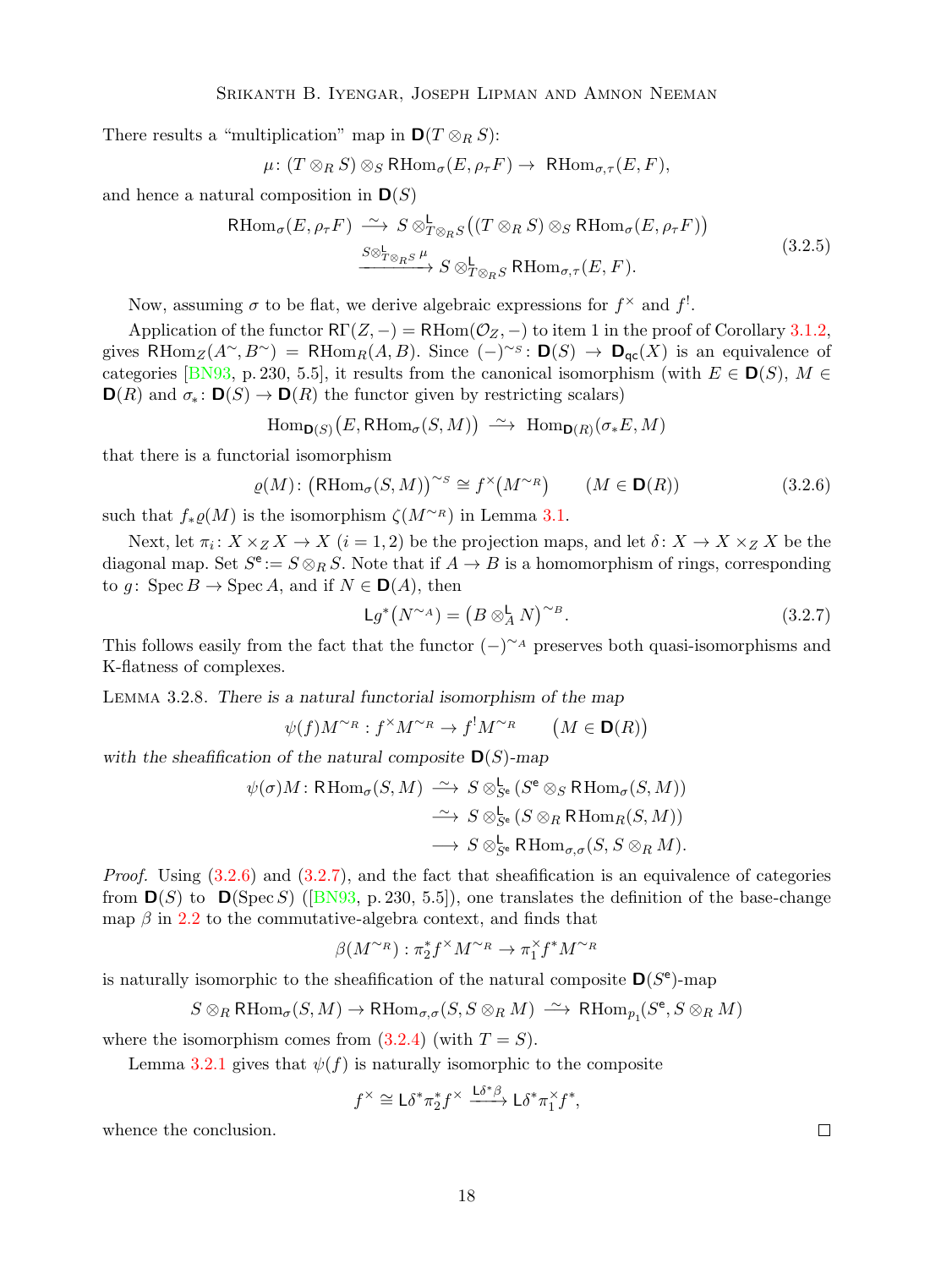<span id="page-18-2"></span>Here is a neater description of  $\psi(\sigma)M$ —and hence of  $\psi(f)M^{\sim R}$ .

<span id="page-18-1"></span>PROPOSITION 3.2.9. The map  $\psi(\sigma)M$  in [3.2.8](#page-17-0) factors as

$$
\text{RHom}_{\sigma}(S, M) \xrightarrow{\vartheta} \varpi \text{RHom}_{\sigma}(S, S \otimes_R M) \xrightarrow{(3.2.5)} S \otimes_{S^e}^{\mathbf{L}} \text{RHom}_{\sigma, \sigma}(S, S \otimes_R M),
$$

where  $\vartheta$  is induced by the natural  $\mathbf{D}(R)$ -map  $M \to S \otimes_R M$ .

*Proof.* Note that  $\vartheta$  is the natural composite  $\mathbf{D}(S)$ -map

$$
\mathrm{RHom}_{\sigma}(S, M) \to S \otimes_R \mathrm{RHom}_{\sigma}(S, M) \to \mathrm{RHom}_{\sigma}(S, S \otimes_R M),
$$

recall the description in the proof of [3.2.8](#page-17-0) of the map  $\beta$ , refer to the factorization of  $\psi(f)M^{\sim_R}$ coming from [3.2.2,](#page-15-1) and fill in the details.  $\Box$ 

From  $3.2.9$  and  $(2.1.5.1)$  it follows easily that:

COROLLARY 3.[2.1](#page-5-0)0. For any  $N \in \mathbf{D}(S)$ , the map  $\eta(N^{\sim s})$  from 2.1 sheaft fies the natural composite  $\mathbf{D}(S)$ -map

$$
N \xrightarrow{\vartheta'} \text{Hom}_{\sigma}(S, S \otimes_R N) \longrightarrow \text{RHom}_{\sigma}(S, S \otimes_R N)
$$
  

$$
\xrightarrow{(3.2.5)} S \otimes_{S^e}^{\mathsf{L}} \text{RHom}_{\sigma,\sigma}(S, S \otimes_R N),
$$

where  $\vartheta'$  takes  $n \in N$  to the map  $s \mapsto s \otimes n$ .

Using Proposition [2.3.2,](#page-10-0) we now develop more information about the above map  $\psi(\sigma)M$  when  $\sigma: k \to S$  is an essentially-finite-type algebra over a field k, and  $M = k$ .

For any  $\mathfrak{p} \in \text{Spec } S$ , let  $I(\mathfrak{p})$  be the injective hull of the residue field  $\kappa(\mathfrak{p}) := S_{\mathfrak{p}}/\mathfrak{p}S_{\mathfrak{p}}$ . Let  $D^{\sigma} \in \mathbf{D}(S)$  be a normalized residual complex, thus a complex of the form

 $D^{\sigma} := \cdots 0 \to I^{-n} \to I^{-n+1} \to \cdots \to I^0 \to 0 \cdots$ 

where for each integer m,  $I^{-m}$  is the direct sum of the  $I(\mathfrak{p})$  as p runs through the primes such that  $S/\mathfrak{p}$  has dimension m. The sheafification of  $D^{\sigma}$  is  $f^{!}k$ , where  $f := \text{Spec}\,\sigma$  and where we identify k with the structure sheaf of Spec k, see [ $H66$ , Chapter VI, §1].

<span id="page-18-0"></span>Proposition 3.3. Under the preceding circumstances, there exists a split exact sequence of S-modules

$$
0 \longrightarrow \bigoplus_{\mathfrak{p} \text{ nonmaximal}} J(\mathfrak{p}) \longrightarrow \text{Hom}_{\sigma}(S,k) \xrightarrow{\psi^0} I^0 \longrightarrow 0,
$$

such that for each nonmaximal prime  $\mathfrak{p}, J(\mathfrak{p})$  is a direct sum of uncountably many copies of  $I(\mathfrak{p})$ , and in  $\mathbf{D}(S)$ ,  $\psi(\sigma)k$  is the composition

$$
\text{R}\operatorname{Hom}_{\sigma}(S,k) = \operatorname{Hom}_{\sigma}(S,k) \xrightarrow{\psi^0} I^0 \hookrightarrow \mathbf{D}^{\sigma}.
$$

*Proof.* Since  $\text{Hom}_{\sigma}(S, k)$  is an injective S-module, there is a decomposition

$$
\operatorname{Hom}_{\sigma}(S,k) \cong \bigoplus_{\mathfrak{p} \in \operatorname{Spec} S} I(\mathfrak{p})^{\mu(\mathfrak{p})}
$$

where,  $\sigma_{\mathfrak{p}}$  being the natural composite map  $k \stackrel{\sigma}{\to} S \twoheadrightarrow S/\mathfrak{p}$ ,  $\mu(\mathfrak{p})$  is the dimension of the  $\kappa(\mathfrak{p})$ vector space

$$
\mathrm{Hom}_{S_{\mathfrak{p}}}(\kappa(\mathfrak{p}), \mathrm{Hom}_k(S, k)_{\mathfrak{p}}) = \mathrm{Hom}_S(S/\mathfrak{p}, \mathrm{Hom}_{\sigma}(S, k)) \otimes_S S_{\mathfrak{p}}
$$

$$
\cong \mathrm{Hom}_{\sigma_{\mathfrak{p}}}(S/\mathfrak{p}, k) \otimes_{S/\mathfrak{p}} \kappa(\mathfrak{p}).
$$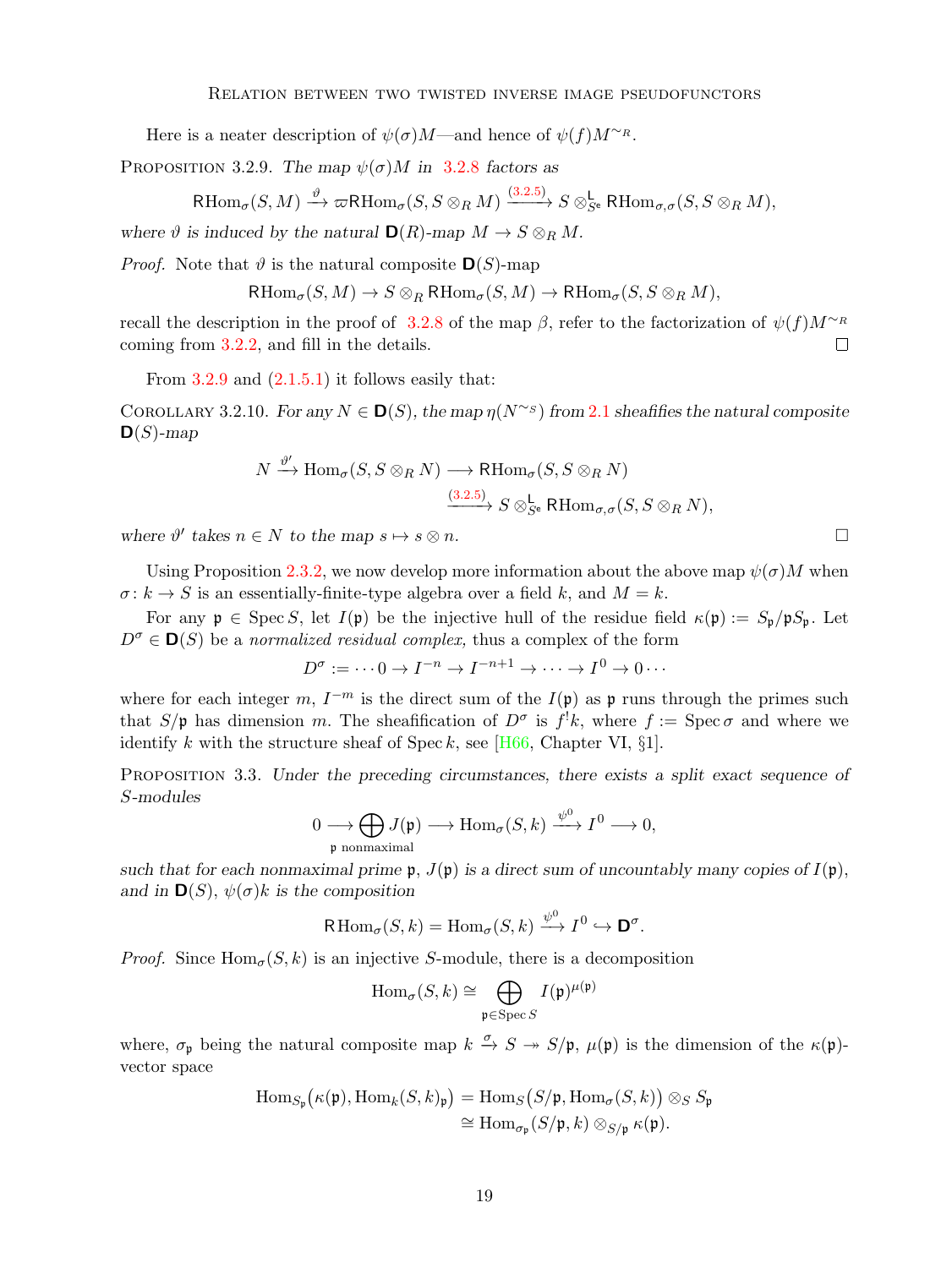<span id="page-19-4"></span>In particular, if **p** is maximal (so that  $S/\mathfrak{p} = \kappa(\mathfrak{p})$ ) then  $\mu(\mathfrak{p}) = 1$ . Thus  $\text{Hom}_{\sigma}(S, k)$  has a direct summand  $J^0$  isomorphic to  $I^0$ . (This  $J^0$  does not depend on the foregoing decomposition: it consists of all  $h \in \text{Hom}_{\sigma}(S, k)$  such that the S-submodule Sh has finite length.)

Now since  $D^{\sigma}$  is a bounded injective complex, the  $\mathbf{D}(S)$ -map  $\psi(\sigma)$  is represented by an ordinary map of S-complexes  $Hom_{\sigma}(S, k) \to D^{\sigma}$ , that is, by a map of S-modules  $\psi^{0}$ :  $Hom_{\sigma}(S, k) \to$  $I^0$ . By [3.2.8,](#page-17-0) the sheafification of  $\psi(\sigma)$  is  $\psi(f)k: f^{\times}k \to f^{\cdot}k$ , and hence Proposition [2.3.2](#page-10-0) implies that  $\psi^0$  maps  $J^0$  isomorphically onto  $I^0$ . Thus  $\psi^0$  has a right inverse, unique up to automorphisms of  $I^0$ ; and  $\text{Hom}_{\sigma}(S, k)$  is the direct sum of  $J^0$  and  $\text{ker}(\psi^0)$ , whence

$$
\ker(\psi^0) \cong \bigoplus_{\mathfrak{p} \text{ nonmaximal}} I(\mathfrak{p})^{\mu(\mathfrak{p})}.
$$

Last, in  $[Nm14a]$ , Theorem 1.11 it is shown that for nonmaximal p,

$$
\mu_{\mathfrak{p}} = \dim_{\kappa(\mathfrak{p})} \big( \operatorname{Hom}_{\sigma_{\mathfrak{p}}}(S/\mathfrak{p}, k) \otimes_{S/\mathfrak{p}} \kappa(\mathfrak{p}) \big) \geqslant |\# k|^{\aleph_0},
$$

with equality if  $S$  is finitely generated over  $k$ .

# 4. Applications

4.1. (Reduction Theorems.) At least for flat maps,  $\psi: (-)^{\times} \to (-)^{!}$  can be used to prove one of the main results in [\[AILN10\]](#page-28-0), namely Theorem 4.6 (for which only a hint of a proof is given there). With notation as in §[3.2,](#page-15-2) and again,  $S^e := S \otimes_R S$ , that Theorem 4.6 asserts the existence of a complex  $D^{\sigma} \in \mathbf{D}(S)$ , depending only on  $\sigma$ , and for all  $\sigma$ -perfect  $M \in \mathbf{D}(S)$  (i.e., M is isomorphic in  $\mathbf{D}(R)$  to a bounded complex of flat R-modules, the cohomology modules of M are all finitely generated over S, and all but finitely many of them vanish), and all  $N \in \mathbf{D}(S)$ , a functorial  $\mathbf{D}(S)$ -isomorphism

<span id="page-19-0"></span>
$$
\mathrm{RHom}_S(M, D^{\sigma}) \otimes_S^{\mathsf{L}} N \cong S \otimes_{S^e}^{\mathsf{L}} \mathrm{RHom}_{\sigma, \sigma}(M, N). \tag{4.1.1}
$$

In particular,

<span id="page-19-1"></span>
$$
D^{\sigma} \cong S \otimes_{S^e}^{\mathsf{L}} \mathsf{RHom}_{\sigma,\sigma}(S,S). \tag{4.1.1}'
$$

This explicit description is noteworthy in that the sheafification  $\widetilde{D}^{\sigma}$  is a relative dualizing complex  $f^{!}\mathcal{O}_{Y}$ , where  $f := \text{Spec } \sigma \colon \text{Spec } S \to \text{Spec } R$  (see [\[AIL11,](#page-28-12) Example 2.3.2] or Lemma [3.2.8](#page-17-0) above); and otherwise-known definitions of  $f^!$  involve choices, of which  $f^!$  must be proved independent.

The present proof will be based on the isomorphism in Lemma  $(4.1.5)$  $(4.1.5)$  $(4.1.5)$  below,<sup>1</sup> which is similar to (and more or less implied by) the isomorphism in [\[AILN10,](#page-28-0) 6.6].

Let  $f: X \to Z$  be an arbitrary map in  $\mathcal{E}$ . Let  $Y := X \times_Z X$ , and let  $\pi_1$  and  $\pi_2$  be the projections from Y to X. For  $M, N \in \mathbf{D}_{\text{qc}}(X)$  there are natural maps

<span id="page-19-3"></span>
$$
\pi_1^* \mathsf{R}\mathcal{H}om_X^{\mathsf{qc}}(M, f^! \mathcal{O}_Z) \otimes_Y^{\mathsf{L}} \pi_2^* N \longrightarrow \mathsf{R}\mathcal{H}om_Y^{\mathsf{qc}}(\pi_1^* M, \pi_1^* f^! \mathcal{O}_Z) \otimes_Y^{\mathsf{L}} \pi_2^* N
$$
\n
$$
\longrightarrow \mathsf{R}\mathcal{H}om_Y^{\mathsf{qc}}(\pi_1^* M, \pi_1^* f^! \mathcal{O}_Z \otimes_Y^{\mathsf{L}} \pi_2^* N). \tag{4.1.2}
$$

The first of these is the unique one making the following otherwise natural diagram (whose top left entry is in  $\mathbf{D}_{\text{qc}}(Y)$  commute:

<span id="page-19-2"></span><sup>&</sup>lt;sup>1</sup>After [\[AILN10\]](#page-28-0) appeared, Leo Alonso and Ana Jeremías informed us that Lemma  $(4.1.5)$  is an instance of [\[G71,](#page-28-13) p. 123, (6.4.2)]—whose proof, however, is not given in detail.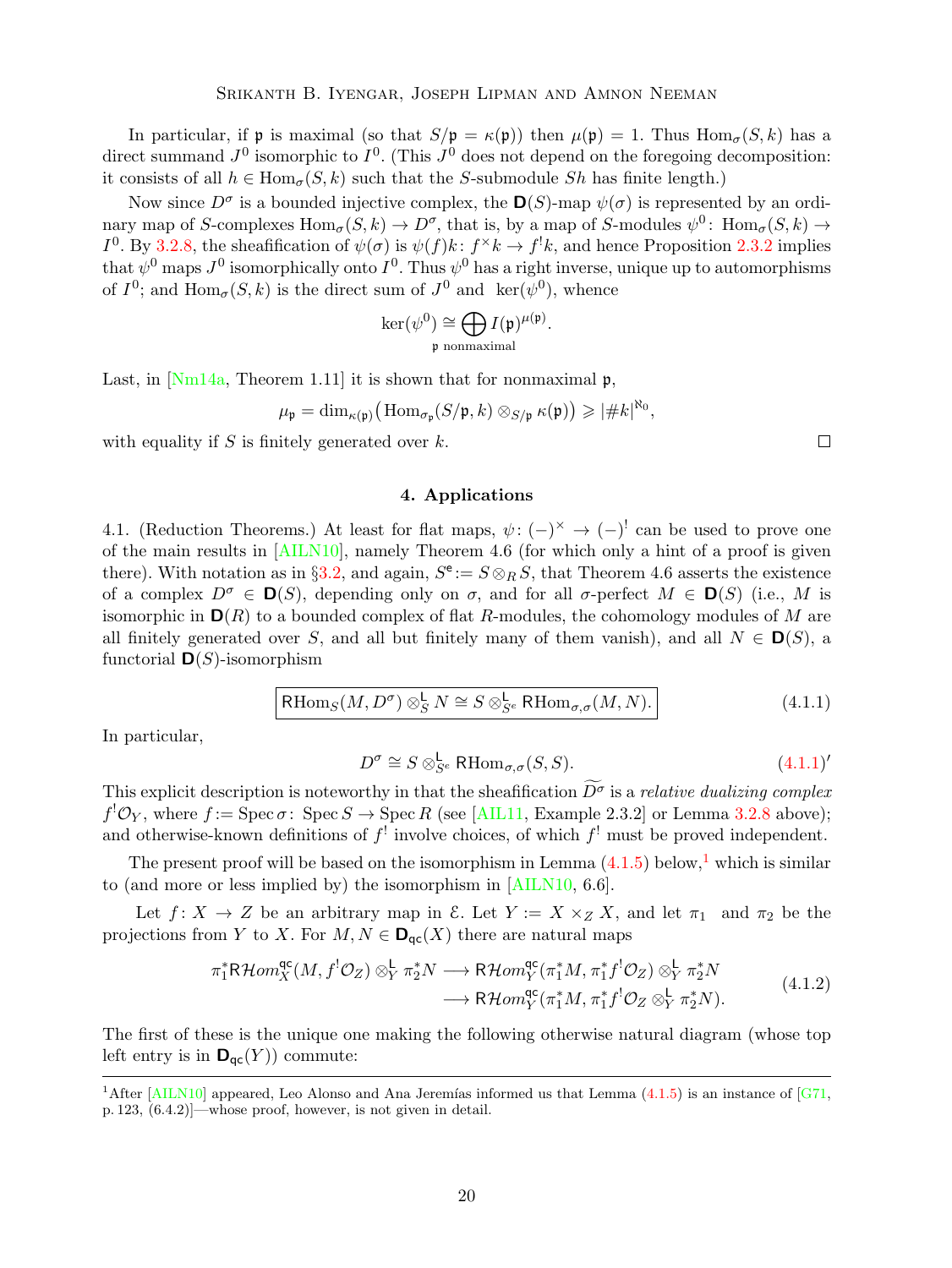<span id="page-20-5"></span>Relation between two twisted inverse image pseudofunctors

<span id="page-20-1"></span>
$$
\pi_1^* \mathsf{R}\mathcal{H}om_X^{\mathsf{qc}}(M, f^! \mathcal{O}_Z) \otimes^{\mathsf{L}}_Y \pi_2^* N \longrightarrow \mathsf{R}\mathcal{H}om_Y^{\mathsf{qc}}(\pi_1^* M, \pi_1^* f^! \mathcal{O}_Z) \otimes^{\mathsf{L}}_Y \pi_2^* N \downarrow
$$
\n
$$
\downarrow \qquad \qquad \downarrow
$$
\n
$$
\pi_1^* \mathsf{R}\mathcal{H}om_X(M, f^! \mathcal{O}_Z) \otimes^{\mathsf{L}}_Y \pi_2^* N \longrightarrow \mathsf{R}\mathcal{H}om_Y(\pi_1^* M, \pi_1^* f^! \mathcal{O}_Z) \otimes^{\mathsf{L}}_Y \pi_2^* N
$$
\n
$$
(4.1.3)
$$

In [\[AJL11,](#page-28-14) §5.7] it is shown that for perfect  $\mathcal{E}$ -maps  $e: X \to Z$  (that is, e has finite flat dimension), the functor  $e^! \colon \mathbf{D}^+_{\mathsf{qc}}(Z) \to \mathbf{D}^+_{\mathsf{qc}}(X)$  extends pseudofunctorially to a functor—still denoted  $e^{\prime}$ —from  $\mathbf{D}_{\mathsf{qc}}(Z)$  to  $\mathbf{D}_{\mathsf{qc}}(X)$  such that

<span id="page-20-2"></span>
$$
e^!F = e^!\mathcal{O}_Z \otimes_X^{\mathsf{L}} \mathsf{L}e^*F \qquad (F \in \mathsf{D}_{\mathsf{qc}}(X). \tag{4.1.4}
$$

For proper e, the extended  $e^!$  is still right-adjoint to  $\text{Re}_*$  (see [\[AJL11,](#page-28-14) proof of Prop. 5.9.3]).

The complex  $M \in \mathbf{D}(X)$  is perfect relative to f (or simply f-perfect) if M has coherent cohomology and has finite flat dimension over  $Z$ . In particular, the map  $f$  is perfect if and only if  $\mathcal{O}_X$  is f-perfect.

<span id="page-20-0"></span>LEMMA 4.1.5. If the  $\mathcal{E}-map$  f:  $X \to Z$  is flat and  $M \in \mathbf{D}(X)$  is f-perfect, then for all  $N \in \mathbf{D}_{\mathrm{qc}}(X)$ , the composite map  $(4.1.2)$  is an isomorphism.

*Proof.* It holds that  $R\mathcal{H}om_X(M, f^!O_Z) \in \mathbf{D}_{qc}(X)$  and  $R\mathcal{H}om_Y(\pi_1^*M, \pi_1^*f^!O_Z) \in \mathbf{D}_{qc}(Y)$  (see proof of [\[AILN10,](#page-28-0) 6.6]); and so the vertical arrows in [\(4.1.3\)](#page-20-1) are isomorphisms. So is the bottom arrow in  $(4.1.3)$  (see e.g., [\[L09,](#page-28-1)  $(4.6.6)$ ]). Hence the first map in  $(4.1.2)$  is an isomorphism.

As for the second, from the flatness of f it follows that  $\pi_1^*M$  is  $\pi_2$ -perfect, and that there is a base-change isomorphism (cf.  $(1.1.3)$ )

<span id="page-20-3"></span>
$$
\pi_1^* f^! \mathcal{O}_Z \xrightarrow{\sim} \pi_2^! \mathcal{O}_X. \tag{4.1.6}
$$

The conclusion follows then from [\[AILN10,](#page-28-0) 6.6] (with  $g := \pi_2$ ,  $E' = \mathcal{O}_X$ ,  $F' = N$ , and with RHom replaced throughout by  $R\mathcal{H}om^{qc}$ , in whose proof we can replace the duality isomorphism (5.9.1) there by  $(1.6.1)$  in this paper, and use the definition  $(4.1.4)$  of  $e^{\perp}$  for any finite-flat-dimensional map e in  $\mathcal E$  (for instance g, h and i in loc. cit.), thereby rendering unnecessary the boundedness condition in loc. cit. on the complex  $F'$ . (In this connection, note that if  $e = hi$  with h smooth and i a closed immersion then i is perfect  $[I71, p. 246, 3.6]$ .  $\Box$ 

For  $f: X \to Z$  a flat  $\mathcal{E}$ -map and  $M \in \mathbf{D}_{\mathrm{qc}}(X)$  set  $M^{\vee} := \mathsf{R}\mathcal{H}om_{X}^{\mathsf{qc}}(M, f^{!}\mathcal{O}_{Z}),$ 

and consider the composite map, with  $N \in \mathbf{D}_{\mathrm{qc}}^{\dagger}(X)$ ,

<span id="page-20-4"></span>
$$
\mathsf{R}\mathcal{H}om_Y^{\mathsf{qc}}(\pi_1^*M, \pi_2^{\times}N) \longrightarrow \mathsf{R}\mathcal{H}om_Y^{\mathsf{qc}}(\pi_1^*M, \pi_2^!N) \stackrel{\sim}{\longrightarrow} \pi_1^*M^{\vee} \otimes_Y^{\mathsf{L}} \pi_2^*N \tag{4.1.7}
$$

where the first map is induced by  $\psi(\pi_2)$ , and the isomorphism on the right is gotten by inverting the one given by [4.1.5](#page-20-0) and then replacing  $\pi_1^* f^! \mathcal{O}_Z \otimes^{\mathsf{L}}_Y \pi_2^* N$  by the isomorphic object  $\pi_2^! N$  (see [\(4.1.4\)](#page-20-2) and [\(4.1.6\)](#page-20-3)). Remark 6.2 in [\[AILN10\]](#page-28-0) authorizes replacement in [\(4.1.7\)](#page-20-4) of M by  $M^{\vee}$ , and recalls that the natural map is an isomorphism  $M \longrightarrow M^{\vee\vee}$ ; thus one gets the composite map

$$
\mathsf{R}\mathcal{H}om_{Y}^{\mathsf{qc}}(\pi_{1}^{*}M^{\vee}, \pi_{2}^{\times}N) \longrightarrow \mathsf{R}\mathcal{H}om_{Y}^{\mathsf{qc}}(\pi_{1}^{*}M^{\vee}, \pi_{2}^{!}N) \stackrel{\sim}{\longrightarrow} \pi_{1}^{*}M \otimes_{Y}^{L} \pi_{2}^{*}N. \tag{4.1.7}^{\vee}
$$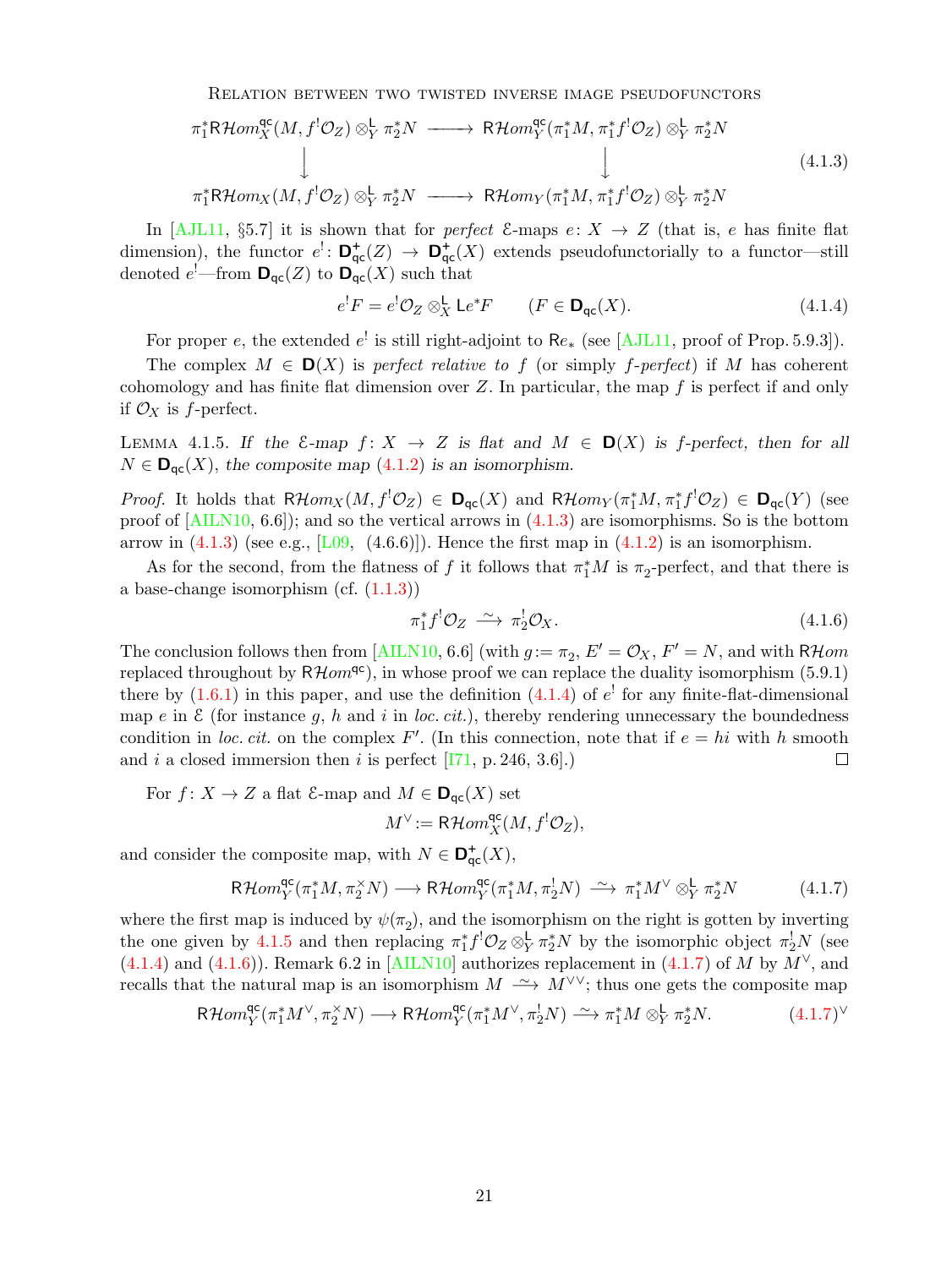<span id="page-21-4"></span><span id="page-21-0"></span>THEOREM 4.1.8. If  $M \in \mathbf{D}_{\text{qc}}(X)$  is f-perfect, and  $N \in \mathbf{D}_{\text{qc}}^+(X)$ , then application of  $\mathsf{L}\delta^*(\text{resp. }\delta^!)$ to the composite  $(4.1.7)$  (resp.  $(4.1.7)^{\vee}$ ) produces an isomorphism

$$
L\delta^* \mathsf{R}\mathcal{H}om_Y^{\mathsf{qc}}(\pi_1^*M, \pi_2^{\times}N) \xrightarrow{\sim} M^{\vee} \otimes_X^{\mathsf{L}} N
$$
  
(resp.)  

$$
\delta^!(\pi_1^*M \otimes_Y^{\mathsf{L}} \pi_2^*N) \xleftarrow{\sim} \mathsf{R}\mathcal{H}om_X^{\mathsf{qc}}(M^{\vee}, N).
$$

*Proof.* By [2.3.5,](#page-12-0) application of  $L\delta^*$  to the first map in [\(4.1.7\)](#page-20-4) produces an isomorphism. Similarly, in view of [\(1.6.2\)](#page-4-2), applying  $\delta^{\times}$  (=  $\delta^{!}$ ) to the first map in [\(4.1.7\)](#page-20-4)<sup> $\vee$ </sup> produces an isomorphism.

Remark 4.1.9. Using Remark [2.3.6](#page-13-3) for the first map in  $(4.1.7)$ , one can extend Theorem [4.1.8](#page-21-0) to all  $N \in \mathbf{D}_{\text{qc}}(X)$ . This results immediately from the fact, given by [\[Nm14b,](#page-29-1) Proposition 7.11], that if  $e = pu$  is a compactification of a perfect  $\mathcal{E}$ -map  $e: X \to Z$  then the following natural map is an isomorphism:

$$
e^!N: \underset{(4.1.4)}{=} e^! \mathcal{O}_Z \otimes_X^{\mathsf{L}} \mathsf{L} e^*N \cong u^*(p^\times \mathcal{O}_Z \otimes_X^{\mathsf{L}} \mathsf{L} p^*N) \to u^*p^\times N \qquad (N \in \mathbf{D}_{\mathsf{qc}}(Z)).
$$

<span id="page-21-3"></span>*Remark* 4.1.10. The first isomorphism in Theorem [4.1.8](#page-21-0) is a globalization (for flat f and cohomologically bounded-below N) of  $[ALIN10, Theorem 4.6]$ . Indeed, let  $\sigma: R \to S$  be an essentiallyfinite-type flat homomorphism of noetherian rings,  $f = \text{Spec}(\sigma)$ ,  $S^e := S \otimes_R S$  and  $p_i : S \to$  $S^e$  (i = 1, 2) the canonical maps. Let  $M, N, D^{\sigma} \in \mathbf{D}(S)$ , where M is  $\sigma$ -perfect and  $D^{\sigma}$  is a relative dualizing complex, sheafifying to  $D^{\sigma} = f^{\dagger} \mathcal{O}_Z$  [\[AIL11,](#page-28-12) Example 2.3.2]. Set  $X := \text{Spec } S$ ,  $Z := \operatorname{Spec} R, Y := X \times_Z X$ , and let  $\delta: X \to Y$  be the diagonal. Then (as the cohomology of M is bounded and finitely generated over S)  $\delta_*(\widetilde{M}^{\vee} \otimes^{\mathbf{L}}_X \widetilde{N})$  sheafifies  $\mathsf{RHom}_S(M, D^{\sigma}) \otimes^{\mathbf{L}}_S N \in \mathbf{D}(S^e)$ , and, with notation as in §[3.2,](#page-15-2)  $\delta_* \mathsf{L} \delta^* \mathsf{R} \mathcal{H} om_Y(\pi_1^* \widetilde{M}, \pi_2^* N)$  sheafifies

$$
S \otimes_{S^e}^{\mathsf{L}} \mathsf{RHom}_{S^e}(M \otimes_S S^e, \mathsf{RHom}_{p_2}(S^e, N)) \cong S \otimes_{S^e}^{\mathsf{L}} \mathsf{RHom}_{p_2}(M \otimes_S S^e, N)
$$
  
\n
$$
\cong S \otimes_{S^e}^{\mathsf{L}} \mathsf{RHom}_{p_2}(M \otimes_R S, N)
$$
  
\n
$$
\cong S \otimes_{S^e}^{\mathsf{L}} \mathsf{RHom}_{\sigma, \sigma}(M, N).
$$

Thus in this situation, application of  $\delta_*$  to [\(4.1.8\)](#page-21-0) gives the existence of a functorial isomorphism  $(4.1.1)$  (that should be closely related to—if not identical with—the one in [\[AILN10,](#page-28-0) 4.6]).

<span id="page-21-1"></span>Remark 4.1.11. Let f be as in [4.1.5,](#page-20-0) and let  $\delta: X \to Y := X \times_Z X$  be the diagonal map. Keeping in mind the last paragraph of section [1.5](#page-4-3) above, one checks that the reduction isomorphism [\[AILN10,](#page-28-0) Corollary 6.5]

<span id="page-21-2"></span>
$$
\boxed{\delta^!(\pi_1^*M \otimes_X^{\mathsf{L}} \pi_2^*N) \xrightarrow{\sim} \mathsf{R}\mathcal{H}om_X(M^\vee, N)}
$$
\n(4.1.11.1)

is inverse to the second isomorphism in  $4.1.8$ . (In [\[AILN10\]](#page-28-0), see the proof of Corollary 6.5, and the last four lines of the proof of Theorem 6.1 with  $(X', Y', Y, Z) = (Y, X, Z, X), E = \mathcal{O}_Y$ , and  $(g, u, f, v) = (\pi_2, f, f, \pi_1)$ , so that  $\nu = \gamma = id_X$ .)

In the affine case, with assumptions on  $\sigma$ , M and N as above, "desheafification" of (i.e., applying derived global sections to) [\(4.1.11.1\)](#page-21-2) produces a functorial isomorphism

$$
\operatorname{RHom}_{S^e}(S, M \otimes_R^{\mathsf{L}} N) \xrightarrow{\sim} \operatorname{RHom}_S(\operatorname{RHom}_S(M, D^{\sigma}), N)
$$

with the same source and target as the one in [\[AILN10,](#page-28-0) p. 736, Theorem 1]. (We suspect, but don't know, that the two isomorphisms are the same—at least up to sign.)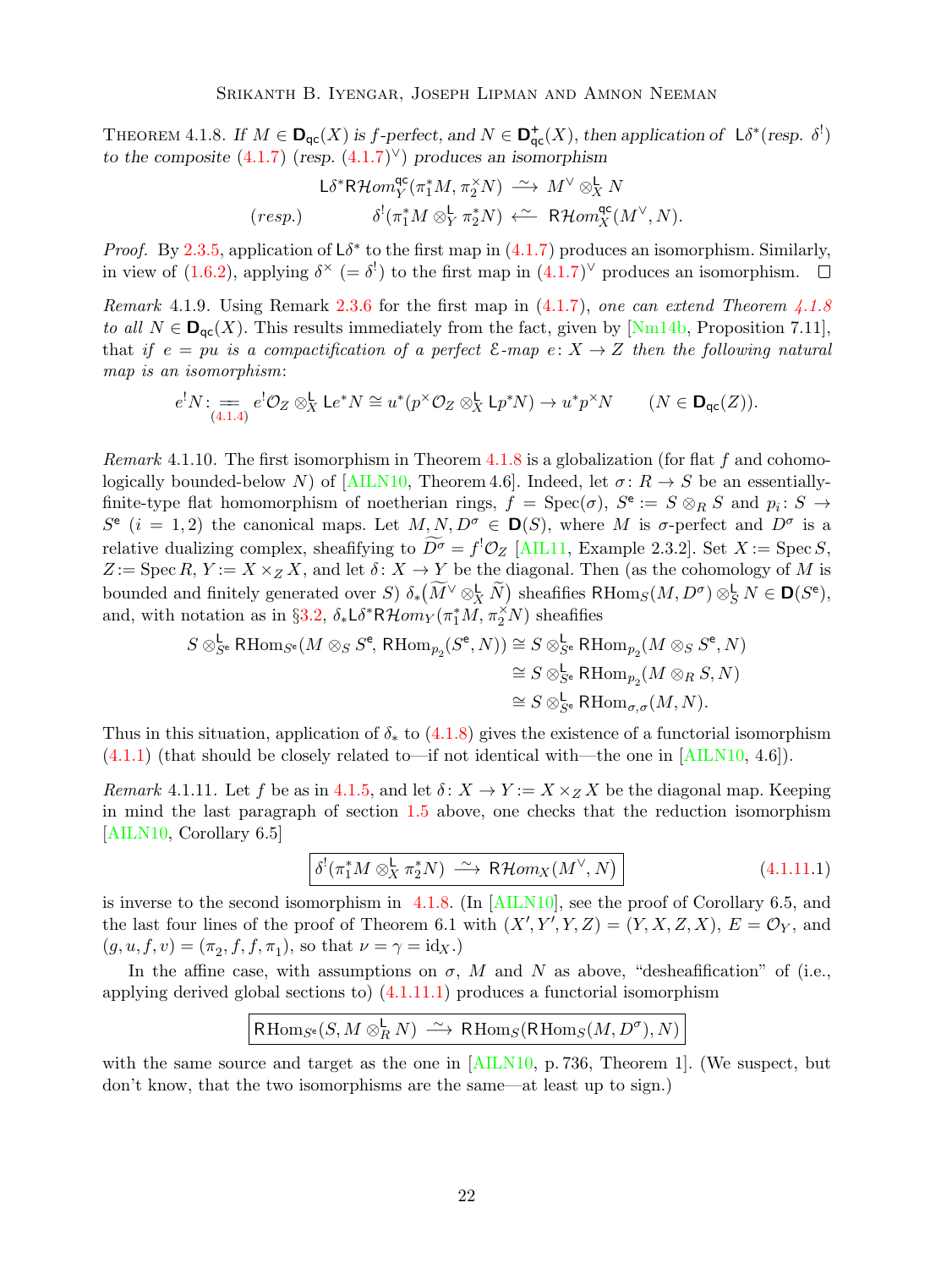<span id="page-22-2"></span><span id="page-22-1"></span>4.2. In this section we review, from the perspective afforded by results in this paper, some known basic facts about integrals, residues and fundamental classes. The description is mostly in abstract terms. What will be new is a direct concrete description of the fundamental class of a flat essentially-finite-type homomorphism  $\sigma: R \to S$  of noetherian rings (Theorem [4.2.4\)](#page-24-1).

Let  $I \subset S$  be an ideal such that  $S/I$  is a finite R-module, and let  $\Gamma_I$  be the subfunctor of the identity functor on  $S$ -modules  $M$  given objectwise by

$$
\Gamma_I(M) := \{ \, m \in M \mid I^n m = 0 \text{ for some } n > 0 \, \}.
$$

There is an obvious map from the derived functor  $R\Gamma_I$  to the identity functor on  $\mathbf{D}(S)$ .

In view of the isomorphism [\(3.2.6\)](#page-17-1), one can apply derived global sections in Remark [2.3.4](#page-11-1) to get, in the present context, the following diagram, whose rectangle commutes. In this diagram,  $\sigma_* : \mathbf{D}(S) \to \mathbf{D}(R)$  is the functor given by restricting scalars; and  $\omega_{\sigma}$  is a canonical module of  $\sigma$ (that is, an S-module whose sheafification is a relative dualizing sheaf of  $f := \text{Spec}\,\sigma$ , as in Remark [2.3.4,](#page-11-1) where the integer d is defined as well); and  $D^{\sigma}$  is, as in [4.1.10,](#page-21-3) a relative dualizing complex.

$$
\sigma_{*}R\Gamma_{I}R\text{Hom}_{\sigma}(S,R) \longrightarrow \widetilde{\sigma_{*}R\Gamma_{I}D^{\sigma}} \longleftarrow \sigma_{*}R\Gamma_{I}\omega_{\sigma}[d]
$$
\n
$$
\sigma_{*}R\text{Hom}_{\sigma}(S,R) \longrightarrow \begin{bmatrix} \downarrow & & & \\ \downarrow & & & \\ \downarrow & & & \\ \text{R}\text{Hom}_{R}(S,R) \longrightarrow & \text{R}\text{Hom}_{R}(R,R) \longrightarrow \text{Hom}_{R}(R,R) \longrightarrow \end{bmatrix}
$$

If  $\sigma$  is Cohen-Macaulay and equidimensional, the natural map is an isomorphism  $\omega_{\sigma}[d] \longrightarrow D^{\sigma}$ ; and application of  $H^0$  to the preceding diagram produces a commutative diagram of R-modules



This shows that an explicit description of  $(\text{via }\psi)^{-1}$  is more or less the same as an explicit description of  $\int_I$  —and so, when I is a maximal ideal, of residues. "Explicit" includes the realization of the relative canonical module  $\omega_{\sigma}$  in terms of regular differential forms (cf. Remark [2.3.4\)](#page-11-1).

Such a realization comes out of the theory of the *fundamental class*  $\mathbf{c}_f$  of a flat  $\mathcal{E}$ -map f, as indicated below. This  $c_f$  is a key link between the abstract duality theory of f and its canonical reification via differential forms. It may be viewed as an orientation, compatible with essentially  $\acute{e}$ tale base change, in a suitable bivariant theory on the category of flat  $\&$ -maps [\[AJL14\]](#page-28-16).

Given a flat  $\mathcal{E}$ -map  $f: X \to Z$ , with  $\pi_1$  and  $\pi_2$  the projections from  $Y := X \times_Z X$  to X, and  $\delta: X \to Y$  the diagonal map, let  $c_f$  be, as in [\[AJL14,](#page-28-16) Example 2.3], the natural composite  $\mathbf{D}(X)$ -map

<span id="page-22-0"></span>
$$
L\delta^*\delta_*\mathcal{O}_X \xrightarrow{\sim} L\delta^*\delta_*\delta^!\pi_1^!\mathcal{O}_X \longrightarrow L\delta^*\pi_1^!\mathcal{O}_X \xrightarrow{\sim} L\delta^*\pi_2^*f^!\mathcal{O}_Z \xrightarrow{\sim} f^!\mathcal{O}_Z. \tag{4.2.1}
$$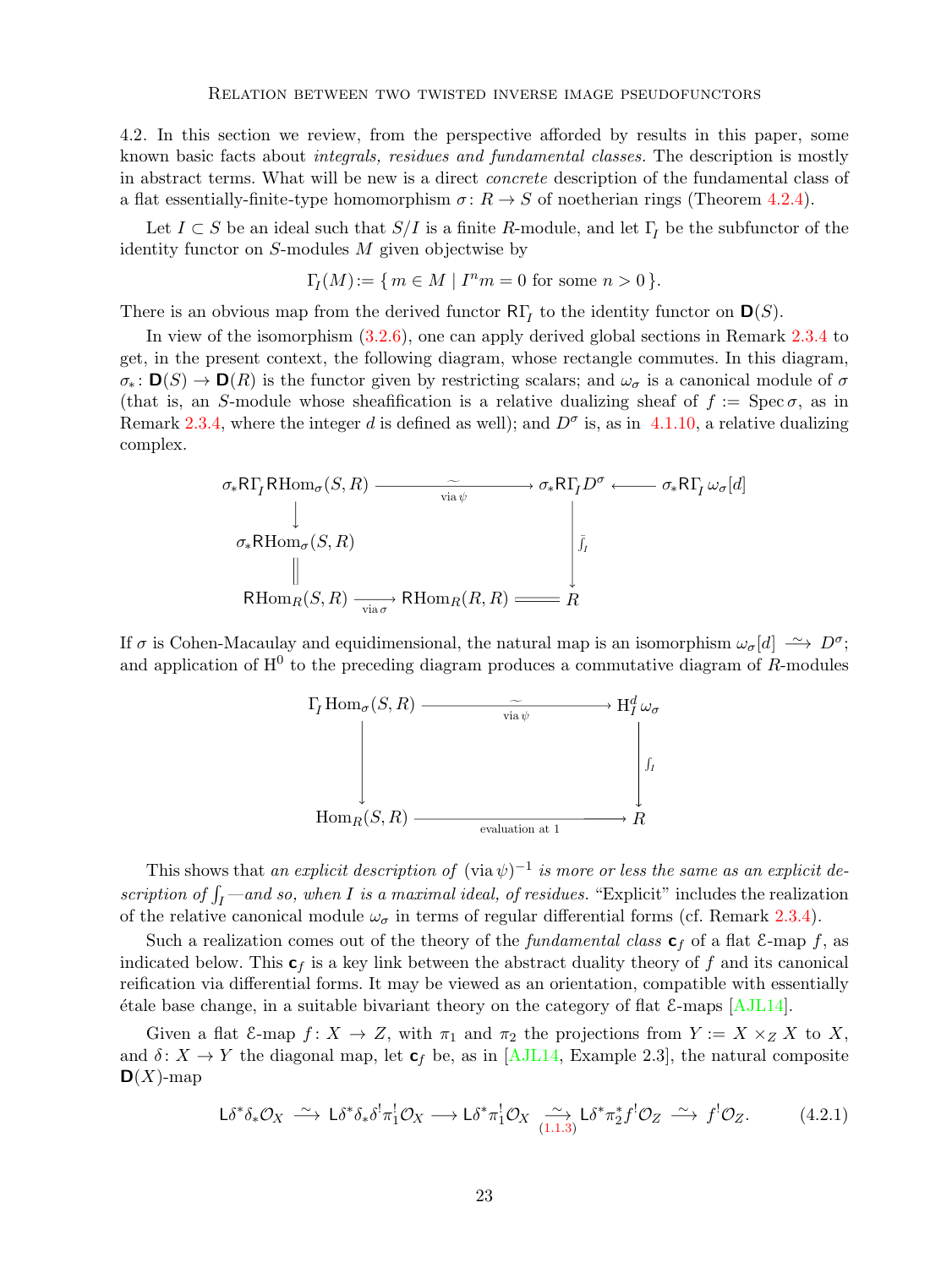<span id="page-23-2"></span>Let J be the kernel of the natural surjection  $\mathcal{O}_Y \to \delta_* \mathcal{O}_X$ . Using a flat  $\mathcal{O}_Y$ -resolution of  $\delta_* \mathcal{O}_X$ one gets a natural isomorphism of  $\mathcal{O}_X$ -modules

$$
\Omega_f^1 = \mathcal{J}/\mathcal{J}^2 \cong \text{Tor}_1^{\mathcal{O}_Y}(\delta_* \mathcal{O}_X, \delta_* \mathcal{O}_X) = H^{-1} \mathsf{L} \delta^* \delta_* \mathcal{O}_X,
$$

whence a map of graded-commutative  $\mathcal{O}_X$ -algebras, with  $\Omega_f^i := \wedge^i \Omega_f^1$ ,

$$
\oplus_{i\geqslant 0} \Omega_f^i \to \oplus_{i\geqslant 0} \operatorname{Tor}_i^{\mathcal{O}_Y}(\delta_* \mathcal{O}_X, \delta_* \mathcal{O}_X) = \oplus_{i\geqslant 0} H^{-i} \mathsf{L} \delta^* \delta_* \mathcal{O}_X. \tag{4.2.2}
$$

In particular one has, with  $d$  as above, a natural composition

$$
\gamma_f \colon \Omega_f^d \to H^{-d} \mathsf{L} \delta^* \delta_* \mathcal{O}_X \xrightarrow{\text{ via } \mathbf{c}_f} H^{-d} f^! \mathcal{O}_Z =: \omega_f.
$$

(In the literature, the term "fundamental class" often refers to this  $\gamma_f$  rather than to  $\mathbf{c}_f$ .) When f is essentially smooth, this map is an isomorphism, as is  $\omega_f \to f^! \mathcal{O}_Z$ . (The proof uses the known fact that there exists an isomorphism  $\Omega_f^d \rightharpoonup f^! \mathcal{O}_Z$ , but does not reveal the relation between that isomorphism and  $\gamma_f$ , see [\[AJL14,](#page-28-16) 2.4.2, 2.4.4].) It follows that if f is just generically smooth, then  $\gamma_f$  is a generic isomorphism. For example, if X is a reduced algebraic variety over a field k, of pure dimension d, with structure map  $f: X \to \text{Spec } k$ , then one deduces that  $\omega_f$ is canonically represented by a coherent sheaf of meromorphic d-forms—the sheaf of regular d-forms—containing the sheaf  $\Omega_f^d$  of holomorphic d-forms, with equality over the smooth part of  $X$ .

From  $\gamma_f$  and the above  $\int_I$  one deduces a map

$$
\mathrm{H}_{I}^{d}\Omega_{\sigma}^{d}\to R
$$

that generalizes the classical residue map.

Theorem [4.2.4](#page-24-1) below provides a direct concrete definition of the fundamental class of a flat essentially-finite-type homomorphism  $\sigma: R \to S$  of noetherian rings.

First, some preliminaries. As before, set  $S^{\e} := S \otimes_R S$ , let  $p_1: S \to S^{\e}$  be the homomorphism such that for  $s \in S$ ,  $p_1(s) = s \otimes 1$ , and  $p_2: S \to S^e$  such that  $p_2(s) = 1 \otimes s$ .

Let f: Spec  $S =: X \to Z := \text{Spec } R$  be the scheme-map corresponding to  $\sigma$ . Let  $\pi_1$  and  $\pi_2$ be the projections (corresponding to  $p_1$  and  $p_2$ ) from  $X \times_Z X$  to X.

Let  $\text{Hom}_{\sigma,\sigma}$  and  $\text{Hom}_{p_1}$  be as in §[3.2.3.](#page-16-1)

For an S-complex F, considered as an  $S^e$ -complex via the multiplication map  $S^e \to S$ , let  $\mu_F: F \to \text{Hom}_{\sigma, \sigma}(S, F)$  be the  $S^e$ -homomorphism taking  $f \in F$  to the map  $s \mapsto sf$ .

For an S-complex  $E$ , there is an obvious  $S^e$ -isomorphism

$$
\text{Hom}_{\sigma,\sigma}(S,E) \ \xrightarrow{\sim} \ \text{Hom}_{p_1}(S^e,E).
$$

Taking E to be a K-injective resolution of F (over S, and hence, since  $\sigma$  is flat, also over R), one gets the isomorphism in the following statement.

<span id="page-23-0"></span>LEMMA 4.2.3. Let  $F \in D(S)$  have sheafification  $F^{\sim} \in D(X)$ . The sheafification of the natural composite  $\mathsf{D}(S^e)$ -map

$$
\xi(F)\colon F\xrightarrow{\mu_F} \operatorname{Hom}_{\sigma,\sigma}(S,F)\longrightarrow \operatorname{RHom}_{\sigma,\sigma}(S,F)\ \xrightarrow{\,\sim\,} \operatorname{RHom}_{p_1}(S^{\mathrm{e}},F)
$$

is the natural composite (with  $\epsilon_2$  the counit map)

<span id="page-23-1"></span>
$$
\delta_* F^\sim \xrightarrow{\sim} \delta_* \delta^\times \pi_1^\times F^\sim \xrightarrow{\epsilon_2} \pi_1^\times F^\sim. \tag{4.2.3.1}
$$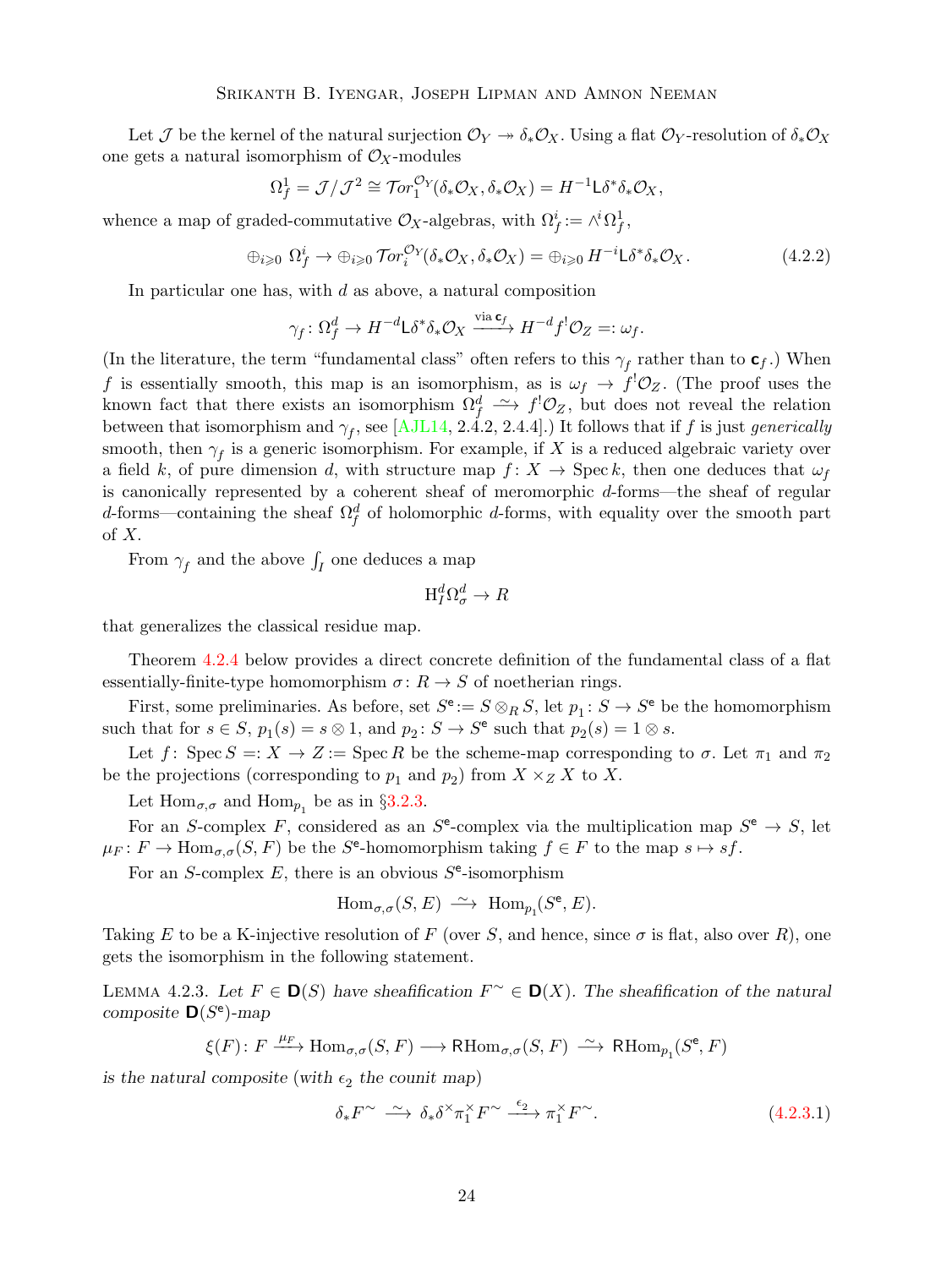<span id="page-24-3"></span>*Proof.* The sheafification of  $\mathsf{RHom}_{p_1}(S^e, F)$  is  $\pi_1^{\times} F^{\sim}$ , see [\(3.2.6\)](#page-17-1). Likewise, with  $m: S^e \to S$  the multiplication map, and  $G \in \mathbf{D}(S^e)$ , one has that  $\delta^{\times}G^{\sim}S^e$  is the sheafification of RHom<sub>m</sub> $(S, G)$ ; and Lemma [3.1](#page-13-2) implies that  $\epsilon_2$  is the sheafification of the "evaluation at 1" map

$$
\text{ev}\colon \text{RHom}_{m}(S,\text{RHom}_{p_1}(S^{\text{e}},F))\to \text{RHom}_{p_1}(S^{\text{e}},F).
$$

Moreover, one checks that the isomorphism  $\delta_* F^\sim \longrightarrow \delta_* \delta^\times \pi_1^\times F^\sim$  is the sheafification of the natural isomorphism  $F \longrightarrow \text{RHom}_m(S, \text{RHom}_{p_1}(S^e, F)).$ 

Under the allowable assumption that F is K-injective, one finds then that  $(4.2.3.1)$  is the sheafification of the map  $\xi'(F) \colon F \to \text{Hom}_{p_1}(S^e, F)$  that takes  $f \in F$  to the map  $[s \otimes s' \mapsto ss'f]$ . It is simple to check that  $\xi'(F) = \xi(F)$ .  $\Box$ 

<span id="page-24-1"></span>THEOREM 4.2.4. Let  $\sigma: R \to S$  be a flat essentially-finite-type map of noetherian rings, and f: Spec  $S \to \text{Spec } R$  the corresponding scheme-map. Let  $\mu \colon S \to \text{Hom}_{\sigma,\sigma}(S,S)$  be the  $S^e$ homomorphism taking  $s \in S$  to multiplication by s. Then the fundamental class  $\mathbf{c}_f$  given by  $(4.2.1)$  is naturally isomorphic to the sheafification of the natural composite map

$$
S\otimes_{S^e}^{\mathsf{L}} S \xrightarrow{\mathrm{id}\otimes\mu} S\otimes_{S^e}^{\mathsf{L}} \mathrm{Hom}_{\sigma,\sigma}(S,S) \longrightarrow S\otimes_{S^e}^{\mathsf{L}} \mathrm{RHom}_{\sigma,\sigma}(S,S).
$$

Proof. It suffices to show that the map in Theorem [4.2.4](#page-24-1) sheafifies to a map isomorphic to the canonical composite map

<span id="page-24-2"></span>
$$
L\delta^*\delta_*\mathcal{O}_X \xrightarrow{\sim} L\delta^*\delta_*\delta^!\pi_1^!\mathcal{O}_X \longrightarrow L\delta^*\pi_1^!\mathcal{O}_X \tag{4.2.4.1}
$$

(see  $(4.2.1)$ , in which the last two maps are isomorphisms).

Applying pseudofunctoriality of  $\psi$  (Corollary [2.1.4\)](#page-8-0) to id $\chi = \pi_1 \delta$ , one sees that the map in  $(4.2.4.1)$  factors as

$$
L \delta^* \delta_* \mathcal{O}_X \to L \delta^* \delta_* \delta^\times \pi_1^\times \mathcal{O}_X \to L \delta^* \pi_1^\times \mathcal{O}_X \stackrel{\sim}{\longrightarrow} L \delta^* \pi_1^! \mathcal{O}_X,
$$

where the isomorphism is from Proposition [2.3.5.](#page-12-0) Thus the conclusion follows from Lemma [4.2.3.](#page-23-0)  $\Box$ 

EXAMPLE 4.2.5. Let T be a finite étale R-algebra. The (desheafified) fundamental class  $\mathbf{c}_{R\rightarrow T}$  is the  $\mathbf{D}(T)$ -isomorphism from  $T \otimes_{T_e}^{\mathsf{L}} T = T$  to  $T \otimes_{T_e}^{\mathsf{L}} \text{Hom}_R(T,T) \cong \text{Hom}_R(T,R)$  taking 1 to the trace map. (Cf. [\[AJL14,](#page-28-16) Example 2.6].)

If S is an essentially étale T-algebra (for instance, a localization of  $T$ ), then there is a canonical identification of  $\mathbf{c}_{R\to S}$  with  $(\mathbf{c}_{R\to T}) \otimes_T S$ . (This fact results from [\[AJL14,](#page-28-16) 2.5 and 3.1], but can be proved more directly.) However,  $\mathbf{c}_{R\to S}$  depends only on  $R \to S$ , not on T.

#### Appendix A. Supports

<span id="page-24-0"></span>The goal of this appendix is to establish some basic facts—used repeatedly in §[2.3—](#page-10-2)about the relation between subsets of a noetherian scheme X and "localizing tensor ideals" in  $\mathbf{D}_{\text{qc}}(X)$ .

*Notation*: Let X be a noetherian scheme. For any  $x \in X$ , let  $\mathcal{O}_x$  be the stalk  $\mathcal{O}_{X,x}$ , let  $\kappa(x)$  be the residue field of  $\mathcal{O}_x$ , let  $\kappa(x)$  be the corresponding sheaf on  $X_x := \text{Spec } \mathcal{O}_x$ —a quasi-coherent, flasque sheaf, let  $\iota_x \colon X_x \to X$  be the canonical (flat) map—a localizing immersion, and let

$$
k(x) := \widetilde{\iota_{x*} \kappa(x)} = \widetilde{\kappa_{x*} \kappa(x)},
$$

a quasi-coherent flasque  $\mathcal{O}_X$ -module whose stalk at a point y is  $\kappa(x)$  if y is a specialization of x, and 0 otherwise.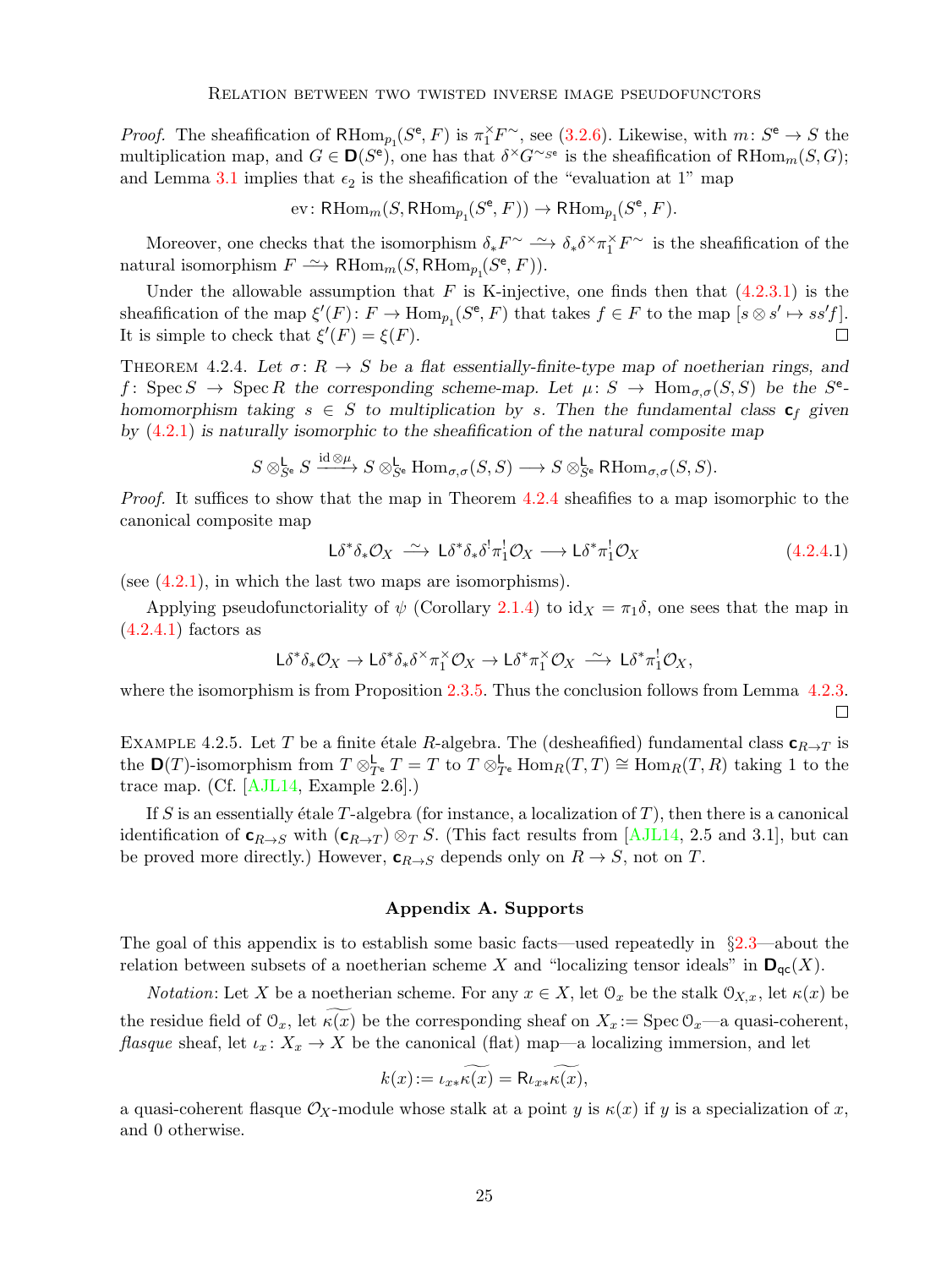<span id="page-25-2"></span>For  $E \in \mathbf{D}(X)$ , we consider two notions of the *support of* E:

$$
supp(E) := \{ x \in X \mid E \otimes_X^{\mathsf{L}} k(x) \neq 0 \in \mathsf{D}(X) \},
$$
  
\n
$$
Supp(E) := \{ x \in X \mid E_x \neq 0 \in \mathsf{D}(\mathcal{O}_x) \}.
$$

Let  $\mathbf{D}_{\mathsf{c}}(X)$  ( $\mathbf{D}_{\mathsf{c}}^{+}(X)$ ) be the full subcategory of  $\mathbf{D}(X)$  spanned by the complexes with coherent cohomology modules (vanishing in all but finitely many negative degrees). For affine X and  $E \in \mathbf{D}_{\mathsf{c}}^{+}(X)$  the next Lemma appears in [\[F79,](#page-28-17) top of page 158].

<span id="page-25-0"></span>LEMMA A.1. For any  $E \in \mathbf{D}_{\mathrm{qc}}(X)$ ,

$$
supp(E) \subseteq Supp(E);
$$

and equality holds whenever  $E \in \mathbf{D}_{c}(X)$ .

*Proof.* For  $E \in \mathbf{D}_{\text{qc}}(X)$ , there is a projection isomorphism

$$
E \otimes_X^{\mathsf{L}} k(x) \cong \mathsf{R} \iota_{x*} \bigl( \iota_x^* E \otimes_{X_x}^{\mathsf{L}} \widetilde{\kappa(x)} \bigr).
$$

Applying  $\iota_x^*$  to this isomorphism, and recalling from §[1.4](#page-3-1) that  $\iota_x^* \mathsf{R} \iota_{x*}$  is isomorphic to the identity, we get

$$
\iota_x^*\big(E\otimes_X^{\mathsf{L}}k(x)\big)\cong \iota_x^*E\otimes_{X_x}^{\mathsf{L}}\widetilde{\kappa(x)}.
$$

These two isomorphisms tell us that  $E \otimes_X^{\mathsf{L}} k(x)$  vanishes in  $\mathsf{D}_{\mathsf{qc}}(X)$  if and only if  $\iota_x^* E \otimes_{X_x}^{\mathsf{L}} \kappa(x)$ vanishes in  $\mathbf{D}_{\text{qc}}(X_x)$ .

Moreover,  $\iota_x^* E \otimes_{X_x}^{\mathbf{L}} \kappa(x)$  is the sheafification of  $E_x \otimes_{\mathcal{O}_x}^{\mathbf{L}} \kappa(x) \in \mathbf{D}(\mathcal{O}_x)$ , and so its vanishing in  $\mathbf{D}(X_x)$  (i.e., its being exact) is equivalent to that of  $E_x \otimes_{\mathcal{O}_x}^{\mathsf{L}} \kappa(x)$  in  $\mathbf{D}(\mathcal{O}_x)$ . Thus

$$
x \in \mathrm{supp}(E) \iff E_x \otimes_{\mathcal{O}_x}^{\mathsf{L}} \kappa(x) \neq 0.
$$

It follows that if  $x \in \text{supp}(E)$ , then  $E_x \neq 0$ , that is to say,  $x \in \text{Supp}(E)$ . So for all  $E \in \mathbf{D}_{\text{qc}}(X)$ we have  $\text{supp}(E) \subseteq \text{Supp}(E)$ .

Now suppose  $E \in \mathbf{D}_c(X)$  and  $x \notin \text{supp}(E)$ , i.e.,  $E_x \otimes_{\mathcal{O}_x}^{\mathsf{L}} \kappa(x) = 0$ . Let K be the Koszul complex on a finite set of generators for the maximal ideal of the local ring  $\mathcal{O}_x$ . It is easy to check that the full subcategory of  $\mathbf{D}(\mathcal{O}_x)$  consisting of complexes C such that  $E_x \otimes_{\mathcal{O}_x}^{\mathcal{L}} C = 0$ is a thick subcategory. It contains  $\kappa(x)$ , and hence also K, since the  $\mathcal{O}_x$ -module  $\bigoplus_{i\in\mathbb{Z}}\text{H}^i(K)$ has finite length, see [\[DGI06,](#page-28-18) 3.5]. Thus  $E_x \otimes_{\mathcal{O}_x}^{\mathsf{L}} K = 0$  in  $\mathsf{D}(\mathcal{O}_x)$ ; and since the cohomology of  $E_x$  is finitely generated in all degrees, [\[FI03,](#page-28-19) 1.3(2)] gives  $E_x = 0$ . Thus,  $x \notin \text{Supp}(E)$ ; and so  $supp(E) \supseteq$  Supp $(E)$ .  $\Box$ 

A localizing tensor ideal  $\mathcal{L} \subseteq \mathbf{D}_{\text{qc}}(X)$  is a full triangulated subcategory of  $\mathbf{D}_{\text{qc}}(X)$ , closed under arbitrary direct sums, and such that for all  $G \in \mathcal{L}$  and  $E \in \mathbf{D}_{\text{qc}}(X)$ , it holds that  $G \otimes_X^{\mathsf{L}} E \in \mathcal{L}.$ 

The next Proposition is proved in  $[Nm92, §2]$  in the affine case; and in [\[AJS04\]](#page-28-5) (where localizing tensor ideals are called *rigid localizing subcategories*) the proof is extended to noetherian schemes. (Use e.g., ibid., Corollary 4.11 and the bijection in Theorem 4.12, as described at the beginning of its proof.)

<span id="page-25-1"></span>PROPOSITION A.2. Let  $\mathcal{L} \subseteq \mathbf{D}_{\mathsf{qc}}(X)$  be a localizing tensor ideal. A complex  $E \in \mathbf{D}_{\mathsf{qc}}(X)$  is in  $\mathcal{L}$ if and only if so is  $k(x)$  for all x in supp $(E)$ .

For closed subsets of affine schemes the next result is part of [\[DG02,](#page-28-21) Proposition 6.5].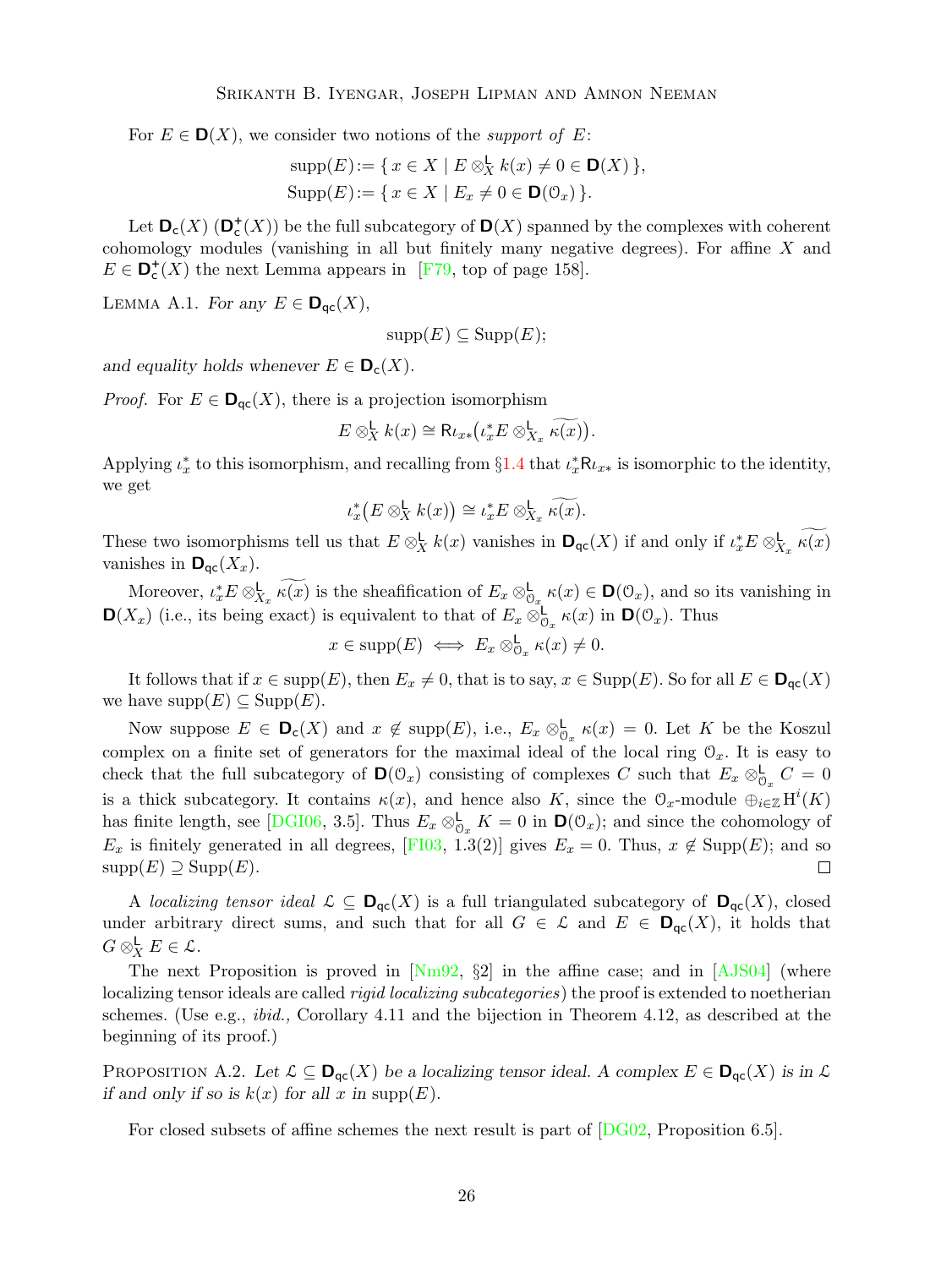<span id="page-26-2"></span><span id="page-26-0"></span>PROPOSITION A.3. Let  $E \in \mathbf{D}_{\text{qc}}(X)$  be such that  $W := \text{supp}(E)$  is a union of closed subsets of X.

(i) For any  $F \in \mathbf{D}_{\mathrm{qc}}(X)$ ,

$$
E \otimes_X^{\mathsf{L}} F = 0 \iff \mathsf{R}\mathcal{H}om_X(E, F) = 0
$$
  

$$
\iff \mathsf{R}\mathcal{H}om_X^{\mathsf{qc}}(E, F) = 0
$$
  

$$
\iff \mathsf{R}\mathcal{I}_W F = 0.
$$

(ii) For any morphism  $\phi \in \mathbf{D}_{\mathsf{qc}}(X)$ ,

$$
E \otimes_X^{\mathsf{L}} \phi \text{ is an isomorphism} \iff \mathsf{R}\mathcal{H}om_X(E,\phi) \text{ is an isomorphism}
$$
  

$$
\iff \mathsf{R}\mathcal{H}om_X^{\mathsf{qc}}(E,\phi) \text{ is an isomorphism}
$$
  

$$
\iff \mathsf{R}\mathcal{I}_W\phi \text{ is an isomorphism.}
$$

*Proof.* Let  $\mathcal{L} \subseteq \mathbf{D}_{\text{qc}}(X)$  (resp.  $\mathcal{L}' \subseteq \mathbf{D}_{\text{qc}}(X)$ ) be the full subcategory spanned by the complexes C such that  $C \otimes_X^{\mathsf{L}} F = 0$  (resp.  $R\mathcal{H}om_X(C, F) = 0$ ). It is clear that  $\mathcal L$  is a localizing tensor ideal; and using the natural isomorphisms (with  $G \in \mathbf{D}_{\text{qc}}(X)$ ),

$$
\mathsf{R}\mathcal{H}om_X(\bigoplus_{i\in I} C_i, F) \cong \prod_{i\in I} \mathsf{R}\mathcal{H}om_X(C_i, F),
$$
\n
$$
\mathsf{R}\mathcal{H}om_X(G \otimes_X^{\mathsf{L}} C, F) \cong \mathsf{R}\mathcal{H}om_X(G, \mathsf{R}\mathcal{H}om_X(C, F))
$$
\n(A.3.1)

one sees that  $\mathcal{L}'$  is a localizing tensor ideal too.

We claim that when E is in  $\mathcal L$  it is also in  $\mathcal L'$ . For this it's enough, by Proposition [A.2,](#page-25-1) that for any  $x \in W$ ,  $k(x)$  be in  $\mathcal{L}'$ . By [\[T07,](#page-29-3) Lemma 3.4], there is a perfect  $\mathcal{O}_X$ -complex C such that  $\text{Supp}(C)$  is the closure  $\{x\}$ . We have

<span id="page-26-1"></span>
$$
supp(C) = Supp(C) = \overline{\{x\}} \subseteq W,
$$

where the first equality holds by Lemma  $A.1$  and the inclusion holds because W is a union of closed sets. Thus [A.2](#page-25-1) yields  $C \in \mathcal{L}$ ; and the dual complex  $C' := \mathsf{R}\mathcal{H}om_X(C, \mathcal{O}_X)$  is in  $\mathcal{L}'$ , because  $R\mathcal{H}om_X(C',F) \cong C \otimes_X^{\mathsf{L}} F = 0.$  Since

$$
x \in \text{supp}(C) = \text{Supp}(C) = \text{Supp}(C') = \text{supp}(C'),
$$

therefore [A.2](#page-25-1) gives that, indeed,  $k(x) \in \mathcal{L}'$ .

Similarly, if  $E \in \mathcal{L}'$  then  $E \in \mathcal{L}$ , proving the first part of (i).

The same argument holds with  $R\mathcal{H}om_X^{\mathsf{qc}}$  in place of  $R\mathcal{H}om_X$ . (After that replacement, the isomorphisms  $(A.3.1)$  still hold if  $\prod$  is prefixed by id<sub>X</sub>: this can be checked by applying the functors  $\text{Hom}_X(H, -)$  for all  $H \in \mathbf{D}_{\text{qc}}(X)$ .)

As for the rest, recall that  $R\Gamma_W \mathcal{O}_X \in \mathbf{D}_{\text{qc}}(X)$ : when W itself is closed, this results from the standard triangle (with  $w: X \setminus W \hookrightarrow X$  the inclusion)

$$
\mathsf{R}\varGamma_W\mathcal{O}_X\to\mathcal{O}_X\to\mathsf{R}\!\mathit{w}_*\mathit{w}^*\mathcal{O}_X\overset{+}{\longrightarrow}(\mathsf{R}\varGamma_W\mathcal{O}_X)[1]
$$

(or from the local representation of  $R\Gamma_W\mathcal{O}_X$  by a lim of Koszul complexes); and then for the general case, use that  $\varGamma_W = \varinjlim \varGamma_Z$  where  $Z$  runs through all closed subsets of W.

By the following Lemma,  $\text{supp}(\mathsf{R}\Gamma_W\mathcal{O}_X)=W$ , so Proposition [A.2](#page-25-1) implies that  $E\in\mathcal{L}$  if and only if  $R\varGamma_W\mathcal{O}_X\in\mathcal{L}$ , i.e.,  $E\otimes^{\mathsf{L}}_X F=0$  if and only if  $R\varGamma_W\mathcal{O}_X\otimes^{\mathsf{L}}_X F=0$ .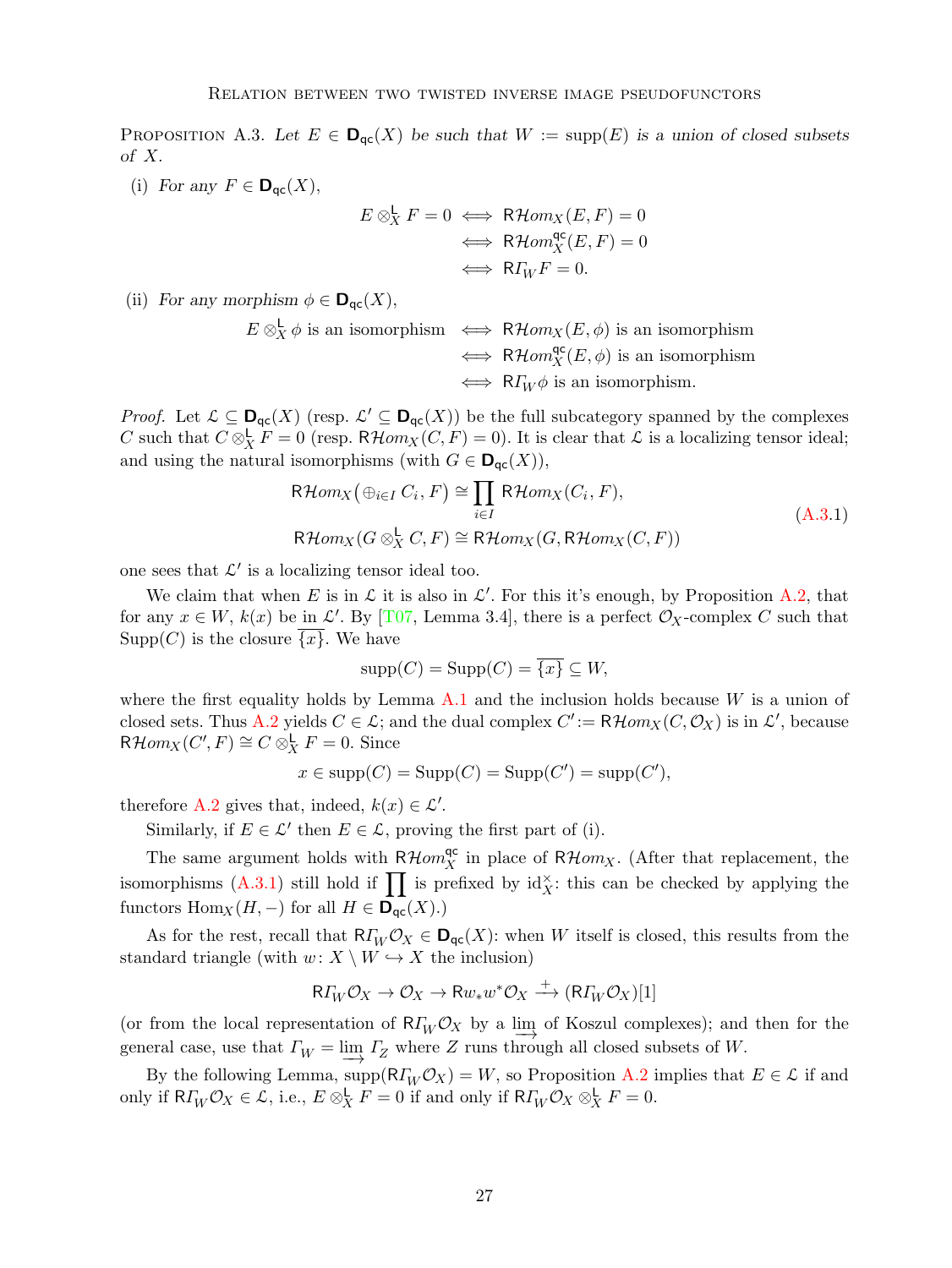<span id="page-27-3"></span>The last part of (i) results then from the standard isomorphism  $R\Gamma_W\mathcal{O}_X \otimes^{\mathsf{L}}_X F \cong R\Gamma_W F$  (for which see, e.g.,  $[AJL97, 3.1.4(i)$  or  $3.2.5(i)]$  when W itself is closed, then pass to the general case using  $\Gamma_W = \varinjlim I_Z$ ). And applying (i) to the third vertex of a triangle based on  $\phi$  gives (ii).

<span id="page-27-0"></span>LEMMA A.4. If W is a union of closed subsets of X, then supp $(R\Gamma_W\mathcal{O}_X) = W$ .

*Proof.* As seen a few lines back,  $(R\Gamma_W \mathcal{O}_X) \otimes^{\mathsf{L}}_X k(x) \cong R\Gamma_W k(x)$  for any  $x \in X$ . As  $k(x)$  is flasque, the canonical map  $\Gamma_W k(x) \to \mathsf{R}\Gamma_W k(x)$  is an isomorphism. The assertion is then that  $\Gamma_W k(x) \neq$  $0 \iff x \in W$  (i.e.,  $\{x\} \subset W$ ), which is easily verified since  $k(x)$  is constant on  $\{x\}$  and vanishes elsewhere.  $\Box$ 

<span id="page-27-2"></span>LEMMA A.5. Let  $u: W \to X$  be a localizing immersion, and  $F \in \mathbf{D}_{\text{qc}}(X)$ . The following conditions are equivalent.

- (i)  $\text{supp}(F) \subseteq W$ .
- (ii) The canonical map is an isomorphism  $F \rightharpoonup \mathcal{R} u_* u^* F$ .
- (iii)  $F \cong \mathsf{R} u_*G$  for some  $G \in \mathsf{D}_{\mathsf{qc}}(W)$ .

*Proof.* As in Remark [2.1.7](#page-8-3), the canonical map  $Ru_*G \to Ru_*u^*Ru_*G$  is an isomorphism, whence  $(iii) \Rightarrow (ii)$ ; and the converse implication is trivial.

Next, if  $x \notin W$  then  $\{x\} \cap W = \phi$ : to see this, one reduces easily to the case in which u is the natural map Spec  $A_M \to \text{Spec } A$ , where M is a multiplicatively closed subset of the noetherian ring A (see §[1.3\)](#page-3-2). Since  $k(x)$  vanishes outside  $\overline{\{x\}}$ , it follows that  $u^*k(x) = 0$  whenever  $x \notin W$ . Using the projection isomorphism  $Ru_*G \otimes^{\mathbf{L}}_X k(x) \cong Ru_*(G \otimes^{\mathbf{L}}_W u^*k(x))$ , one sees then that  $(iii) \Rightarrow (i).$ 

The complexes  $F \in \mathbf{D}_{\text{ac}}(X)$  satisfying (i) span a localizing tensor ideal. So do those F satisfying (iii): the full subcategory  $\mathbf{D}_3 \subseteq \mathbf{D}_{\mathsf{qc}}(X)$  spanned by them is triangulated, as one finds by applying  $Ru_*u^*$  to a triangle based on a  $\mathbf{D}_{\text{qc}}(X)$ -map  $Ru_*G_1 \to Ru_*G_2$ ;  $\mathbf{D}_3$  is closed under direct sums (since Ru<sup>∗</sup> respects direct sums, see [\[Nm96,](#page-29-4) Lemma 1.4], whose proof—in view of the equivalence of categories mentioned above just before [3.1.2—](#page-14-0)applies to  $\mathbf{D}_{\text{qc}}(X)$ ); and  $\mathbf{D}_3$  is a tensor ideal since  $Ru_* G \otimes_X^{\mathsf{L}} E \cong Ru_*(G \otimes_W^{\mathsf{L}} u^*E)$  for all  $E \in \mathsf{D}_{\mathsf{qc}}(X)$ . So [A.2](#page-25-1) shows that for the implication (i)⇒(iii) we need only treat the case  $F = k(x)$ .

Since supp $(k(x)) = x$  (see, e.g., [\[AJS04,](#page-28-5) 4.6, 4.7]), it suffices now to note that if  $x \in W$ then  $\mathcal{O}_{W,x} = \mathcal{O}_{X,x}$ , so the canonical map  $\iota_x : W_x = X_x \to X$  in the definition of  $k(x)$  (near the beginning of this Appendix) factors as  $X_x \to W \xrightarrow{u} X$ , whence  $k(x) = \mathsf{R}_{L_x k}(x)$  satisfies (iii).  $\Box$ 

<span id="page-27-1"></span>Remark A.5.1. With u as in [A.5,](#page-27-2) one checks that if  $x \in W$  then (with self-explanatory notation)  $u^*k(x)_X = k(x)_W$ . Also, as above, if  $x \notin W$  then  $u^*k(x)_X = 0$ . So for  $E \in \mathbf{D}_{\mathsf{qc}}(W)$ ,

$$
\mathsf{R} u_* E \otimes_X^{\mathsf{L}} k(x)_X \cong \mathsf{R} u_* \big( E \otimes_W^{\mathsf{L}} u^* k(x)_X \big) \cong \begin{cases} 0 & \text{if } x \notin W, \\ \mathsf{R} u_* \big( E \otimes_W^{\mathsf{L}} k(x)_W \big) & \text{if } x \in W; \end{cases}
$$

and since for  $F \in \mathbf{D}_{\mathsf{qc}}(W)$ ,  $[0] F \cong u^* \mathsf{R} u_* F \longrightarrow [\mathsf{R} u_* F = 0]$ , therefore

$$
supp_X(Ru_*E) = supp_W(E).
$$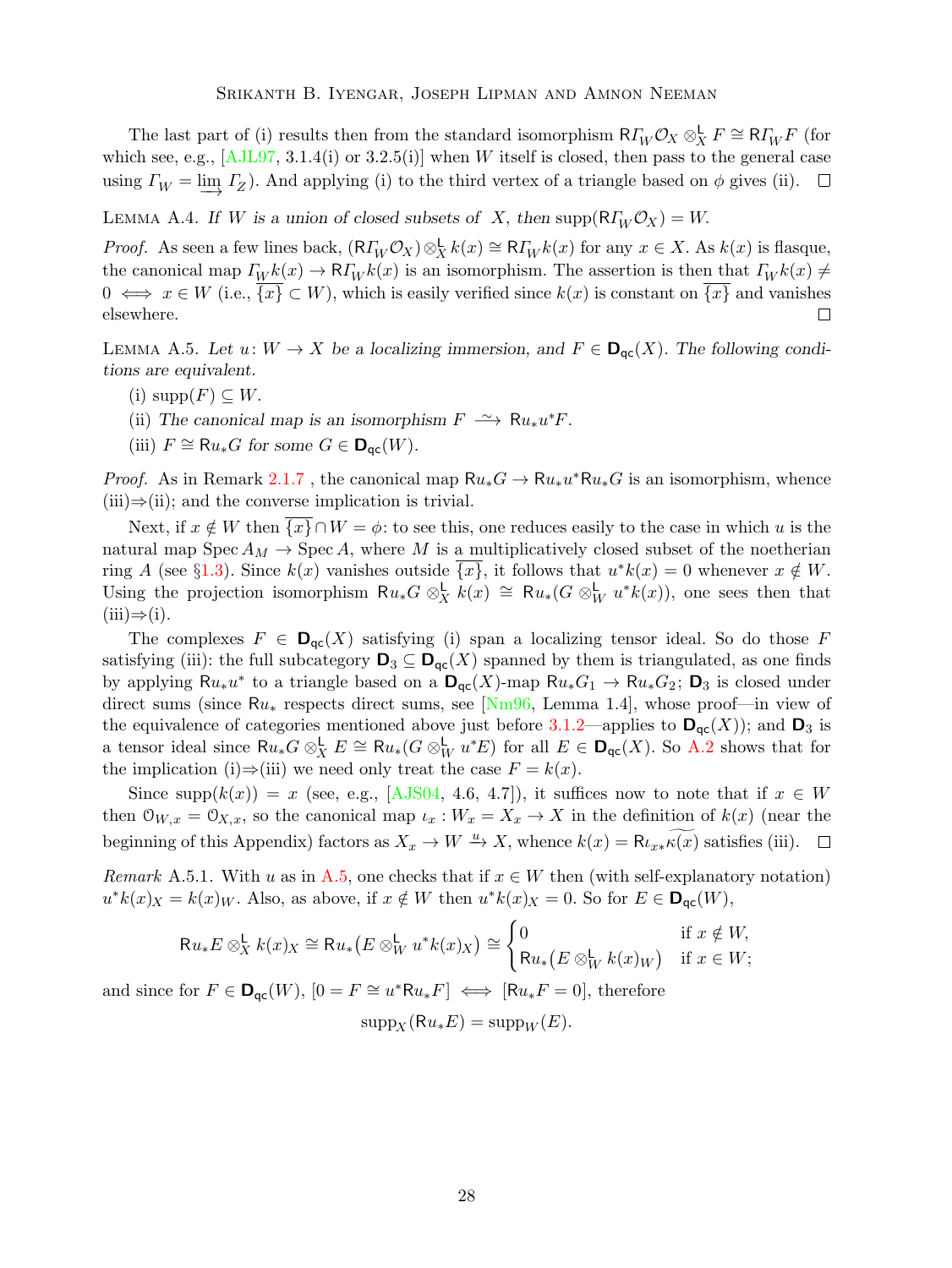Relation between two twisted inverse image pseudofunctors

**REFERENCES** 

- <span id="page-28-12"></span>AIL11 L. L. Avramov, S. B. Iyengar, J. Lipman, Reflexivity and rigidity for complexes, II: Schemes. Algebra Number Theory, 5 (2011), 379–429. [20,](#page-19-4) [22](#page-21-4)
- <span id="page-28-0"></span>AILN10 , S. Nayak, Reduction of derived Hochschild functors over commutative algebras and schemes. Advances in Math., 223 (2010), 735–772. [2,](#page-1-1) [20,](#page-19-4) [21,](#page-20-5) [22](#page-21-4)
- <span id="page-28-10"></span>AJL97 L. Alonso Tarrío, A. Jeremías López, J. Lipman, Local homology and cohomology on schemes. Ann. Scient. École Normale Sup., **30** (1997), 1–39. [15,](#page-14-2) [16,](#page-15-3) [28](#page-27-3)
- <span id="page-28-11"></span>AJL99 , Duality and flat base change on formal schemes. Contemporary Math., Vol. 244, Amer. Math. Soc., Providence, R.I. (1999), 3–90. [15](#page-14-2)
- <span id="page-28-14"></span>AJL11 (Bivariance, Grothendieck duality and Hochschild homology I: Construction of a bivariant theory. Asian J. Math., 15 (2011), 451–497. [21](#page-20-5)
- <span id="page-28-16"></span>AJL14 , Bivariance, Grothendieck duality and Hochschild homology II: the fundamental class of a flat scheme-map. Advances in Mathematics 257 (2014), 365– 461. [23,](#page-22-2) [24,](#page-23-2) [25](#page-24-3)
- <span id="page-28-5"></span>AJS04 L. Alonso Tarrío, A. Jeremías López, M. J. Souto Salorio, Bousfield localization on formal schemes. J. Algebra, 278 (2004), 585–610. [12,](#page-11-2) [26,](#page-25-2) [28](#page-27-3)
- <span id="page-28-9"></span>BN93 M. Bökstedt, A. Neeman, Homotopy limits in triangulated categories. Compositio Math., 86 (1993), 209–234 [15,](#page-14-2) [18](#page-17-4)
- <span id="page-28-21"></span>DG02 W. G. Dwyer, J. P. C. Greenlees, Complete modules and torsion modules. Amer. J. Math., 124 (2002), 199–220. [26](#page-25-2)
- <span id="page-28-18"></span>DGI06 , S. B. Iyengar, Finiteness in derived categories of local rings. Comment. Math. Helv., 81 (2006), 383–432. [26](#page-25-2)
- <span id="page-28-17"></span>F79 H. B. Foxby, Bounded complexes of flat modules. J. Pure Appl. Algebra, 15 (1979), 149–172. [26](#page-25-2)
- <span id="page-28-19"></span>FI03 . S.B. Iyengar, Depth and amplitude for unbounded complexes. Commutative algebra and its interaction with algebraic geometry (Grenoble-Lyon, 2001), Contemp. Math. Vol. 331, Amer. Math. Soc., Providence, R.I. (2003), 119–137. [26](#page-25-2)
- <span id="page-28-13"></span>G71 A. Grothendieck, Formule de Lefschetz. Cohomologie l-adique et Fonctions L (SGA 5), Lecture Notes in Math., 589, Springer-Verlag, Berlin-New York, 1971, 73–137. [20](#page-19-4)
- <span id="page-28-8"></span>GrD61 , J. Dieudonné, Eléments de Géométrie Algébrique II, Étude gobale élémentaire de quelques classes de morphisme. Publications Mathématiques, 8, Institut des Hautes Études Scientifiques, Paris, 1961, [13](#page-12-7)
- <span id="page-28-3"></span>GrD67 , J. Dieudonné, Eléments de Géométrie Algébrique IV, Étude locale des schémas et des morphismes of schémas. Publications Mathématiques, 28, 32, Institut des Hautes Études Scientifiques, Paris, 1966, 1967. [4,](#page-3-3) [5](#page-4-4)
- <span id="page-28-4"></span>H66 R. Hartshorne, Residues and Duality. Lecture Notes in Math., 20. Springer-Verlag, Berlin-New York, 1966. [5,](#page-4-4) [19](#page-18-2)
- <span id="page-28-6"></span>HK90a R. Hübl, E. Kunz, Integration of differential forms on schemes. J. Reine Angew. Math., 410 1990, 53–83. [12](#page-11-2)
- <span id="page-28-7"></span>HK90b , Regular differential forms and duality for projective morphisms. J. Reine Angew. Math., 410 (1990), 84–108. [12](#page-11-2)
- <span id="page-28-15"></span>I71 L. Illusie, Conditions de finitude relative, Théorie des Intersections et Théorème de Riemann-Roch (SGA 6). Lecture Notes in Math. 225, Springer-Verlag, New York, 1971, 222–273. [21](#page-20-5)
- <span id="page-28-1"></span>L09 J. Lipman, Notes on derived categories and Grothendieck Duality. Foundations of Grothendieck duality for diagrams of schemes. Lecture Notes in Math., 1960, Springer-Verlag, Berlin-New York, 2009, 1–259. [3,](#page-2-5) [4,](#page-3-3) [5,](#page-4-4) [6,](#page-5-2) [7,](#page-6-2) [8,](#page-7-0) [10,](#page-9-1) [11,](#page-10-3) [14,](#page-13-4) [17,](#page-16-2) [21](#page-20-5)
- <span id="page-28-2"></span>Nk09 S. Nayak, Compactification for essentially finite type maps. Adv. Math. 222, (2009), 527–546. [3,](#page-2-5) [4,](#page-3-3) [7,](#page-6-2) [12,](#page-11-2) [13](#page-12-7)
- <span id="page-28-20"></span>Nm92 A. Neeman, The chromatic tower for  $\mathbf{D}(R)$ . Topology 31 (1992), 519–532. [26](#page-25-2)